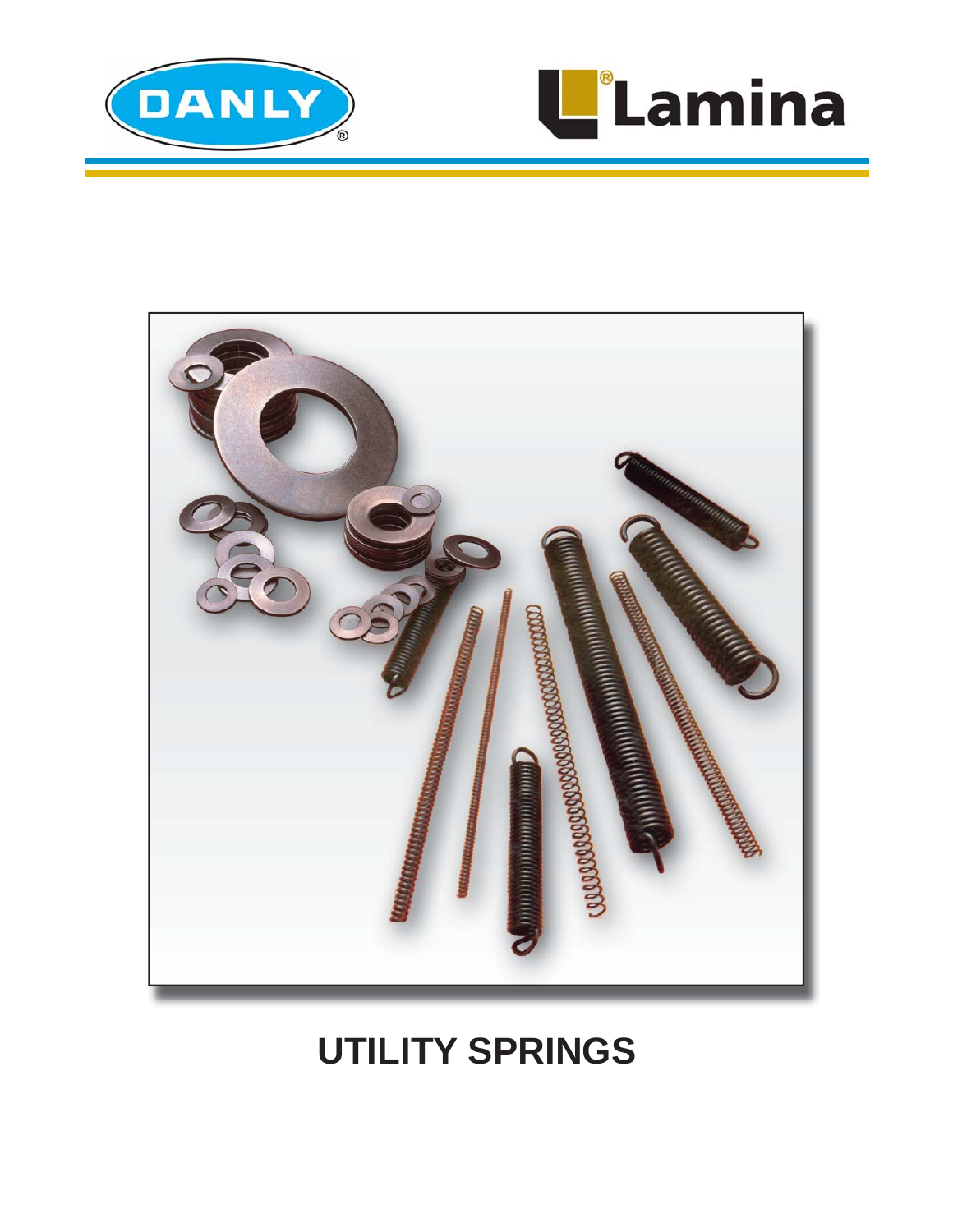# **SERVICE WE DELIVER AND QUALITY YOU CAN DEPEND ON**

**ANCHOR LAMINA AMERICA, INC.** is a leading manufacturer of die and mold components supplied globally to the parts forming industry. Backed by years of tool and die experience, quality and innovation are some of the reasons why our brands are respected throughout the world. We have taken the lead role in creating and bringing new products to customers and helping them find solutions that improve their operations. Based on the capabilities we offer, we can help you to meet the demands of quick deliveries, technical support, quality products and competitive prices. **ANCHOR LAMINA AMERICA, INC.** and its' broad distribution channels and direct sales personnel will assist you in any way to make your product a better and more profitable one.

Whether standard or customized products, with our years of experience, customers can be sure the products they receive will meet their expectations for reliability and dependable performance. We understand the demanding schedules of die builders and production personnel and have developed efficient manufacturing processes to shorten product lead times as well as put inventory on our shelves so you can have it in your facility when you need it.

Included in our full line offering are both inch and metric size die components that are designed to die standards including ISO, NAAMS, JIS and many automotive and appliance manufacturers' standards. The complete product offering includes:

- ▶ Accu-Bend Rotary Benders
- > Air Presses
- $\triangleright$  Cams
	- **Aerial & Diemount Cams**
	- Box & Bump Cams
	- Roller Cams
	- Wide Cams
- Die Accessories
- Guide Posts & Bushings
	- **Plain & Ball Bearing Styles**
	- **Steel, Bronze, Bronze-Plated &**
	- Self-Lubricating Bushings
	- Lempcoloy<sup>®</sup> Bushings
	- **Special Pins, Bushings & Retainers**
- $\triangleright$  Hydraulics
	- **Electronic Die Setters**
	- Die Separators
	- **Drill & Tap Equipment**
	- **Hydraulic Motors**
- In-Die Tapping Units
- Mold Components
	- Bronze Plated & Self-Lubricated Bushings
	- Leader Pins
	- Bronze & Bronze Plated Wear Strips & Ways
	- Punches, Buttons & Retainers
- Springs
	- DieMax<sup>™</sup> L Inch Series Springs
	- DieMax XL™ Series ISO Springs
	- **JIS Series Springs**
	- Custom Heavy Duty Springs
	- Marsh Mellow® Springs
	- Formathane® Urethane
	- Kaller Gas Springs
- Utility & Disc Springs
- Wear Products
	- **Plates, Strips, Gibs & Blocks**
	- Steel, bronze, Bronze-Plated and Self-Lubricating Materials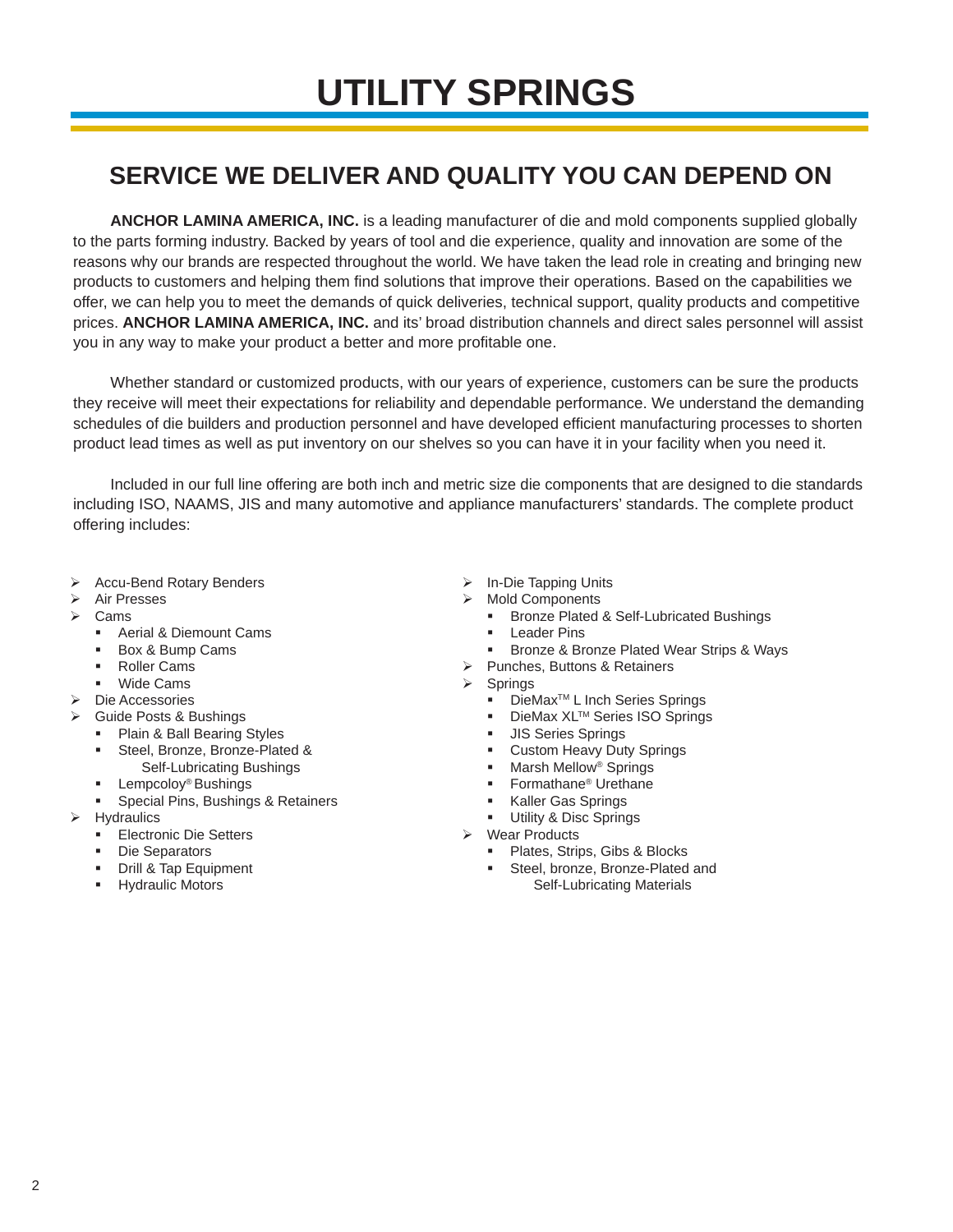|              | <b>ROUND WIRE DIE . FIXTURE SPRINGS</b> |                            |                                 |                                    |                                                  |                          |                     |                                   |                     |                                      |                             |                                                  |                          |
|--------------|-----------------------------------------|----------------------------|---------------------------------|------------------------------------|--------------------------------------------------|--------------------------|---------------------|-----------------------------------|---------------------|--------------------------------------|-----------------------------|--------------------------------------------------|--------------------------|
|              |                                         |                            |                                 |                                    |                                                  |                          |                     | 10 & 18 INCH LENGTHS . PLAIN ENDS |                     |                                      |                             |                                                  |                          |
|              |                                         |                            | <b>MUSIC WIRE . 10" LENGTHS</b> |                                    |                                                  |                          |                     |                                   |                     | <b>CARBON STEEL . 18" LENGTHS</b>    |                             |                                                  |                          |
| <b>OD</b>    | <b>Part</b><br><b>Inches Number</b>     | Max.<br><b>Rod</b><br>Dia. | <b>Wire</b><br>Dia.             | <b>Coils</b><br>Per<br><b>Inch</b> | <b>Pounds</b><br>per Inch<br>of Com-<br>pression | No.<br>per<br><b>Box</b> | OD<br><b>Inches</b> | Part<br><b>INumber</b>            | Max.<br>Rod<br>Dia. | <b>Wire</b><br>Dia.                  | <b>Coils</b><br>Per<br>Inch | <b>Pounds</b><br>per Inch<br>of Com-<br>pression | No.<br>per<br><b>Box</b> |
| .087         | $RW-1$                                  | .062                       | .010                            | $\overline{28}$                    | .135                                             |                          | .479                | $RW-9$                            | .355                | .041                                 | 4.5                         | .6                                               |                          |
| .089         | <b>RW-1A</b>                            | .062                       | .014                            | 28.5                               | .6                                               |                          | .493                | RW-9A                             | .355                | .054                                 | 4                           | 2.1                                              |                          |
| .116         | $RW-2$                                  | .092                       | .012                            | $\overline{25}$                    | .11                                              |                          | .520                | RW-9B                             | .355                | .062                                 | 5.75                        | 2.0                                              |                          |
| .120         | <b>RW-2A</b>                            | .078                       | .016                            | $\overline{25}$                    | .4                                               |                          | .532                | <b>RW-9C</b>                      | .355                | .072                                 | 4                           | 5.25                                             |                          |
| .176         | <b>RW-3</b>                             | .141                       | .014                            | 14                                 | .1                                               |                          | .612                | <b>RW-10</b>                      | .500                | .054                                 | $\overline{3}$              | 1.31                                             |                          |
| .180         | <b>RW-3A</b>                            | .141                       | .018                            | $\overline{14}$                    | $\overline{.3}$                                  |                          | .678                | <b>RW-10A</b>                     | .531                | .062                                 | $\overline{3}$              | 1.9                                              |                          |
| .180         | $RW-3B$                                 | .125                       | .026                            | $\overline{13}$                    | 1.95                                             |                          | .676                | <b>RW-10B</b>                     | .531                | .072                                 | 3.25                        | 3.25                                             | 12                       |
| .178         | <b>RW-3C</b>                            | .094                       | .035                            | 19                                 | 5.6                                              |                          | .675                | <b>RW-10C</b>                     | .531                | .068                                 | 3.5                         | 2.5                                              |                          |
| .240         | <b>RW-4</b>                             | .188                       | .018                            | 9.5                                | .31                                              |                          | .805                | <b>RW-11</b>                      | 672                 | .062                                 | 2.5                         | 1.3                                              |                          |
| .238         | <b>RW-4A</b>                            | .188                       | .022                            | 11                                 | $\overline{.26}$                                 |                          | .805                | <b>RW-11A</b>                     | .625                | .080                                 | 2.5                         | $\overline{3.5}$                                 |                          |
| .241         | $RW-4B$                                 | .188                       | .026                            | 9.5                                | .78                                              |                          | .865                | <b>RW-11B</b>                     | .656                | .098                                 | 2.25                        | 8.0                                              |                          |
| .248         | <b>RW-4C</b>                            | .171                       | .031                            | 10                                 | 1.6                                              |                          | .922                | <b>RW-11C</b>                     | 640                 | .125                                 | 2.75                        | 15.0                                             |                          |
| .242         | <b>RW-4D</b>                            | .171                       | .035                            | $\overline{13}$                    | $\overline{2.3}$                                 |                          | .921                | <b>RW-12A</b>                     | .750                | .080                                 | 2.5                         | 2.1                                              |                          |
| .238         | <b>RW-4E</b>                            | .141                       | .041                            | 9                                  | 6.25                                             |                          | .975                | <b>RW-12B</b>                     | .781                | .098                                 | $\overline{2}$              | 5.75                                             |                          |
| .243         | RW-4F                                   | .141                       | .047                            | 10                                 | 11.0                                             |                          | 1.020               | <b>RW-13</b>                      | .844                | .085                                 | 2.25                        | 2.1                                              |                          |
| .302         | <b>RW-5</b><br><b>RW-5A</b>             | 250<br>.234                | .022<br>.031                    | 10<br>11                           | .175<br>.65                                      |                          | 1.020<br>1.100      | <b>RW-12C</b><br><b>RW-12</b>     | .750<br>.828        | 125<br>.125                          | 2<br>2.75                   | 13.5                                             |                          |
| .304<br>.304 | $RW-5B$                                 | .219                       | .037                            | $\overline{11}$                    | 1.5                                              |                          | 1.055               | <b>RW-12D</b>                     | .765                | .135                                 | 3                           | 7.75<br>11.0                                     | 6                        |
| .303         | <b>RW-5C</b>                            | .219                       | .041                            | $\overline{8}$                     | 3.25                                             |                          | 1.145               | <b>RW-13A</b>                     | .890                | .125                                 | $\overline{2}$              | 9.0                                              |                          |
| .305         | <b>RW-5D</b>                            | .203                       | .047                            | 7.5                                | 6.5                                              |                          | 1.145               | <b>RW-14</b>                      | .953                | .090                                 | 1.75                        | 2.5                                              |                          |
| .302         | $RW-5E$                                 | .185                       | .055                            | 8                                  | 12.5                                             | 12                       | 1.343               | <b>RW-14A</b>                     | 1.031               | .148                                 | 1.75                        | 14.0                                             |                          |
| .366         | <b>RW-6</b>                             | .304                       | .031                            | $\overline{11}$                    | .57                                              |                          | 1.591               | <b>RW-15</b>                      | 1.281               | 148                                  | 1.5                         | 8.75                                             |                          |
| .361         | <b>RW-6A</b>                            | .281                       | .035                            | 10                                 | .675                                             |                          | 1.820               | <b>RW-16</b>                      | 1.500               | 148                                  | 1.75                        | 5.0                                              |                          |
| .365         | $RW-6B$                                 | .266                       | .043                            | 7                                  | 2.15                                             |                          |                     |                                   |                     |                                      |                             |                                                  |                          |
| .368         | <b>RW-6C</b>                            | .266                       | .047                            | 8.5                                | 2.8                                              |                          |                     |                                   |                     |                                      |                             |                                                  |                          |
| .365         | RW-6D                                   | .250                       | .055                            | 6                                  | 8.2                                              |                          |                     |                                   |                     | <b>Compression Spring Assortment</b> |                             |                                                  |                          |
| .365         | $RW-6E$                                 | .234                       | .062                            | 6.5                                | 13.0                                             |                          |                     |                                   |                     |                                      |                             |                                                  |                          |
| .368         | RW-6F                                   | .203                       | .075                            | 7                                  | 28.0                                             |                          |                     |                                   |                     | 111-850 (R50)                        |                             |                                                  |                          |
| .426         | <b>RW-7</b>                             | .344                       | .035                            | $\overline{7}$                     | .55                                              |                          |                     |                                   |                     |                                      |                             |                                                  |                          |
| .425         | <b>RW-7A</b>                            | .328                       | .047                            | 7                                  | 2.0                                              |                          |                     |                                   |                     | ASSORTMENT CONSISTS OF               |                             |                                                  |                          |
| .425         | <b>RW-7B</b>                            | .297                       | .055                            | 6                                  | 4.7                                              |                          |                     |                                   |                     | 1 EACH OF THE 18" LONG               |                             |                                                  |                          |
| .427         | <b>RW-7C</b>                            | .281                       | .062                            | 6.5                                | 7.4                                              |                          |                     |                                   |                     | <b>SPRINGS</b>                       |                             |                                                  |                          |
| .429         | <b>RW-7D</b>                            | .266                       | .075                            | 5.5                                | 20.0                                             |                          |                     |                                   |                     |                                      |                             |                                                  |                          |
| .430         | <b>RW-7E*</b>                           | .250                       | .085                            | 6                                  | 35.0                                             |                          |                     |                                   |                     |                                      |                             |                                                  |                          |
| .488         | $RW-8$                                  | .406                       | .035                            | 9                                  | .28                                              |                          |                     |                                   |                     | <b>BALGAL R. MIND</b>                |                             |                                                  |                          |
| .488         | <b>RW-8A</b>                            | .391                       | .047                            | 7.5                                | 1.2                                              |                          |                     |                                   |                     |                                      |                             |                                                  |                          |
| .495         | <b>RW-8B</b>                            | .375                       | .055                            | 7                                  | 2.5                                              |                          |                     |                                   |                     |                                      |                             |                                                  |                          |
| .492         | <b>RW-8C</b>                            | .360                       | .062                            | $\overline{4}$                     | 7.4                                              |                          |                     |                                   |                     |                                      |                             |                                                  |                          |
| .490         | <b>RW-8D</b>                            | .325                       | .075                            | 4.5                                | 15.0                                             |                          |                     |                                   |                     |                                      |                             |                                                  |                          |
| .495         | <b>RW-8E*</b>                           | .310                       | .091                            | 5                                  | 33.0                                             |                          |                     |                                   |                     |                                      |                             |                                                  |                          |
| .500         | $RW-8F*$                                | .270                       | .115                            | 5.5                                | 95.0                                             |                          |                     |                                   |                     |                                      |                             |                                                  |                          |

\*Indicates carbon steel; All other items music wire



## FORMULA TO CALCULATE LBS. PER INCH FOR ALL ALTERED SPRINGS

$$
\frac{A \times B}{C} = D
$$

A = Catalog Free Length

B = Rate in lbs. Per Inch, Per "A"

C = Req'd Cut Free Length

D = Lbs. Per Inch of Req'd Free Length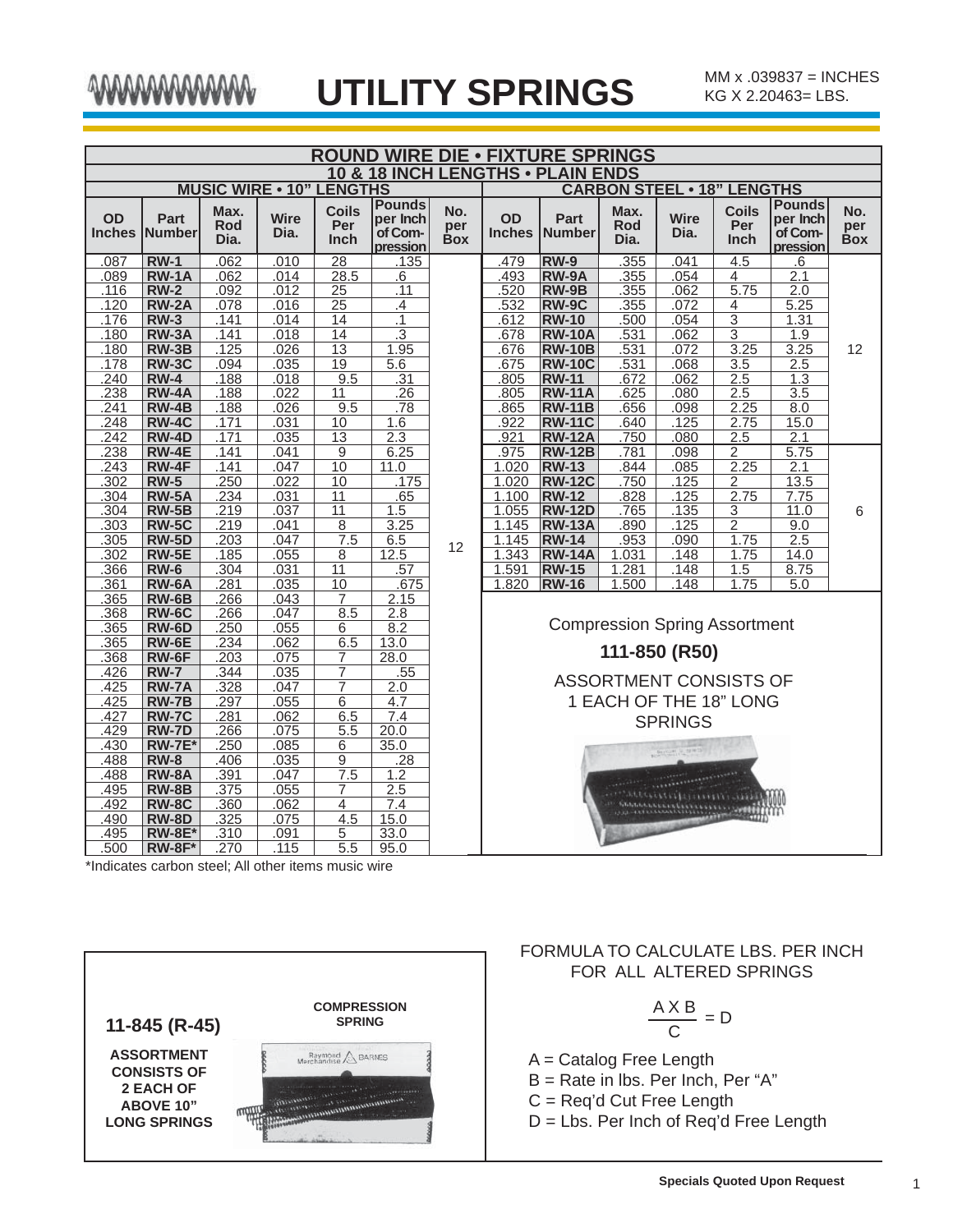



|                              | <b>COMPRESSION SPRINGS • STEEL FIXTURE</b> |                         |                      |                    |                                |                              |                        |                       |  |  |  |
|------------------------------|--------------------------------------------|-------------------------|----------------------|--------------------|--------------------------------|------------------------------|------------------------|-----------------------|--|--|--|
|                              |                                            |                         | INCHES $X$ 25.4 = mm | LBS. $X .454 = kq$ |                                |                              |                        |                       |  |  |  |
| <b>O.D.</b><br><b>Inches</b> | Max.<br>Rod Dia.                           | Length<br><b>Inches</b> | <b>Part Number</b>   | <b>Wire Dia.</b>   | Comp.<br>rate per<br>Inch Lbs. | <b>Total</b><br><b>Coils</b> | Type of<br><b>Ends</b> | No. per<br><b>Box</b> |  |  |  |
| .078                         | .047                                       | .53                     | 020-074 (G-74)       | .012               | 4.87                           | 17                           | Plain                  |                       |  |  |  |
| .078                         | .047                                       | .56                     | 020-073 (G-73)       | .011               | 3.87                           | 18                           | Plain                  | 12                    |  |  |  |
| .108                         | .062                                       | .81                     | 020-076 (G-76)       | .018               | 12.50                          | 16                           | Plain                  |                       |  |  |  |
| .110                         | .062                                       | .91                     | 020-075 (G-75)       | .018               | 9.25                           | $\overline{22}$              | Plain                  |                       |  |  |  |
| .120                         | .078                                       | .62                     | 020-125 (G-125)      | .016               | 6.60                           | 13                           | Squared                | 25                    |  |  |  |
| .120                         | .075                                       | .75                     | 020-126 (G-126)      | .016               | 5.30                           | 18                           | Squared                |                       |  |  |  |
| .170                         | .141                                       | .21                     | 020-077 (G-77)       | .012               | .75                            | $\overline{7}$               | Plain                  | 12 <sup>2</sup>       |  |  |  |
| .178                         | .141                                       | 10.00                   | 020-056 (G-56)       | .014               | .03                            | 138                          | Plain                  |                       |  |  |  |
| .180                         | .125                                       | .75                     | 020-127 (G-127)      | .022               | 8.60                           | 11                           | Squared                |                       |  |  |  |
| .180                         | .125                                       | 1.00                    | 020-128 (G-128)      | .022               | 6.80                           | $\overline{14}$              | Squared                | 25                    |  |  |  |
| .180                         | .125                                       | 1.12                    | $020 - 129$          | .022               | 6.00                           | 15                           | Squared                |                       |  |  |  |
| .180                         | .125                                       | 1.25                    | 020-130              | .022               | 5.30                           | 17                           | Squared                |                       |  |  |  |
| .185                         | .156                                       | .93                     | 020-084 (G-84)       | .012               | .03                            | 19                           | Plain                  | 12                    |  |  |  |
| .240                         | .188                                       | 10.00                   | 020-055 (G-55)       | .022               | .25                            | 112                          | Plain                  |                       |  |  |  |
| .240                         | .172                                       | 1.00                    | 020-131              | .026               | 7.80                           | 11                           | Squared                |                       |  |  |  |
| .240                         | .172                                       | 1.25                    | 020-132              | .026               | 6.10                           | 14                           | Squared                | 25                    |  |  |  |
| .240                         | .172                                       | 1.50                    | 020-133              | .026               | 5.10                           | 15                           | Squared                |                       |  |  |  |
| .280                         | .188                                       | 1.25                    | 020-080 (G-80)       | .040               | 18.00                          | 15                           | Plain                  |                       |  |  |  |
| .281                         | .234                                       | 2.06                    | 020-098 (G-98)       | .020               | .25                            | $\overline{5}$               | Squared                |                       |  |  |  |
| .282                         | .188                                       | 1.31                    | 020-079 (G-79)       | .040               | 17.00                          | $\overline{13}$              | Plain                  |                       |  |  |  |
| .300                         | .250                                       | 10.00                   | 020-054 (G-54)       | .022               | .03                            | 101                          | Squared                |                       |  |  |  |
| .313                         | .250                                       | .87                     | 020-085 (G-85)       | .0254 Ph. Bronze   | 2.25                           | $\overline{7}$               | Squared                |                       |  |  |  |
| .315                         | .266                                       | 1.96                    | 020-081 (G-81)       | .022               | .56                            | 23.5                         | Squared                |                       |  |  |  |
| .315                         | .250                                       | 2.43                    | 020-083 (G-83)       | .0285 Brass        | .87                            | 23                           | Squared                | 12                    |  |  |  |
| .325                         | .250                                       | 2.43                    | 020-082 (G-82)       | .032 Brass         | 1.31                           | 23                           | Squared                |                       |  |  |  |
| .340                         | 250                                        | 2.50                    | 107-103 (WA-103)     | .042               | 8.00                           | $\overline{24}$              | Sq. & Gr.              |                       |  |  |  |
| .345                         | .250                                       | 1.00                    | 107-100 (WA-100)     | .042               | 20.00                          | 10.5                         | Sq. & Gr.              |                       |  |  |  |
| .345                         | .250                                       | 1.50                    | 107-101 (WA-101)     | .042               | 14.00                          | 15                           | Sq. & Gr.              |                       |  |  |  |
| .345                         | .250                                       | 2.00                    | 107-102 (WA-102)     | .042               | 12.00                          | 19.5                         | Sq. & Gr.              |                       |  |  |  |
| .350                         | .250                                       | 3.00                    | 107-104 (WA-104)     | .042               | 6.00                           | 29                           | Sq. & Gr.              |                       |  |  |  |
| .360                         | .281                                       | 1.50                    | 020-134              | .035               | 7.30                           | 10                           | Squared                |                       |  |  |  |
| .360                         | .281                                       | 1.75                    | 020-135              | .035               | 6.20                           | 11                           | Squared                | 25                    |  |  |  |
| .360                         | .281                                       | 2.00                    | 020-136              | .035               | 5.40                           | $\overline{13}$              | Squared                |                       |  |  |  |
| .360                         | .250                                       | 12.00                   | 020-053 (G-53)       | .0475              | 2.25                           | 92                           | Plain                  |                       |  |  |  |
| .369                         | .281                                       | .78                     | 020-086 (G-86)       | .042 Brass         | 7.37                           | $\overline{9}$               | Sq. & Gr.              |                       |  |  |  |
| .375                         | .266                                       | 11.50                   | 020-052 (G-52)       | .0475              | 2.25                           | 88                           | Plain                  |                       |  |  |  |
| .380                         | .250                                       | 2.12                    | 020-094 (G-94)       | .063               | 42.00                          | 18.5                         | Sq. & Gr.              |                       |  |  |  |
| .385                         | .281                                       | 2.03                    | 020-088 (G-88)       | .0475              | 11.00                          | 19                           | Sq. & Gr.              |                       |  |  |  |
| .440                         | .328                                       | 2.00                    | 020-093 (G-93)       | .054               | 13.00                          | 17                           | Squared                |                       |  |  |  |
| .440                         | .344                                       | 2.56                    | 020-071 (G-71)       | .041               | 2.62                           | 26                           | Squared                |                       |  |  |  |
| .440                         | .328                                       | 2.62                    | 020-089 (G-89)       | .0475              | 6.00                           | 20                           | Sq. & Gr.              |                       |  |  |  |
| .460                         | .328                                       | 2.00                    | 107-107 (WA-107)     | .062               | 32.00                          | 14.5                         | Sq. & Gr.              |                       |  |  |  |
| .465                         | .344                                       | 2.50                    | 020-090 (G-90)       | .054               | 12.00                          | 17                           | Sq. & Gr.              |                       |  |  |  |
| .465                         | .328                                       | 1.50                    | 107-106 (WA-106)     | .062               | 42.00                          | 11                           | Sq. & Gr.              | 12                    |  |  |  |
| .465                         | .328                                       | 2.50                    | 107-108 (WA-108)     | .062               | 25.00                          | 17                           | Sq. & Gr.              |                       |  |  |  |
| .465                         | .328                                       | 3.00                    | 107-109 (WA-109)     | .062               | 24.00                          | 20                           | Sq. & Gr.              |                       |  |  |  |
| .470                         | .328                                       | 1.00                    | 107-105 (WA-105)     | .062               | 58.00                          | 8                            | Sq. & Gr.              |                       |  |  |  |
| .473                         | .344                                       | 3.50                    | 107-110 (WA-110)     | .062               | 18.00                          | $\overline{24}$              | Sq. & Gr.              |                       |  |  |  |
| .495                         | .360                                       | 2.50                    | 020-091 (G-91)       | .0625              | 18.00                          | $\overline{16}$              | Sq. & Gr.              |                       |  |  |  |
| .500                         | .344                                       | .96                     | 020-060 (G-60)       | .072 Ph. Brass     | 52.00                          | 6.5                          | Sq. & Gr.              |                       |  |  |  |
| .505                         | .406                                       | 2.06                    | 020-092 (G-92)       | .048               | 5.50                           | 16                           | Squared                |                       |  |  |  |
| .518                         | .375                                       | 12.00                   | 020-051 (G-51)       | .0625              | 2.75                           | 73                           | Plain                  |                       |  |  |  |
| .532                         | .313                                       | 1.03                    | 020-059 (G-59)       | .1055              | 210.00                         | $\overline{7}$               | Sq. & Gr.              |                       |  |  |  |
| .575                         | .484                                       | 2.15                    | 020-069 (G-69)       | .041               | 3.12                           | 8.5                          | Squared                |                       |  |  |  |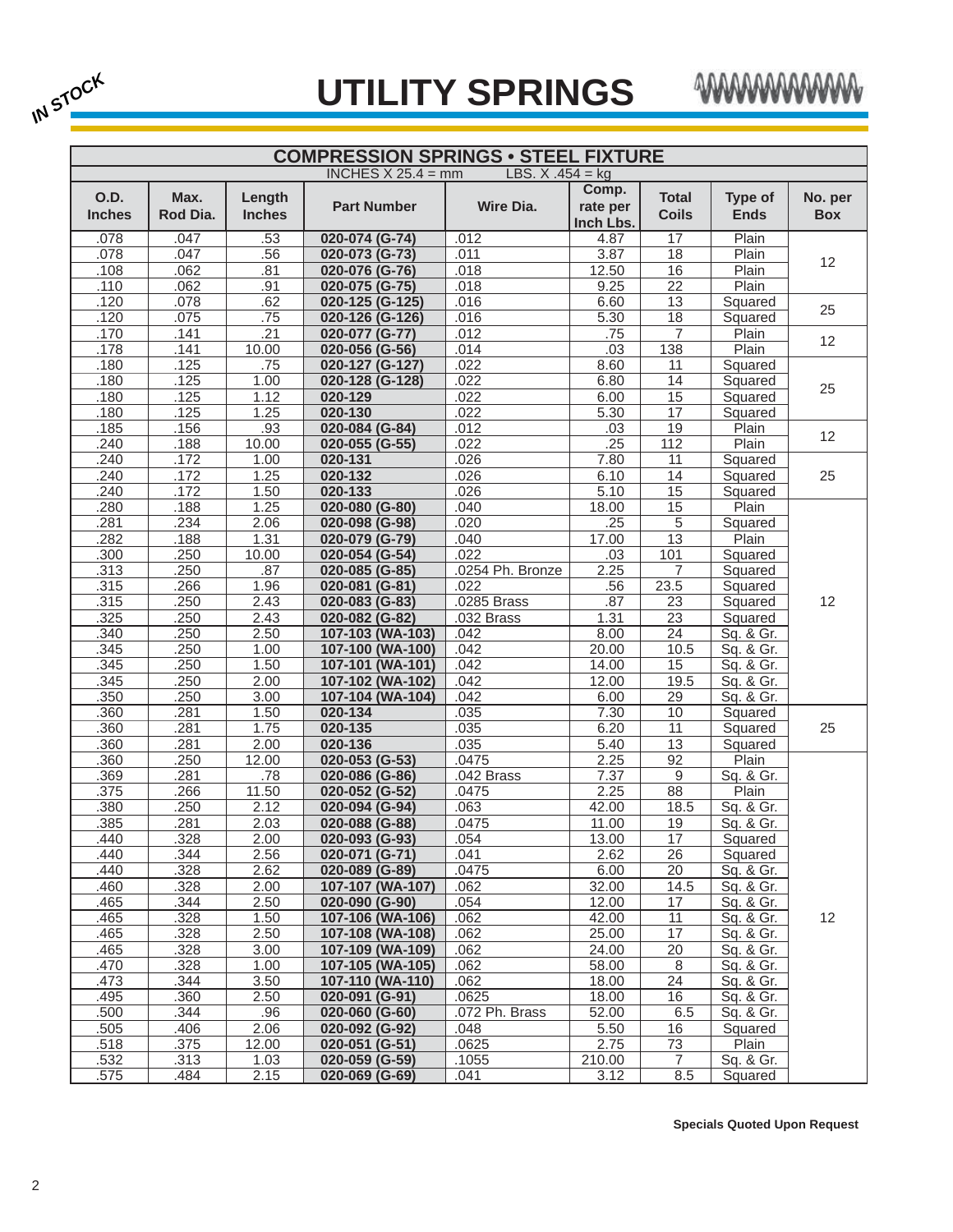# mmmmmm

| AMMAMM                |                  |                         | <b>UTILITY SPRINGS</b>                                             |                   |                                |                              |                        | IN STOCK              |
|-----------------------|------------------|-------------------------|--------------------------------------------------------------------|-------------------|--------------------------------|------------------------------|------------------------|-----------------------|
|                       |                  |                         | <b>COMPRESSION SPRINGS • STEEL FIXTURE</b><br>INCHES $X$ 25.4 = mm | LBS. $X.454 = kg$ |                                |                              |                        |                       |
| O.D.<br><b>Inches</b> | Max.<br>Rod Dia. | Length<br><b>Inches</b> | <b>Part Number</b>                                                 | <b>Wire Dia.</b>  | Comp.<br>rate per<br>Inch Lbs. | <b>Total</b><br><b>Coils</b> | Type of<br><b>Ends</b> | No. per<br><b>Box</b> |
| .581                  | .438             | 1.00                    | 107-111 (WA-111)                                                   | .072              | 74.00                          | 6                            | Sq. & Gr.              |                       |
| .585                  | .438             | 3.00                    | 107-115 (WA-115)                                                   | .072              | 20.00                          | 15                           | Sq. & Gr.              |                       |
| .588                  | .438             | 2.50                    | 107-114 (WA-114)                                                   | .072              | 26.00                          | $\overline{13}$              | Sq. & Gr.              |                       |
| .590                  | .438             | 4.00                    | 107-117 (WA-117)                                                   | .072              | 16.00                          | 19.5                         | Sq. & Gr.              | 12                    |
| .594                  | .438             | 1.50                    | 107-112 (WA-112)                                                   | .072              | 34.00                          | 8                            | Sq. & Gr.              |                       |
| .594                  | .438             | 2.00                    | 107-113 (WA-113)                                                   | .072              | 32.00                          | 11.25                        | Sq. & Gr.              |                       |
| .600                  | .438             | 3.50                    | 107-116 (WA-116)                                                   | .072              | 18.00                          | 17.5                         | Sq. & Gr.              |                       |
| .615                  | .438             | 2.84                    | 020-068 (G-68)                                                     | .080              | 30.00                          | 13.5                         | Sq. & Gr.              | 12                    |
| .620                  | .500             | 11.50                   | 020-050 (G-50)                                                     | .054              | 1.00                           | 60                           | Plain                  | 6                     |
| .690                  | .469             | 4.06                    | 020-067 (G-67)                                                     | .1055             | 58.00                          | 18.5                         | Sq. & Gr.              | $\overline{12}$       |
| .735                  | .563             | 12.00                   | 020-049 (G-49)                                                     | .080              | 3.80                           | $\overline{55}$              | Plain                  | 3                     |
| .755                  | .532             | 2.60                    | 020-072 (G-72)                                                     | .1055             | 66.40                          | $\overline{11}$              | Sq. & Gr.              |                       |
| .850                  | .688             | 1.09                    | 020-070 (G-70)                                                     | .080 Brass        | 22.00                          | 4.5                          | Sq. & Gr.              | 12                    |
| .860                  | .578             | 2.59                    | 020-066 (G-66)                                                     | .135              | 154.00                         | 10                           | Sq. & Gr.              |                       |
| .870                  | .672             | 3.06                    | 020-064 (G-64)                                                     | .0915             | 21.80                          | $\overline{12}$              | Sq. & Gr.              |                       |
| .870                  | .640             | 12.00                   | 020-047 (G-47)                                                     | .1055             | 8.00                           | $\overline{48}$              | Plain                  | 3                     |
| .875                  | .625             | 2.03                    | 020-065 (G-65)                                                     | .1205             | 110.00                         | 8                            | Sq. & Gr.              | $\overline{12}$       |
| .875                  | .703             | 10.00                   | 020-048 (G-48)                                                     | .080              | 3.25                           | $\overline{36}$              | Plain                  | 3                     |
| .920                  | .750             | 2.03                    | 020-063 (G-63)                                                     | .080              | 16.00                          | 8                            | Sq. & Gr.              |                       |
| 1.000                 | .750             | 2.56                    | 020-062 (G-62)                                                     | .1205             | 56.00                          | 9.5                          | Sq. & Gr.              |                       |
| .28X.16               | .125             | .50                     | 020-078 (G-78)                                                     | .013              | .87                            | 8                            | Squared                |                       |
| .53X.28               | .125             | .90                     | 020-087 (G-87)                                                     | .072 Ph. Bronze   | 56.00                          | $\overline{6}$               | Squared                | 12                    |
| .53X1.03X.86          | .421             | 3.50                    | 020-061 (G-61)                                                     | .051              | 1.20                           | 13                           | Sq. & Gr.              |                       |
| .62X.75               | .453             | 1.00                    | 020-058 (G-58)                                                     | .080 Brass        | 31.00                          | $\overline{5.5}$             | Sq. & Gr.              |                       |
| .66X.94               | 531              | .93                     | 020-057 (G-57)                                                     | .057 Ph. Bronze   | 6.00                           | 5                            | Squared                |                       |

## **Order by part number**



|                              | <b>EXTENSION SPRINGS • STEEL FIXTURE</b>      |                    |            |              |                                             |                     |              |                                           |                                |                       |  |  |
|------------------------------|-----------------------------------------------|--------------------|------------|--------------|---------------------------------------------|---------------------|--------------|-------------------------------------------|--------------------------------|-----------------------|--|--|
|                              | INCHES $X$ 25.4 = mm<br>LBS, $X$ , $454 = ka$ |                    |            |              |                                             |                     |              |                                           |                                |                       |  |  |
| <b>O.D.</b><br><b>Inches</b> | Length<br><b>Inches</b>                       | <b>Part Number</b> | Wire Dia.  | <b>Coils</b> | Approx.<br><b>Initial Ten-</b><br>sion Lbs. | Rate<br>Lbs./Inch l | Max.<br>Ext. | <b>Max</b><br><b>Safe</b><br>Load<br>Lbs. | <b>Types of</b><br><b>Ends</b> | No. per<br><b>Box</b> |  |  |
| .120                         | .62                                           | 020-137            | .016       | 27           | .06                                         | 3.70                | .641         | 2.04                                      | Full Loops                     |                       |  |  |
| .120                         | .75                                           | 020-138            | .016       | 34           | .31                                         | 2.50                | .714         | 2.07                                      | Full Loops                     | 25                    |  |  |
| .120                         | .88                                           | 020-139            | .016       | 44           | .19                                         | 2.20                | .990         | 2.07                                      | Full Loops                     |                       |  |  |
| .156                         | 2.06                                          | 020-035 (G-35)     | .020 Brass | 90           | .25                                         | .50                 | 1.180        | 1.75                                      | Full Loops                     |                       |  |  |
| .156                         | 6.62                                          | 020-011 (G-11)     | .0258      | 232          | 1.50                                        | .81                 | 4.000        | 6.75                                      | Full Loops                     | 12                    |  |  |
| .172                         | 9.06                                          | 020-008 (G-8)      | .0256      | 302          | 1.50                                        | 1.00                | 5.500        | 7.50                                      | Full Loops                     |                       |  |  |
| .180                         | 1.00                                          | 020-140            | .022       | 32           | .19                                         | 2.80                | 1.238        | 3.50                                      | Full Loops                     |                       |  |  |
| .180                         | 1.12                                          | 020-141            | .022       | 36           | .31                                         | 2.40                | 1.344        | 3.50                                      | Full Loops                     | 25                    |  |  |
| .180                         | 1.25                                          | 020-142            | .022       | 42           | .04                                         | 2.20                | 1.700        | 3.50                                      | Full Loops                     |                       |  |  |
| .187                         | 1.00                                          | 020-042 (G-42)     | .014       | 70           | .12                                         | .18                 | 4.000        | .87                                       | Plain Ends                     | 12                    |  |  |
| .234                         | 1.12                                          | 020-040 (G-40)     | .020       | 34           | .50                                         | .75                 | 2.380        | 2.25                                      | Full Loops                     |                       |  |  |
| .240                         | 1.37                                          | 020-143            | .026       | 39           | .06                                         | 1.80                | 2.450        | 4.27                                      | Full Loops                     |                       |  |  |
| .240                         | 1.50                                          | 020-144            | .026       | 42           | .22                                         | 1.60                | 2.540        | 4.27                                      | Full Loops                     | 25                    |  |  |
| .240                         | 1.75                                          | 020-145            | .026       | 53           | .25                                         | 1.37                | 3.177        | 4.27                                      | Full Loops                     |                       |  |  |
| .250                         | 4.00                                          | 020-020 (G-20)     | .0286      | 118          | .25                                         | .81                 | 1.500        | 4.00                                      | Full Loops                     | 12                    |  |  |

## **EXTENSION SPRING ASSORTMENT**

|  |  | 020-835 R-35                                 |  |  |
|--|--|----------------------------------------------|--|--|
|  |  | (2) G-5 (2) G-9 (2) G-12 (2) G-8 (2) G-18    |  |  |
|  |  | (2) G-7 (2) G-10 (2) G-22 (2) G-27 (2) G-17  |  |  |
|  |  | (2) G-11 (2) G-28 (2) G-14 (2) G-15 (2) G-37 |  |  |

| ORIGINAL COMPUTER INTERNATIONAL CONTINUES.  |                                                                                          |
|---------------------------------------------|------------------------------------------------------------------------------------------|
| <b>NUMBER OF STREET STATE</b>               | <b><i><u>CONTINUES IN THE SEA</u></i></b><br>11/14                                       |
| 15.71                                       | <b>CONTINUES IN A SET OF A SET OF A SET OF A SET OF A SET OF A SET OF A</b><br>$\bullet$ |
| ,,,,,,,,,,,,,<br>,,,,,,,,,,,,,,,,,,,,,,,,,, | <b>ALESS</b><br>                                                                         |
| 5.97                                        | (2.4%)                                                                                   |
| $0 - 12$                                    | $C - 95$<br>81.37                                                                        |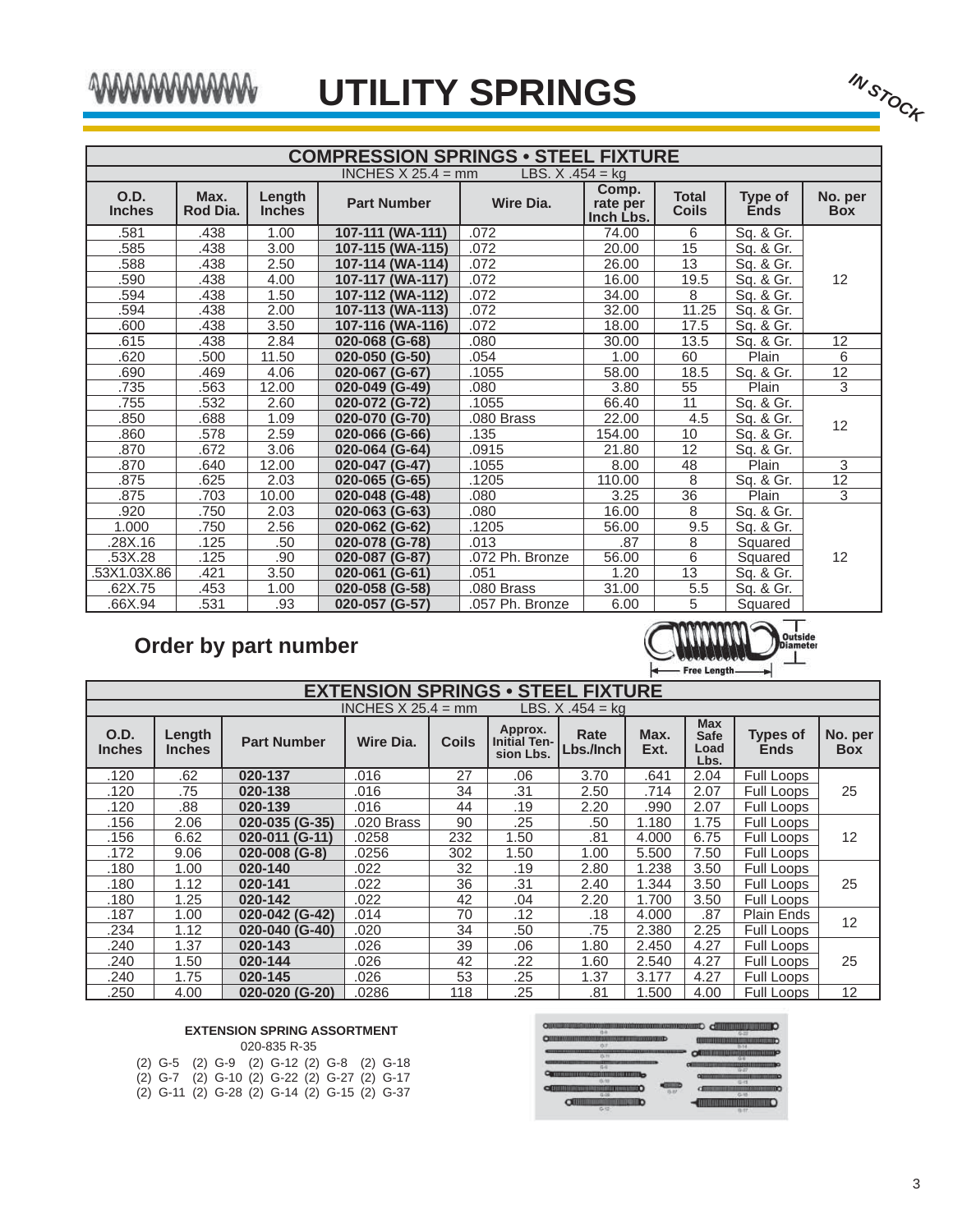

|                              | <b>EXTENSION SPRINGS . STEEL FIXTURE</b> |                         |                                |              |                                                     |                          |              |                                     |                                |                          |  |
|------------------------------|------------------------------------------|-------------------------|--------------------------------|--------------|-----------------------------------------------------|--------------------------|--------------|-------------------------------------|--------------------------------|--------------------------|--|
| <b>O.D.</b><br><b>Inches</b> | Length<br><b>Inches</b>                  | Part<br><b>Number</b>   | <b>Wire</b><br><b>Diameter</b> | <b>Coils</b> | Approx.<br><b>Initial</b><br><b>Tension</b><br>Lbs. | Rate<br>Per Inch<br>Lbs. | Max.<br>Ext. | Max.<br><b>Safe</b><br>Load<br>Lbs. | <b>Types of</b><br><b>Ends</b> | No.<br>per<br><b>Box</b> |  |
| .250                         | 5.34                                     | 020-018 (G-18)          | .041                           | 118          | 5.50                                                | 5.00                     | 3.000        |                                     | 17.00 Full Loops               |                          |  |
| .250                         | 5.75                                     | 020-017 (G-17)          | .0286                          | 181          | .62                                                 | .44                      | 2.250        |                                     | 4.50 Full Loops                |                          |  |
| .265                         | 6.12                                     | 020-016 (G-16)          | .0348                          | 153          | 1.75                                                | 1.10                     | 5.500        |                                     | 9.25 Full Loops, side          |                          |  |
| .296                         | 1.12                                     | 020-039 (G-39)          | .040Brass                      | 14.5         | .50                                                 | 3.80                     | .310         |                                     | $5.00$ Dbl. Loops              |                          |  |
| .296                         | 5.75                                     | 020-015 (G-15)          | .0475                          | 108          | 2.00                                                | 3.60                     | 3.500        |                                     | 17.00 Full Loops, side         |                          |  |
| .312                         | 5.00                                     | 020-026 (G-26)          | .041                           | 106          | .75                                                 | 1.60                     | 4.950        |                                     | 11.25 Full Loops               | 12                       |  |
| .328                         | 6.50                                     | 020-010 (G-10)          | .0348                          | 162          | 1.25                                                | .50                      | 9.000        |                                     | 6.25 Dbl. Loops, Side          |                          |  |
| .343                         | 1.44                                     | 020-037 (G-37)          | .0475                          | 17           | 4.37                                                | 15.00                    | .375         |                                     | 17.50 Full Loops               |                          |  |
| .343                         | 5.37                                     | 020-027 (G-27)          | .0475                          | 103          | 1.12                                                | 2.60                     | 3.620        |                                     | 24.00 Full Loops               |                          |  |
| .343                         | 8.12                                     | 020-007 (G-7)           | .0475                          | 158          | 2.18                                                | 1.60                     | 7.500        |                                     | 16.25 Full Loops               |                          |  |
| .359                         | 10.00                                    | 020-005 (G-5)           | .054                           | 193.5        | 1.50                                                | 2.30                     | 8.000        |                                     | 20.00 Full Loops               |                          |  |
| .360                         | 1.50                                     | 020-146                 | .037                           | 25           | .19                                                 | 3.40                     | 2.385        |                                     | 7.80 Full Loops                |                          |  |
| .360                         | 1.75                                     | 020-147                 | .037                           | 29           | .38                                                 | 2.60                     | 2.700        |                                     | 7.83 Full Loops                | 25                       |  |
| .360                         | 2.00                                     | 020-148                 | .037                           | 36           | .56                                                 | 2.20                     | 3.268        |                                     | 7.80 Full Loops                |                          |  |
| .370                         | 3.25                                     | 020-019 (G-19)          | .041                           | 66           | 1.50                                                | 1.90                     | 4.000        |                                     | 8.00 Half Loops                |                          |  |
| .370                         | 5.50                                     | 020-014 (G-14)          | .054                           | 90           | 2.00                                                | 4.00                     | 3.250        |                                     | 15.50 Full Loops               |                          |  |
| .370                         | 10.00                                    | 020-006 (G-6)           | .0475                          | 193.5        | 2.00                                                | 1.10                     | 8.500        |                                     | 11.50 Full Loops               |                          |  |
| .440                         | 5.25                                     | 020-028 (G-28)          | .0625                          | 74           | 3.00                                                | 6.50                     | 4.000        |                                     | 58.00 Full Loops               |                          |  |
| .440                         | 6.44                                     | 020-009 (G-9)           | .048                           | 118.5        | 2.00                                                | 1.10                     | 7.500        |                                     | 10.50   Dbl. Loops             |                          |  |
| .480                         | 4.50                                     | 020-022 (G-22)          | .0625                          | 57.5         | 1.00                                                | 6.20                     | 3.000        |                                     | 17.00 Full Loops               | 12                       |  |
| .500                         | 1.62                                     | 020-034 (G-34)          | .080                           | 11           | 28.00                                               | 64.00                    | .620         |                                     | 67.00 Half Loops               |                          |  |
| .500                         | 10.00                                    | $020-004$ (G-4)         | .0625                          | 144          | 4.50                                                | 1.87                     | 8.500        |                                     | 20.50 Full Loops               |                          |  |
| .530                         | 5.25                                     | 020-025 (G-25)          | .0625                          | 49           | 3.75                                                | 5.00                     | 4.000        |                                     | 21.75 Swiv. Loops              |                          |  |
| .550                         | 5.62                                     | 020-012 (G-12)          | .080                           | 58.5         | 4.00                                                | 10.00                    | 2.620        |                                     | 31.00 Full Loops               |                          |  |
| .560                         | 5.50                                     | 020-013 (G-13)          | .080                           | 55           | 9.00                                                | 10.50                    | 2.940        |                                     | 38.00 Half Loops               |                          |  |
| .620                         | 10.00                                    | 020-003 (G-3)           | .072                           | 118.5        | 2.44                                                | 2.10                     | 9.500        |                                     | 21.50 Full Loops               | 6                        |  |
| .680                         | 4.00                                     | *020-099 (G-99)         | .1055                          | 30.5         | 9.00                                                | 34.00                    | 1.530        |                                     | 58.00 Half Loops               |                          |  |
| .720                         | 2.00                                     | 020-095 (G-95)          | .105                           | 9            | 11.00                                               | 80.00                    | .530         |                                     | 57.00 Full Loops               |                          |  |
| .720                         | 4.00                                     | 020-024 (G-24)          | .1055                          | 26           | 24.00                                               | 12.50                    | 2.120        |                                     | 82.00 Half Loops               |                          |  |
| .740                         | 4.06                                     | 020-023 (G-23)          | .0625                          | 45           | 1.50                                                | 1.40                     | 6.500        |                                     | 12.00 Full Loops               | 12                       |  |
| .750                         | 2.59                                     | 020-032 (G-32)          | .1055                          | 13           | 12.25                                               | 46.00                    | .810         |                                     | 44.00 Full Loops               |                          |  |
| .750                         | 2.66                                     | 020-033 (G-33)          | .080                           | 18.5         | 2.25                                                | 10.30                    | 4.000        |                                     | 47.00 Full Loops               |                          |  |
| .810                         | 10.00                                    | 020-002 (G-2)           | .072                           | 119          | 4.12                                                | .75                      | 21.000       |                                     | 23.12 Full Loops               | $\sqrt{3}$               |  |
| .870                         | 6.00                                     | *020-029 (G-29)         | .1205                          | 38.5         | 8.00                                                | 18.50                    | 2.380        |                                     | 68.20 Half Loops               | 6                        |  |
| .870                         | 10.00                                    | 020-001 (G-1)           | .0915                          | 94           | 4.38                                                | 2.50                     | 11.000       |                                     | 30.50 Full Loops               | 3                        |  |
| 1.000                        | 8.50                                     | 020-031 (G-31)          | .1055                          | 65           | 9.00                                                | 6.00                     | 8.500        |                                     | 41.00 Half Loops               |                          |  |
| 1.060                        | 8.00                                     | $\sqrt{620-030}$ (G-30) | $\vert$ .135                   | 49           | 13.00                                               | 24.00                    | 5.000        |                                     | 45.00 Half Loops               |                          |  |
| 1.120                        | 10.00                                    | *020-100 (G-100)        | .148                           | 59           | 8.00                                                | 14.00                    | 6.000        |                                     | 95.00 Half Loops               |                          |  |
| 1.250                        | 12.00                                    | *020-101 (G-101)        | .162                           | 65           | 31.00                                               | 15.00                    | 7.400        |                                     | 112.00 Half Loops              | 6                        |  |
| 1.370                        | 14.00                                    | *020-102 (G-102)        | .177                           | 70           | 14.00                                               | 14.00                    | 8.750        |                                     | 130.00 Half Loops              |                          |  |
| 1.560                        | 16.00                                    | *020-103 (G-103)        | .207                           | 70           | 32.00                                               | 16.00                    | 9.000        |                                     | 175.00 Half Loops              |                          |  |
| 1.250                        | 7.62                                     | 020-104                 | .207                           | 26           | 61.00                                               | 94.00                    | 2.468        |                                     | 281.82 Full Loops              | $\overline{2}$           |  |
| 1.812                        | 8.19                                     | 020-105                 | .250                           | 22           | 61.00                                               | 68.00                    | 4.189        |                                     | 341.56 Full Loops              |                          |  |
| .297                         | 16.00                                    | 020-152                 | .041                           | 15.30        | 2.94                                                | .69                      | 14.583       |                                     | 12.43 Full Loops               |                          |  |
| .344                         | 16.00                                    | 020-153                 | .048                           | 15.125       | 3.19                                                | 1.06                     | 14.445       |                                     | 16.72 Full Loops               |                          |  |
| .375                         | 16.00                                    | 020-154                 | .054                           | 15.310       | 3.50                                                | 1.50                     | 13.724       |                                     | 21.45   Full Loops             | 12                       |  |
| .422                         | 16.00                                    | 020-155                 | .063                           | 15.150       | 5.00                                                | 2.25                     | 11.903       |                                     | 29.58 Full Loops               |                          |  |
| .438                         | 16.00                                    | 020-156                 | .072                           | 15.375       | 4.08                                                | 3.90                     | 9.950        |                                     | 40.97 Full Loops               |                          |  |

## **MACHINERY BRAKE & SHEAR SPRINGS**

\* The following part numbers identify certain standard springs described in the table above that are of oil-tempered carbon steel and specially suited to heavy duty-extension spring use. G - 29, G - 30, G - 99, G - 100, G - 101, G - 102, and G - 103 *are fl agged with an asterisk to simplify finding them.*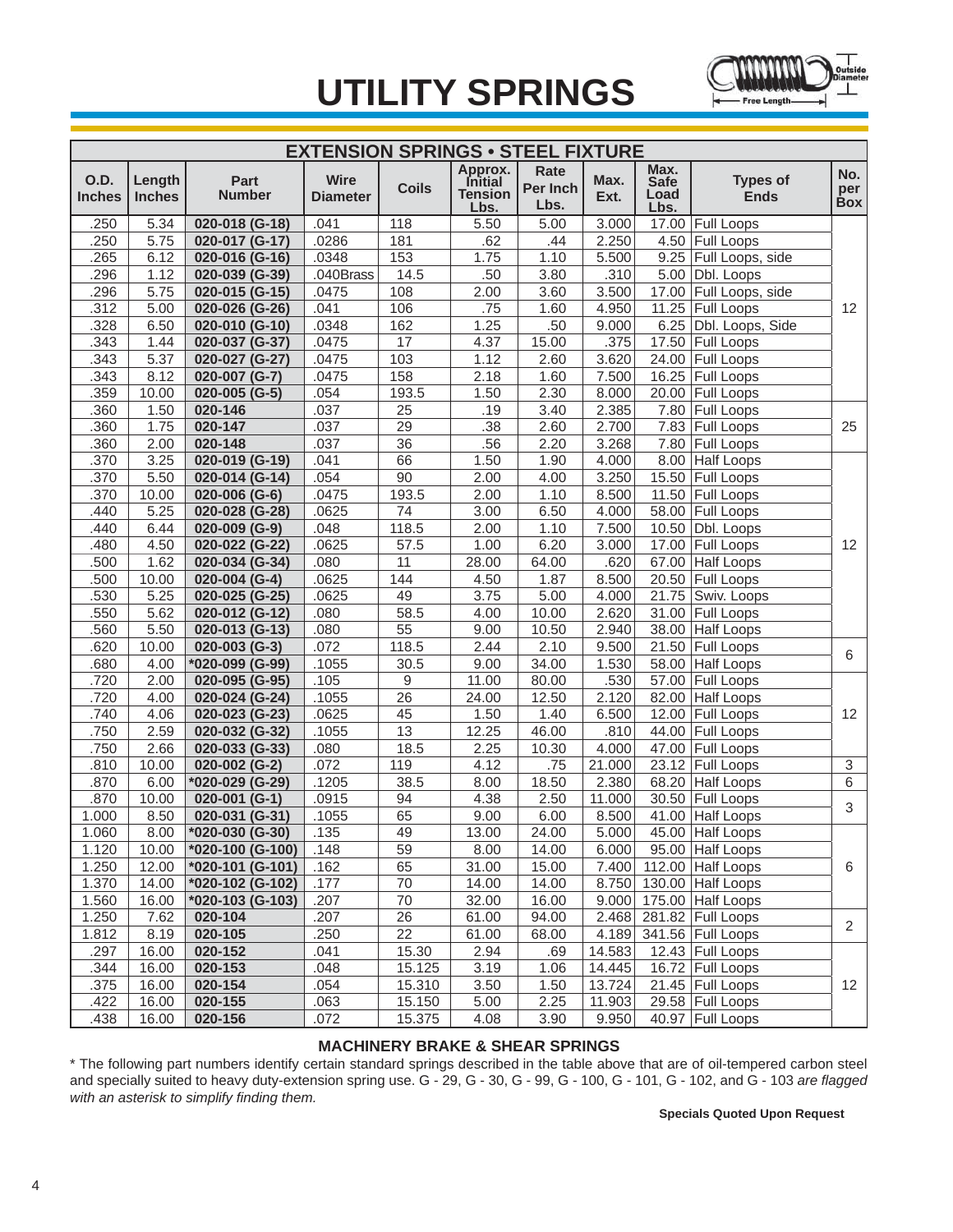

This is the baby of our general maintenance assortment. So when a larger stock of springs are not needed, have our midget assortment in its enameled steel case ready in each department for quick application. Kit contains 105 of 18 different extension & compression springs.

|                       | 105 MIDGET SPRINGS ASSORTMENT . NO. 020-801 |                                |                       |                                |              |                                            |                             |              |                           |                     |               |                          |
|-----------------------|---------------------------------------------|--------------------------------|-----------------------|--------------------------------|--------------|--------------------------------------------|-----------------------------|--------------|---------------------------|---------------------|---------------|--------------------------|
| 0.D.<br><b>Inches</b> |                                             | <b>Length</b><br><b>Inches</b> | Part<br><b>Number</b> | <b>Wire</b><br><b>Diameter</b> | <b>Coils</b> | Appr.<br>Initial<br><b>Tension</b><br>Lbs. | Rate<br>Per Inch<br>Lbs.    | Max.<br>Ext. | Max. Safe<br>Load<br>Lbs. | <b>Type of Ends</b> | Asst.<br>Qty. | No.<br>per<br><b>Box</b> |
| .187                  |                                             | 1.00                           | 020-042 (G-42)        | .014                           | 70.0         | .12                                        | .18                         | 4.000        | 87.00                     | Plain Ends          | 5             |                          |
| .234                  |                                             | 1.12                           | 020-040 (G-40)        | .020                           | 34.0         | .50                                        | .75                         | 2.380        | 2.25                      | Full Loops          | 5             |                          |
| .156                  |                                             | 2.06                           | 020-035 (G-35)        | .020 Brass                     | 90.0         | .25                                        | .50                         | 1.180        | 1.75                      | Full Loops          | 10            |                          |
| .370                  |                                             | 3.25                           | 020-019 (G-19)        | .041                           | 66.0         | 1.50                                       | 1.90                        | 4.000        | 8.00                      | <b>Half Loops</b>   | 9             |                          |
| .250                  |                                             | 4.00                           | 020-020 (G-20)        | .0286                          | 118.0        | .25                                        | .81                         | 1.500        | 4.00                      | Full Loops          | 10            |                          |
| .480                  |                                             | 4.50                           | 020-022 (G-22)        | .0625                          | 57.5         | 1.00                                       | 6.20                        | 3.000        | 17.00                     | Full Loops          | 5             | 12                       |
| .440                  |                                             | 5.25                           | 020-028 (G-28)        | .0625                          | 74.0         | 3.00                                       | 6.50                        | 4.000        | 58.00                     | Full Loops          | 5             |                          |
| .550                  |                                             | 5.62                           | 020-012 (G-12)        | .080                           | 58.5         | 4.00                                       | 10.00                       | 2.620        | 31.00                     | Full Loops          | 4             |                          |
| .250                  |                                             | 5.75                           | 020-017 (G-17)        | .0286                          | 181.0        | .62                                        | .44                         | 2.250        | 4.50                      | Full Loops          | 10            |                          |
| .440                  |                                             | 6.44                           | 020-009 (G-9)         | .048                           | 118.5        | 2.00                                       | 1.10                        | 7.500        | 10.50                     | Dbl. Loops          | 5             |                          |
| .328                  |                                             | 6.50                           | 020-010 (G-10)        | .0348                          | 162.0        | 1.25                                       | .50                         | 9.000        | 6.25                      | Dbl Loop, side      | 10            |                          |
| O.D. Inches           | Max.<br>Rod<br>Dia.                         | Length<br><b>Inches</b>        | Part<br><b>Number</b> | Wire<br><b>Diameter</b>        |              |                                            | Comp. Rate<br>Per Inch Lbs. |              | <b>Total Coils</b>        | <b>Type of Ends</b> | Asst.<br>Qty. | No.<br>per<br>Box        |
| .369                  | .281                                        | .78                            | 020-086 (G-86)        | .042 Brass                     |              |                                            | 7.37                        |              | 9.0                       | Sq. & Gr.           | 6             |                          |
| .282                  | .188                                        | 1.31                           | 020-079 (G-79)        | .040                           |              | 17.00                                      |                             |              | 13.0                      | Plain               | 5             | 12                       |
| .315                  | .266                                        | 1.96                           | 020-081 (G-81)        | .022                           |              |                                            | .56                         |              | 23.5                      | Squared             | 5             |                          |
| .53x1.03x.86          | .421                                        | 3.50                           | 020-061 (G-61)        | .051                           |              |                                            | 1.20                        |              | 13.0                      | Sq. & Gr.           | 4             |                          |
| .875                  | .703                                        | 10.00                          | $020 - 048$ (G-48)    | .080                           |              |                                            | 3.25                        |              | 36.0                      | Plain               | 1             | 3                        |
| .375                  | .266                                        | 11.50                          | 020-052 (G-52)        | .0475                          |              |                                            | 2.25                        |              | 88.0                      | Plain               | 3             | 12                       |
| .620                  | .500                                        | 11.50                          | 020-050 (G-50)        | .054                           |              |                                            | 1.00                        |              | 60.0                      | Plain               | 3             | 6                        |



For the small compression spring requirements, these 12 engineered sizes in quantities of 25 each make this assortment the perfect helper.

|                | 300 COMPRESSION SPRINGS ASSORTMENT . NO. 020-802 |                         |                       |                         |                             |                |                        |                |  |  |
|----------------|--------------------------------------------------|-------------------------|-----------------------|-------------------------|-----------------------------|----------------|------------------------|----------------|--|--|
| O.D.<br>Inches | Max. Rod<br><b>Diameter</b>                      | Length<br><b>Inches</b> | Part<br><b>Number</b> | Wire<br><b>Diameter</b> | Comp. Rate<br>per Inch Lbs. | Total<br>Coils | <b>Type</b><br>of Ends | No. per<br>Box |  |  |
| .120           | .078                                             | .62                     | 020-125               | .016                    | 6.60                        | 13             |                        |                |  |  |
|                | .075                                             | .75                     | 020-126               | .016                    | 5.30                        | 18             |                        |                |  |  |
|                | .125                                             | .75                     | 020-127               | .022                    | 8.60                        | 11             |                        |                |  |  |
|                | .125                                             | 1.00                    | 020-128               | .022                    | 6.80                        | 14             |                        |                |  |  |
| .180           | .125                                             | 1.12                    | 020-129               | .022                    | 6.00                        | 15             |                        |                |  |  |
|                | .125                                             | 1.25                    | 020-130               | .022                    | 5.30                        | 17             | Squared                | 25             |  |  |
| .240           | .172                                             | 1.00                    | 020-131               | .026                    | 7.80                        | 11             |                        |                |  |  |
|                | .172                                             | 1.25                    | 020-132               | .026                    | 6.10                        | 14             |                        |                |  |  |
|                | .172                                             | 1.50                    | 020-133               | .026                    | 5.10                        | 15             |                        |                |  |  |
| .360           | .281                                             | 1.50                    | 020-134               | .035                    | 7.30                        | 10             |                        |                |  |  |
|                | .281                                             | 1.75                    | 020-135               | .035                    | 6.20                        | 11             |                        |                |  |  |
|                | .281                                             | 2.00                    | 020-136               | .035                    | 5.40                        | 13             |                        |                |  |  |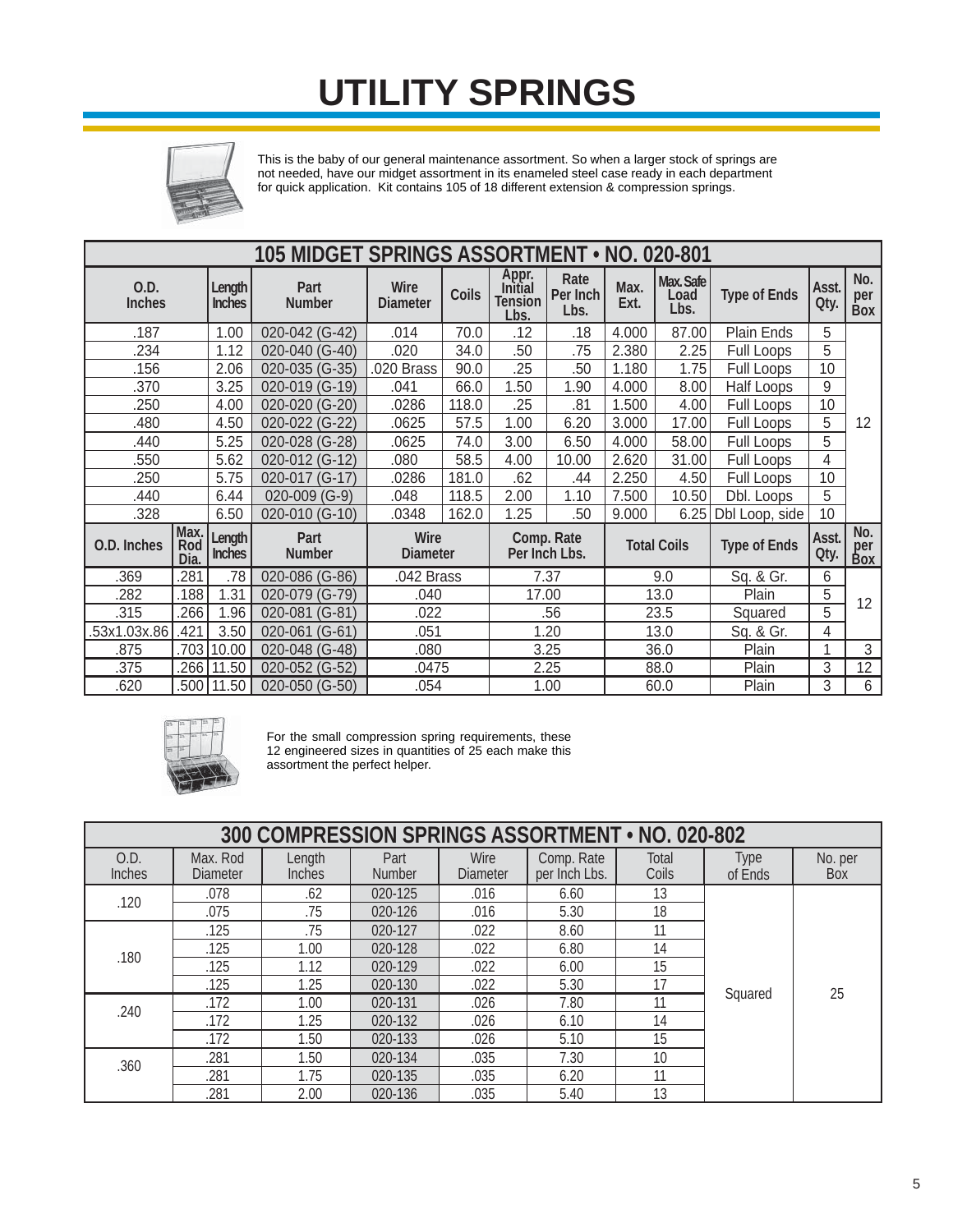# **Schnorr Disc Springs**

### **Guiding the Disc Spring**

Disc springs arranged in stacks require a guide to prevent lateral movement under load. Guides may be located on the inside diameter D or in the outside diameter D of the springs, but the internal guide is to be preferred. The following values are recommended for the clearance between the guide surface and the inside or outside diameter if the spring: (chart lists values).

Using close tolerance for the guides, the clearance can be reduced a little since the inside diameter does not reduce during the stroke when the edges are at right angles to the flank. See para. 6.6.

**If possible, and particularly on dynamic application, the guide rod and end thrust faces should be case hardened to a minimum of RC 55. The guide surface should be turned**



**to a fi ne fi nish, or better still, ground. Additionally, lubrication with a molybdenum based high pressure grease is recommended.**



## **DISC SPRINGS MAY BE USED SINGLY OR IN COMBINATION**

When disc springs are used in stacks, effort should be made to keep the stacks as short as possible. As the length increases so does the friction and therefore the deflection of the individual discs becomes unequal, with the greatest deflection being at the moving end. As a guide it is recommended that the stack length be restricted to approximately 3 times the outside diameter of the disc, and the largest disc diameter be used.

Not more than 2 or 3 discs should normally be used in parallel for multiple stacks, especially under dynamic conditions where considerable heat is generated.

To ensure stackability the end springs should have their outside diameter in contact with the abutment faces. This is only possible of course with an even number of disc springs.

It is necessary to have the inside diameter in contact when the abutment faces are just a little larger than inside diameter of the disc springs.

|                                                                                          | <b>DIAMETER</b><br>$D_i$ or $D_e$                                                                                  | <b>CLEARANCE</b>                                     |
|------------------------------------------------------------------------------------------|--------------------------------------------------------------------------------------------------------------------|------------------------------------------------------|
| over 16.0<br>over 20.0<br>over 26.0<br>over 31.5<br>over 50.0<br>over 80.0<br>over 140.0 | up to 16.0<br>up to 20.0<br>up to 28.0<br>up to 31.0<br>up to $50.0$<br>up to $80.0$<br>up to 140.0<br>up to 250.0 | 0.2<br>0.3<br>0.4<br>0.5<br>0.6<br>0.8<br>1.0<br>1.6 |



Spring Stacking – Linear or Regressive Curve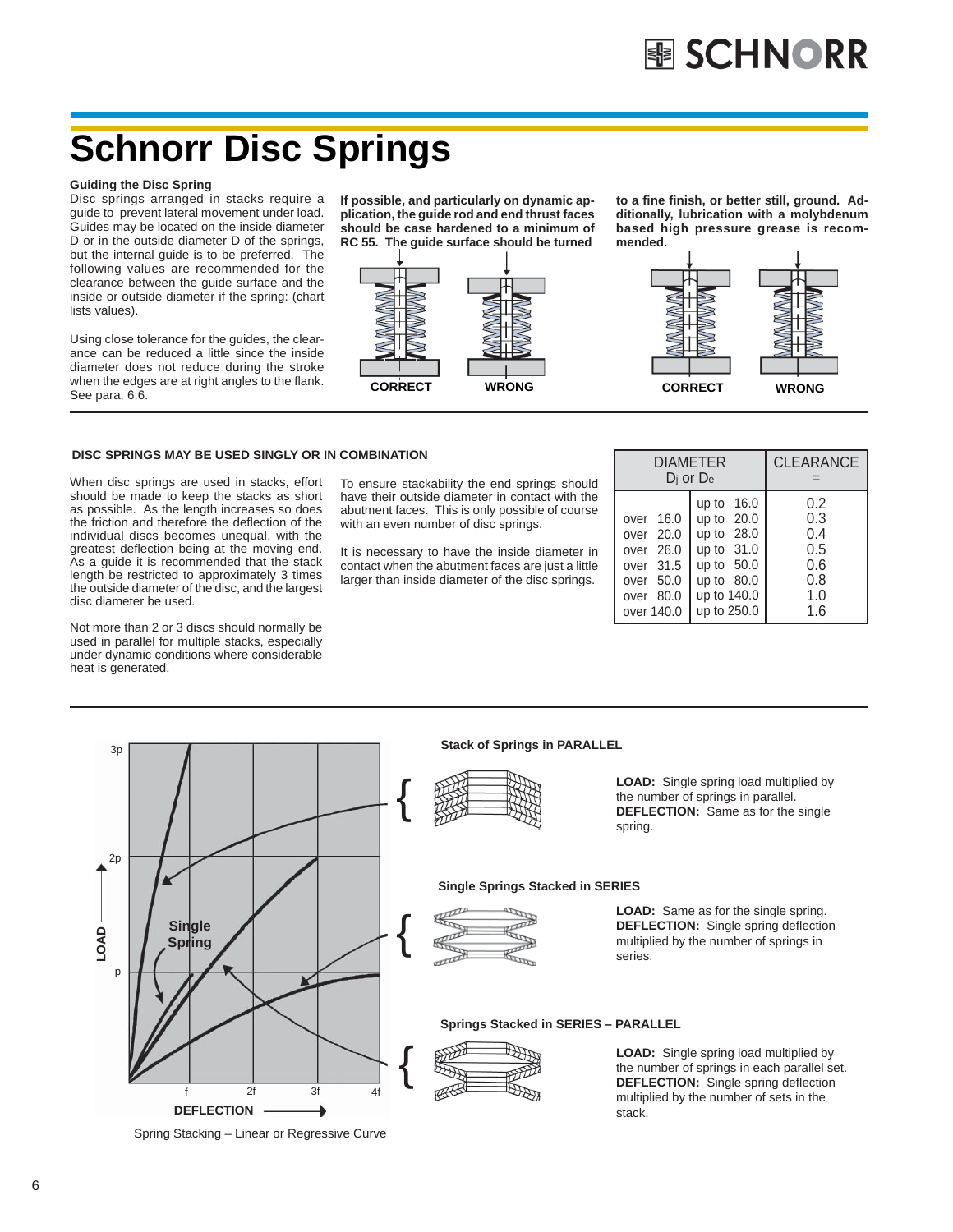Schnorr Corporation has specialized in the manufacture of disc springs for more than 50 years. During this period of extraordinary technical development many applications have been found for Schnorr disc springs because of their unique characteristics and advantages.

Original **SCHNORR DISC SPRINGS** offer a number of benefits with particular mention for the following features:

1. Load/deflection curves of straight, progressive, or regressive character according to the design requirements.

2. The simple adjustment of the springs stack length by the addition or removal of individual discs, thus altering the spring stack characteristic.

3. An efficient use of space and high spring forces with small deflections.

4. Self-demanding, particularly with parallel stacking.

5. No setting or fatigue under normal loads.

6. Long service life.

7. A large range of possible applications for individual spring sizes simplifies stock-keeping.

### **Term and Symbols**

D–Outside diameter in millimeters/inch

d–Inside diameter in millimeters/inch

P–Spring load

h–Formed height of unloaded single disc in millimeters/inch

OH–Overall height of unloaded single disc in millimeters/inch

f-Deflection in millimeters/inch

t–Thickness of a single disc in millimeters/inch

## **Material for Disc Springs**

The most important characteristic of a spring is its ability to absorb elastic deformations caused by outside loads. Because of their high load/deflection ratios disc springs are especially suitable for storing energy, dissipating shock loads, suspending moving masses, and for load measurement.

It is preferable to make a spring as small as possible, so special materials are used which are highly elastic, or which possess high tensile strength and a high elastic limit.

They should also have sufficient plastic deformation ability beyond the elastic limit to permit the manufacture of cold worked springs, as well as to minimize failure of springs under unexpectedly high loads.

### **The Design & Manufacturing of Disc Springs**

According to the Standard DIN 2093, there are three different groups of execution:

Group 1: under 1.25mm

Group 2: from 1.25 to 6.0mm

Group 3: over 6 up to 16mm

Schnorr manufactures the three groups as follows: Group 1: Cold formed

Group 2: Cold formed, outside and inside diameters turned, corners on inner edge radiused. Group 3: Hot formed, springs turned all over, contact surfaces formed, all corners radiused, and material thickness reduced.

### **Tolerance**

Allowable variations are laid down in Din 2093. The tolerances on disc spring diameters are H 12/h 12. The permissible tolerance for the spring force F at s=0.75 h0 is given in the following table:

| <b>GROUP</b>   | <b>SPRING THICKNESS</b>            | <b>PERMISSIBLE</b><br><b>DEVIATION FOR THE</b><br><b>SPRING FORCE F AT</b><br>THE TEST LENGTH<br>$10 - 0.75 h_0$ |
|----------------|------------------------------------|------------------------------------------------------------------------------------------------------------------|
|                | mm                                 | $\frac{0}{0}$                                                                                                    |
|                | under 1.25                         | $+25$<br>$-7.5$                                                                                                  |
| $\overline{2}$ | 1.25 to 3.00                       | $+15$<br>$-7.5$                                                                                                  |
|                | 3.00 <sub>to</sub><br>6.00<br>over | $-5.0$<br>$+10$                                                                                                  |
| 3              | 6.00 to 16.00<br>over              | $-5.0$<br>$+5$                                                                                                   |

The spring force must be measured on a single disc exactly as specified in the standard.

The following table gives the tolerance for the over all height OH according to DIN 2093

| <b>GROUP</b> | <b>SPRING THICKNESS</b> | <b>PERMISSIBLE</b><br><b>DEVIATION FOR 1.</b> |
|--------------|-------------------------|-----------------------------------------------|
|              | mm                      | mm                                            |
|              | under 1.25              | $-0.05$<br>$+0.10$                            |
|              | 1.25 to 2.00            | $+0.15$<br>$-0.08$                            |
| 2            | 2.00 to 3.00<br>over    | $-0.10$<br>$+0.20$                            |
|              | 3.00 to 6.00<br>over    | $+0.30$<br>$-0.15$                            |
| 3            | 6.00 to 16.00<br>over   | $-0.30$<br>$+0.30$                            |

Since these tolerances were computed for disc sizes specified in DIN 2093 certain limitations must be imposed for other discs in which the dimensional ratios differ from the standard springs. This also applies in the case of "K" disc springs.

## **Heat Treatment**

All our springs are austempered. This method of heat treatment is particularly effective for springs, as it gives the maximum toughness and therefore considerable durability.

According to DIN 2093 the hardness should be RC 42-52 and in manufacture the optimum value is selected with regard to spring size and tensile stress.

### **Pre-setting**

After heat treatment each disc spring is scragged, i.e., pressed flat at least once. By doing so the spring is preset in such a way that the overall height OH stays within the permissible tolerance after being subject to loads up 1.5, the maximum force at f=h.

### **Surface Protection**

Unless stated, all our disc springs are supplied Phosphated or oil blackened before oil dipping. The Phosphated surface is preferred for the better protection it provides over oil blackening. Deposition of a metal coating on the surface is also possible. The most frequently used material is Zinc with a final passivation in Chrome solution. Unfortunately, current methods of electronically depositing metal coating from aqueous solutions cause hydrogen embrittlement which cannot be completely avoided in cases of higher tensile steels. This is the case with disc springs and safety washers. Schnorr therefore introduced a mechanical plating process which proves to be very successful over a number of years where no Hydrogen embrittlement occurs.

Since the method is carried out in a drum it is possible only with larger quantities and limitation of an external diameter up to approximately 80mm. Zinc and Cadmium are lower than steel on the elector chemical table and therefore a self protecting effect occurs in the case of surface damage.

A Chemical Nickel plating surface treatment is also possible ie, the Durni-Coat process. With this method embrittlement is also avoided to a large extent. Because of the greater hardness of the nickel layer, durability under dynamic loading comes into question. In the event of damage, no self protection occurs since nickel lies higher than steel in the electrochemical table. Further advice on specific applications can be obtained from our engineers.

## **Surface Working**

Surface working, especially by shot-peening, has proved to be beneficial for disc springs subjected to dynamic loads. The result may increase the working life far in excess for the values shown in Figs 8,9 and 10. However, as shot-peening reduces the internal tensile stresses arising from scragging, shot-peening or other methods of surface working are not recommended for discs carrying static loads.

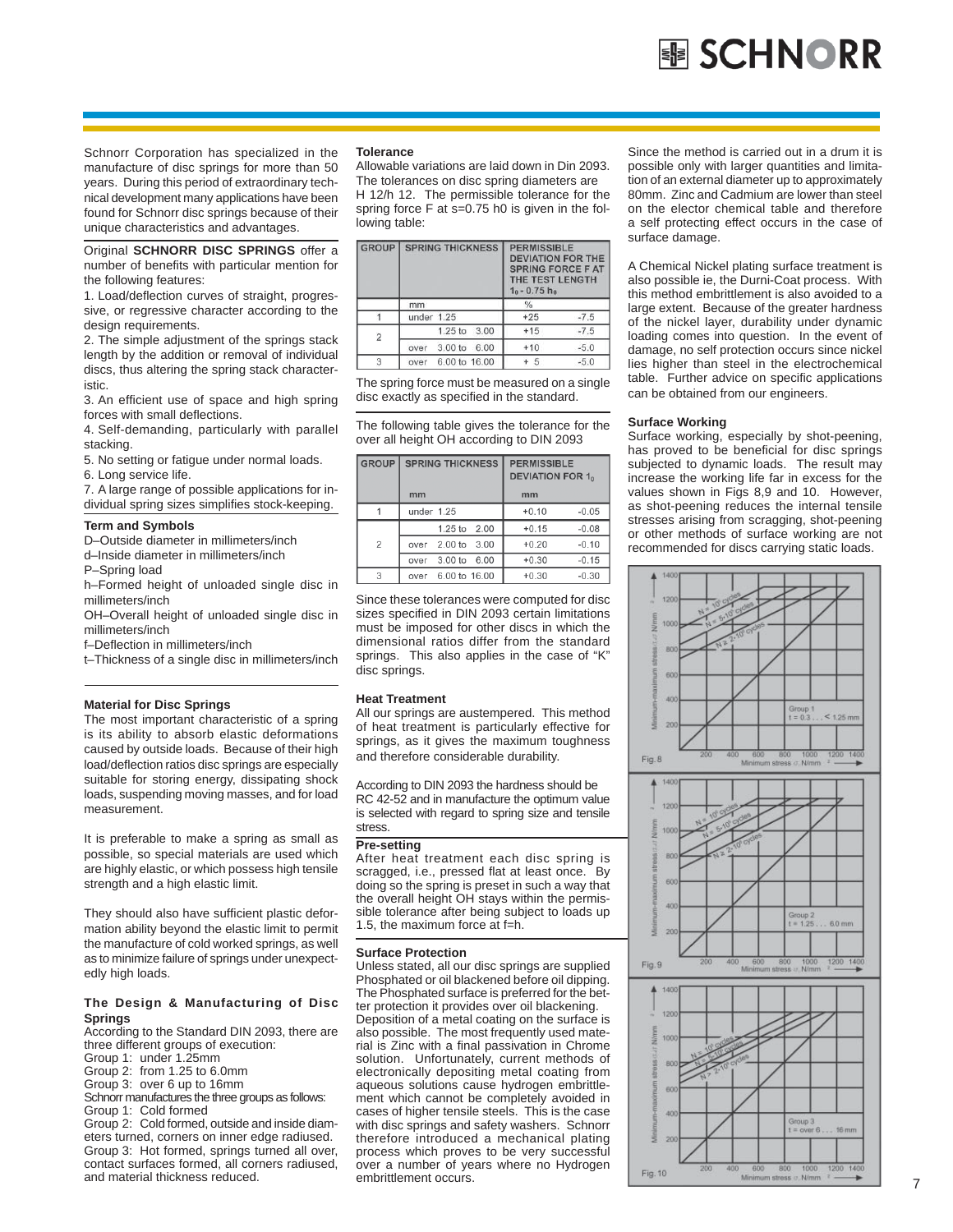# **TYPICAL DISC SPRING APPLICATIONS**

**Shown here are just a few examples that show the versatility of Schnorr Disc Springs in industrial product. Contact our sales representatives or design engineers for assistance on your specifi c spring application.**

- **Spring**
- **Die Spring**
- **Lock Washer**
- **Sealing Gaskets**
- **Shock Loading/Absorption**
- **Vibration Control**
- **Thermal Expansion**



This picture shows M.A.N. steam turbine condensers weighing several hundred tons being supported by a very small number of discs arranged in 3 stacks.



This disc spring stack is used in a pile-driving machine. The operation is shown in three typical phases.

- 1. Initial position
- 2. Impact the springs are compressed pro gressively from top to bottom carried out by pneumatic assistance.
- 3. Return to initial position also assisted by pneu matics.



Sectional view of the starter showing the general arrangement of components. The windingspindle with ratchet is on the left.



Improvement of sealing performance applies to closing the gate until the cone engages. The springs compress and the wedge forces the side plate into close watertight contact with the valve faces.



This illustration shows a shear pin assembly to a main shaft. To protect the shear pin from transient shock overload while working the connection link is fitted with double acting SCHNORR disc spring stack.



A spring with almost a "zero" rate is used for a negligible amount of force variance despite the differences in the cable diameter. Should one disc of the stack fracture, the clamping force would barely be affected and the unit would still be operational.



This device maintains a working clearance, while aircraft adjuster friction materials wear, to ensure constant fluid displacement during operation. The force/travel curve of the springs within the confines of such small assemblies must match the hydraulic pressure and friction bushings. The rate and accuracy of Schnorr Disc Springs make them ideal for these purposes.



The Demag unit shown is a standard device on all cranes used to automatically compensate for load and angle. Note the small size of the disc spring stack when tremendous working loads are considered.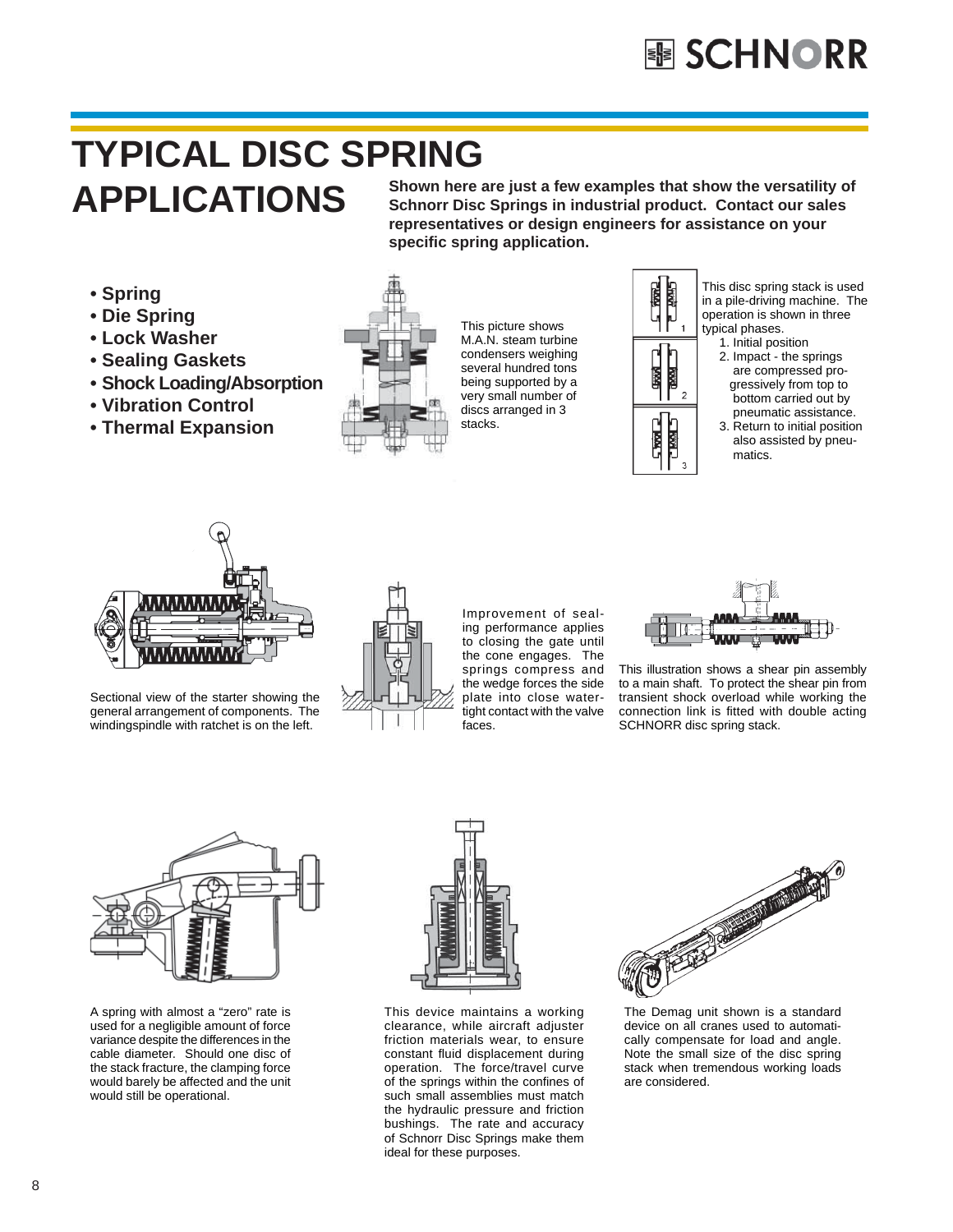# **Disc Springs Inch Series**



EN (NEWTON) =  $0.102$  KG INCHES X 25.4 = M

 $= 0.225$  LB LBS.  $X .454 = KG$ 

| <b>SIZE mm</b> |           |              |            |           | <b>SIZE Inch</b> |            |                     | Load P - in Ib., Deflection f in inch |              |      |              |      |              |      |            |      |                 |
|----------------|-----------|--------------|------------|-----------|------------------|------------|---------------------|---------------------------------------|--------------|------|--------------|------|--------------|------|------------|------|-----------------|
| Part           |           |              |            |           |                  |            |                     |                                       | $f = 0.25 h$ |      | $f = 0.50 h$ |      | $f = 0.75 h$ |      | $Flat = h$ |      |                 |
| Number         | O.D.<br>D | I.D.<br>d    | Matl.<br>t | O.D.<br>D | I.D.<br>d        | Matl.<br>t | <b>Travel</b><br>h. | <b>Overall</b><br>Hgt.<br>O.H.        | P            | f    | P            | f    | P            | f    | P          | f    | #<br><b>Bag</b> |
| <b>DSZ010</b>  | 9.53      | 4.960        | 0.40       | .375      | .195             | .016       | .012                | .028                                  | 23           | .003 | 41           | .006 | 55           | .008 | 68         | .012 | 175             |
| <b>DSZ020</b>  | 12.70     | 6.550        | 0.50       | .500      | .258             | .020       | .016                | .035                                  | 35           | .004 | 61           | .008 | 82           | .012 | 89         | .016 | 150             |
| <b>DSZ030</b>  | 12.70     | 6.550        | 0.60       | .500      | .258             | .024       | .016                | .038                                  | 55           | .004 | 100          | .008 | 137          | .012 | 171        | .016 |                 |
| <b>DSZ040</b>  | 17.46     | 9.700        | 0.60       | .687      | .382             | .024       | .020                | .043                                  | 44           | .005 | 75           | .010 | 100          | .015 | 120        | .020 |                 |
| <b>DSZ050</b>  | 17.46     | 9.700        | 0.70       | .687      | .382             | .028       | .020                | .047                                  | 83           | .005 | 113          | .010 | 154          | .015 | 180        | .020 |                 |
| <b>DSZ060</b>  | 19.05     | 8.137        | 0.70       | .750      | .320             | .028       | .024                | .051                                  | 61           | .006 | 108          | .012 | 138          | .018 | 166        | .024 | 125             |
| <b>DSZ070</b>  | 19.05     | 8.137        | 0.80       | .750      | .320             | .031       | .024                | .055                                  | 78           | .006 | 138          | .012 | 184          | .018 | 225        | .024 |                 |
| <b>DSZ080</b>  | 19.05     | 9.700        | 0.80       | .750      | .382             | .031       | .022                | .053                                  | 74           | .006 | 133          | .011 | 181          | .017 | 224        | .022 |                 |
| <b>DSZ090</b>  | 19.05     | 9.700        | 0.90       | .750      | .382             | .035       | .022                | .057                                  | 101          | .006 | 185          | .011 | 256          | .017 | 322        | .022 |                 |
| <b>DSZ100</b>  | 25.40     | 11.310       | 0.90       | 1.000     | .445             | .035       | .031                | .067                                  | 90           | .008 | 154          | .016 | 201          | .023 | 239        | .031 | 75              |
| <b>DSZ110</b>  | 25.40     | 11.310       | 1.00       | 1.000     | .445             | .039       | .031                | .071                                  | 117          | .008 | 204          | .018 | 272          | .023 | 330        | .031 |                 |
| <b>DSZ120</b>  | 25.40     | 11.310       | 1.25       | 1.000     | .445             | .049       | .026                | .075                                  | 163          | .007 | 304          | .013 | 430          | .020 | 549        | .028 | 50              |
| <b>DSZ121</b>  |           | 28.00 13.000 | 1.00       | 1.100     | .512             | .039       | .035                | .075                                  | 119          | .009 | 204          | .018 | 264          | .026 | 313        | .035 | 75              |
| <b>DSZ122</b>  |           | 28.00 13.000 | 1.25       | 1.100     | .512             | .049       | .033                | .083                                  | 190          | .008 | 342          | .017 | 470          | .025 | 585        | .033 | 50              |
| <b>DSZ123</b>  |           | 28.00 13.000 | 1.50       | 1.100     | .512             | .059       | .028                | .087                                  | 248          | .007 | 470          | .014 | 672          | .021 | 866        | .028 |                 |
| <b>DSZ130</b>  | 34.92     | 16.175       | 1.25       | 1.375     | .637             | .049       | .045                | .094                                  | 189          | .011 | 337          | .023 | 434          | .034 | 511        | .045 | 40              |
| <b>DSZ140</b>  |           | 34.92 16.175 | 1.50       | 1.375     | .637             | .059       | .043                | .102                                  | 288          | .011 | 511          | .022 | 693          | .032 | 853        | .043 |                 |
| <b>DSZ150</b>  |           | 34.92 16.175 | 2.00       | 1.375     | .637             | .079       | .031                | .110                                  | 406          | .008 | 781          | .016 | 1130         | .023 | 1480       | .031 | 30              |
| <b>DSZ160</b>  |           | 38.10 19.350 | 1.50       | 1.500     | .762             | .059       | .055                | .114                                  | 378          | .014 | 638          | .028 | 820          | .041 | 963        | .055 |                 |
| <b>DSZ170</b>  |           | 38.10 19.350 | 2.00       | 1.500     | .762             | .079       | .043                | .122                                  | 539          | .011 | 1000         | .022 | 1420         | .032 | 1810       | .043 | 25              |
| <b>DSZ180</b>  |           | 38.10 19.350 | 2.50       | 1.500     | .762             | .098       | .035                | .134                                  | 760          | .008 | 1470         | .018 | 2150         | .026 | 2810       | .035 |                 |
| <b>DSZ190</b>  |           | 50.80 25.800 | 2.00       | 2.000     | 1.016            | .078       | .059                | .138                                  | 476          | .015 | 843          | .030 | 1140         | .044 | 1390       | .059 |                 |
| <b>DSZ200</b>  |           | 50.80 25.800 | 2.50       | 2.000     | 1.016            | .098       | .059                | .157                                  | 824          | .015 | 1510         | .030 | 2110         | .044 | 2660       | .059 | 15              |
| <b>DSZ210</b>  |           | 50.80 25.800 | 3.00       | 2.000     | 1.016            | .118       | .047                | .165                                  | 1020         | .012 | 1960         | .024 | 2840         | .035 | 3700       | .047 |                 |
| <b>DSZ220</b>  |           | 60.33 25.800 | 2.00       | 2.375     | 1.016            | .079       | .079                | .157                                  | 508          | .020 | 840          | .040 | 1060         | .059 | 1220       | .079 |                 |
| <b>DSZ230</b>  |           | 60.33 25.800 | 2.50       | 2.375     | 1.016            | .098       | .079                | .177                                  | 832          | .020 | 1450         | .040 | 1930         | .058 | 2330       | .079 | 10 <sup>1</sup> |
| <b>DSZ240</b>  |           | 60.33 25.800 | 3.00       | 2.375     | 1.016            | .118       | .063                | .181                                  | 964          | .016 | 1800         | .032 | 2540         | .047 | 3250       | .063 |                 |



## **Disc Spring Terminology and Symbols**

- **D** Outside Diameter (Inch or MM)
- **d** Inside Diameter (Inch or MM)<br>**P** Load (Newtons or Pounds)
- Load (Newtons or Pounds)
- **OH** Overall Height (Inch or MM)<br>**h** Formed Height of Disc (total
- Formed Height of Disc (total travel to flat) (Inch or MM)
- **f** Deflection (Inch or MM)
- **t** Thickness of Material (Inch or MM)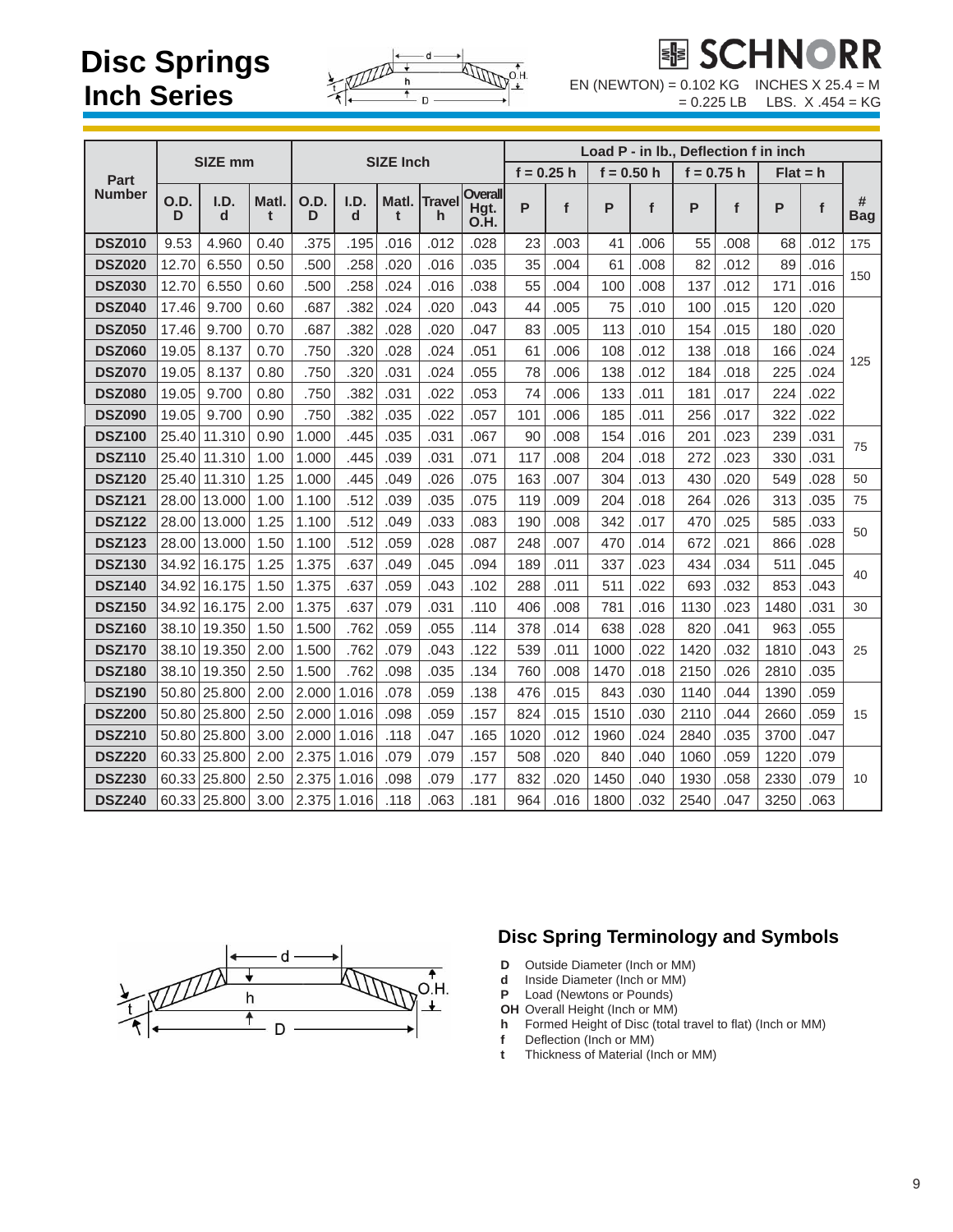

 $EN (NEWTON) = 0.102 KG = 0.225 LB$ 

| <b>PART</b><br><b>NUMBER</b> |            | O.D.<br>D       | I.D.<br>d      | MATL.          | $\frac{O/A}{HGT}$<br>O.H. |                | $[f = 0.25 h]$<br>Load P Defl. f |           | $[f = 0.50 h]$<br>Load P Defl. f |            | $[f = 0.75 h]$<br>Load P Defl. f |                | [Flat $f = h$ ]<br>Load P Defl. f | #<br><b>Bag</b> |
|------------------------------|------------|-----------------|----------------|----------------|---------------------------|----------------|----------------------------------|-----------|----------------------------------|------------|----------------------------------|----------------|-----------------------------------|-----------------|
| <b>DSM0063203</b>            | mm<br>Inch | 6.000<br>0.236  | 3.200<br>0.126 | 0.300<br>0.012 | 0.450<br>0.018            | 45<br>10       | 0.038<br>0.001                   | 84<br>19  | 0.075<br>0.003                   | 119<br>27  | 0.113<br>0.004                   | 153<br>35      | 0.150<br>0.006                    |                 |
| <b>DSM0083202</b>            | mm         | 8.000           | 3.200          | 0.200          | 0.400                     | 12             | 0.050                            | 20        | 0.100                            | 26         | 0.150                            | 30             | 0.200                             |                 |
|                              | Inch       | 0.315           | 0.126          | 0.008          | 0.016                     | 3              | 0.002                            | 5         | 0.004                            | 6          | 0.006                            | $\overline{7}$ | 0.008                             |                 |
| <b>DSM0083203</b>            | mm<br>Inch | 8.000<br>.0315  | 3.200<br>0.126 | 0.300<br>0.012 | 0.550<br>0.022            | 46<br>10       | 0.063<br>0.002                   | 79<br>18  | 0.125<br>0.005                   | 104<br>24  | 0.188<br>0.007                   | 126<br>28      | 0.250<br>0.010                    |                 |
| <b>DSM0083204</b>            | mm         | 8.000           | 3.200          | 0.400          | 0.600                     | 69             | 0.050                            | 130       | 0.100                            | 185        | 0.150                            | 238            | 0.200                             | 250             |
|                              | Inch<br>mm | 0.315<br>8.000  | 0.126<br>4.200 | 0.024<br>0.200 | 0.016<br>0.450            | 16<br>21       | 0.002<br>0.063                   | 29<br>33  | 0.004<br>0.125                   | 42<br>39   | 0.006<br>0.188                   | 54<br>42       | 0.008<br>0.250                    |                 |
| <b>DSM0084202</b>            | Inch       | 0.315           | 0.165          | 0.008          | 0.018                     | 5              | 0.002                            | 8         | 0.005                            | 9          | 0.007                            | 9              | 0.010                             |                 |
| <b>DSM0084203</b>            | mm         | 8.000           | 4.200          | 0.300          | 0.550                     | 52             | 0.063                            | 147       | 0.100                            | 210        | 0.150                            | 269            | 0.200                             |                 |
|                              | Inch<br>mm | 0.315<br>8.000  | 0.165<br>4.200 | 0.012<br>0.400 | 0.022<br>0.600            | 18<br>78       | 0.002<br>0.050                   | 33<br>89  | 0.004<br>0.125                   | 47<br>118  | 0.006<br>0.188                   | 61<br>142      | 0.009<br>0.250                    |                 |
| <b>DSM0084204</b>            | Inch       | 0.315           | 0.165          | 0.016          | 0.024                     | 18             | 0.002                            | 20        | 0.005                            | 27         | 0.007                            | 32             | 0.010                             |                 |
| <b>DSM0103203</b>            | mm         | 10.000          | 3.200          | 0.300          | 0.650                     | 51             | 0.088                            | 82        | 0.175                            | 98         | 0.263                            | 108            | 0.350                             |                 |
|                              | Inch<br>mm | 0.394<br>10.000 | 0.126<br>3.200 | 0.012<br>0.400 | 0.026<br>0.700            | 12<br>75       | 0.003<br>0.075                   | 18<br>133 | 0.007<br>0.150                   | 22<br>179  | 0.010<br>0.225                   | 24<br>220      | 0.014<br>0.300                    |                 |
| <b>DSM0103204</b>            | Inch       | 0.394           | 0.126          | 0.016          | 0.028                     | 17             | 0.003                            | 30        | 0.006                            | 40         | 0.009                            | 50             | 0.012                             |                 |
| <b>DSM0103205</b>            | mm<br>Inch | 10.000<br>0.394 | 3.200<br>0.126 | 0.500<br>0.020 | 0.750<br>0.030            | 104<br>23      | 0.063<br>0.002                   | 195<br>44 | 0.125<br>0.005                   | 279<br>63  | 0.188<br>0.007                   | 357<br>81      | 0.250<br>0.010                    |                 |
|                              | mm         | 10.000          | 5.200          | 0.250          | 0.550                     | 30             | 0.075                            | 48        | 0.150                            | 58         | 0.225                            | 63             | 0.300                             | 250             |
| <b>DSM0105202</b>            | Inch       | 0.394           | 0.205          | 0.010          | 0.022                     | $\overline{7}$ | 0.003                            | 11        | 0.006                            | 13         | 0.009                            | 14             | 0.012                             |                 |
| <b>DSM0105204</b>            | mm<br>Inch | 10.000<br>0.394 | 5.200<br>0.205 | 0.400<br>0.016 | 0.700<br>0.028            | 88<br>20       | 0.075<br>0.003                   | 155<br>35 | 0.150<br>0.006                   | 209<br>47  | 0.225<br>0.009                   | 257<br>58      | 0.300<br>0.012                    |                 |
| <b>DSM0105205</b>            | mm         | 10.000          | 5.200          | 0.500          | 0.750                     | 122            | 0.063                            | 228       | 0.125                            | 325        | 0.188                            | 418            | 0.250                             |                 |
|                              | Inch       | 0.394           | 0.205          | 0.020          | 0.030                     | 27             | 0.002                            | 52        | 0.005                            | 73         | 0.007                            | 94             | 0.010                             |                 |
| <b>DMS0124204</b>            | mm<br>Inch | 12.000<br>0.472 | 4.200<br>0.165 | 0.400<br>0.016 | 0.800<br>0.031            | 85<br>19       | 0.100<br>0.004                   | 141<br>32 | 0.200<br>0.008                   | 178<br>40  | 0.300<br>0.012                   | 206<br>46      | 0.400<br>0.016                    |                 |
| <b>DSM0124205</b>            | mm         | 12.000          | 4.200          | 0.500          | 0.850                     | 116            | 0.088                            | 208       | 0.175                            | 284        | 0.263                            | 352            | 0.350                             |                 |
|                              | Inch       | 0.472<br>12.000 | 0.165<br>4.200 | 0.020<br>0.600 | 0.033<br>1.000            | 26<br>224      | 0.003<br>0.100                   | 47<br>405 | 0.007<br>0.200                   | 64<br>557  | 0.010<br>0.300                   | 79<br>694      | 0.014                             |                 |
| <b>DSM0124206</b>            | mm<br>Inch | 0.472           | 0.165          | 0.024          | 0.039                     | 51             | 0.004                            | 91        | 0.008                            | 126        | 0.012                            | 157            | 0.400<br>0.016                    |                 |
| <b>DSM0125205</b>            | mm         | 12.000          | 5.200          | 0.500          | 0.900                     | 150            | 0.100                            | 263       | 0.200                            | 350        | 0.300                            | 424            | 0.400                             | 200             |
|                              | Inch       | 0.472<br>12.000 | 0.205<br>5.200 | 0.020<br>0.600 | 0.035<br>0.950            | 34<br>196      | 0.004<br>0.088                   | 59<br>361 | 0.008<br>0.175                   | 79<br>506  | 0.012<br>0.263                   | 96<br>641      | 0.016<br>0.350                    |                 |
| <b>DSM0125206</b>            | mm<br>Inch | 0.472           | 0.205          | 0.024          | 0.037                     | 44             | 0.003                            | 82        | 0.007                            | 114        | 0.010                            | 145            | 0.014                             |                 |
| <b>DSM0126205</b>            | mm         | 12.000          | 6.200          | 0.500          | 0.850                     | 134            | 0.088                            | 239       | 0.175                            | 326        | 0.263                            | 404            | 0.350                             |                 |
|                              | Inch<br>mm | 0.472<br>12.000 | 0.244<br>6.200 | 0.020<br>0.600 | 0.033<br>0.950            | 30<br>214      | 0.003<br>0.088                   | 54<br>394 | 0.007<br>0.175                   | 74<br>552  | 0.010<br>0.263                   | 91<br>699      | 0.014<br>0.350                    |                 |
| <b>DSM0126206</b>            | Inch       | 0.472           | 0.244          | 0.024          | 0.037                     | 48             | 0.003                            | 89        | 0.007                            | 125        | 0.010                            | 158            | 0.014                             |                 |
| <b>DSM0135205</b>            | mm         | 12.500          | 5.200          | 0.500          | 0.850                     | 111            | 0.088                            | 200       | 0.175                            | 272        | 0.263                            | 337            | 0.350                             |                 |
|                              | Inch<br>mm | 0.492<br>12.500 | 0.205<br>6.200 | 0.020<br>0.350 | 0.033<br>0.800            | 25<br>84       | 0.003<br>0.113                   | 45<br>130 | 0.007<br>0.225                   | 61<br>151  | 0.010<br>0.338                   | 76<br>160      | 0.014<br>0.450                    |                 |
| <b>DSM0136203</b>            | Inch       | 0.492           | 0.244          | 0.014          | 0.031                     | 19             | 0.004                            | 29        | 0.009                            | 34         | 0.013                            | 36             | 0.018                             | 200             |
| DSM0136205                   | mm<br>Inch | 12.500<br>0.492 | 6.200<br>0.244 | 0.500<br>0.020 | 0.850<br>0.033            | 120<br>27      | 0.088<br>0.003                   | 215<br>49 | 0.175<br>0.007                   | 293<br>66  | 0.263<br>0.010                   | 363<br>82      | 0.350<br>0.014                    |                 |
|                              | mm         | 12.500          | 6.200          | 0.700          | 1.000                     | 239            | 0.075                            | 457       | 0.150                            | 660        | 0.225                            | 855            | 0.300                             |                 |
| DSM0136207                   | Inch       | 0.492           | 0.244          | 0.028          | 0.039                     | 54             | 0.003                            | 103       | 0.006                            | 149        | 0.009                            | 193            | 0.012                             |                 |
| <b>DSM0147203</b>            | mm<br>Inch | 14.000<br>0.551 | 7.200<br>0.283 | 0.350<br>0.014 | 0.800<br>0.031            | 68<br>15       | 0.113<br>0.004                   | 106<br>24 | 0.225<br>0.009                   | 123<br>28  | 0.338<br>0.013                   | 131<br>29      | 0.450<br>0.018                    |                 |
| <b>DSM0147205</b>            | mm         | 14.000          | 7.200          | 0.500          | 0.900                     | 120            | 0.100                            | 210       | 0.200                            | 279        | 0.300                            | 338            | 0.400                             | 200             |
|                              | Inch       | 0.551<br>14.000 | 0.283<br>7.200 | 0.020<br>0.080 | 0.035<br>1.100            | 27<br>284      | 0.004<br>0.075                   | 47<br>547 | 0.008<br>0.150                   | 63<br>797  | 0.012<br>0.225                   | 76<br>1040     | 0.016<br>0.300                    |                 |
| <b>DSM0147208</b>            | mm<br>Inch | 0.551           | 0.283          | 0.031          | 0.043                     | 64             | 0.003                            | 124       | 0.006                            | 180        | 0.009                            | 235            | 0.012                             |                 |
| <b>DSM0155204</b>            | mm         | 15.000          | 5.200          | 0.400          | 0.950                     | 101            | 0.138                            | 154       | 0.275                            | 176        | 0.413                            | 181            | 0.550                             |                 |
|                              | Inch<br>mm | 0.591<br>15.000 | 0.205<br>5.200 | 0.016<br>0.500 | 0.037<br>1.000            | 23<br>133      | 0.005<br>0.125                   | 35<br>221 | 0.011<br>0.250                   | 40<br>278  | 0.016<br>0.375                   | 41<br>321      | 0.022<br>0.500                    |                 |
| <b>DSM0155205</b>            | Inch       | 0.591           | 0.205          | 0.020          | 0.039                     | 30             | 0.005                            | 50        | 0.010                            | 63         | 0.015                            | 72             | 0.020                             |                 |
| <b>DSM0155206</b>            | mm         | 15.000          | 5.200          | 0.600          | 1.050                     | 171            | 0.113                            | 302       | 0.225                            | 407        | 0.338                            | 499            | 0.450                             |                 |
|                              | Inch<br>mm | 0.591<br>15.000 | 0.205<br>5.200 | 0.024<br>0.700 | 0.041<br>1.100            | 39<br>214      | 0.004<br>0.100                   | 68<br>395 | 0.009<br>0.200                   | 92<br>555  | 0.013<br>0.300                   | 113<br>704     | 0.018<br>0.400                    |                 |
| <b>DSM0155207</b>            | Inch       | 0.591           | 0.205          | 0.028          | 0.043                     | 48             | 0.004                            | 89        | 0.008                            | 125        | 0.012                            | 159            | 0.016                             | 200             |
| <b>DSM0156205</b>            | mm         | 15.000          | 6.200          | 0.500          | 1.000                     | 138            | 0.125                            | 229       | 0.250                            | 289        | 0.375                            | 334            | 0.500                             |                 |
|                              | Inch<br>mm | 0.591<br>15.000 | 0.244<br>6.200 | 0.020<br>0.600 | 0.039<br>1.050            | 31<br>178      | 0.005<br>0.113                   | 52<br>314 | 0.010<br>0.225                   | 65<br>423  | 0.015<br>0.338                   | 75<br>519      | 0.022<br>0.450                    |                 |
| <b>DSM0156206</b>            | Inch       | 0.591           | 0.244          | 0.024          | 0.041                     | 40             | 0.004                            | 71        | 0.009                            | 96         | 0.013                            | 117            | 0.018                             |                 |
| <b>DSM0156207</b>            | mm<br>Inch | 15.000<br>0.591 | 6.200<br>0.244 | 0.700<br>0.028 | 1.100<br>0.043            | 222<br>50      | 0.100<br>0.004                   | 411<br>93 | 0.200<br>0.008                   | 578<br>130 | 0.300<br>0.012                   | 733<br>165     | 0.400<br>0.016                    |                 |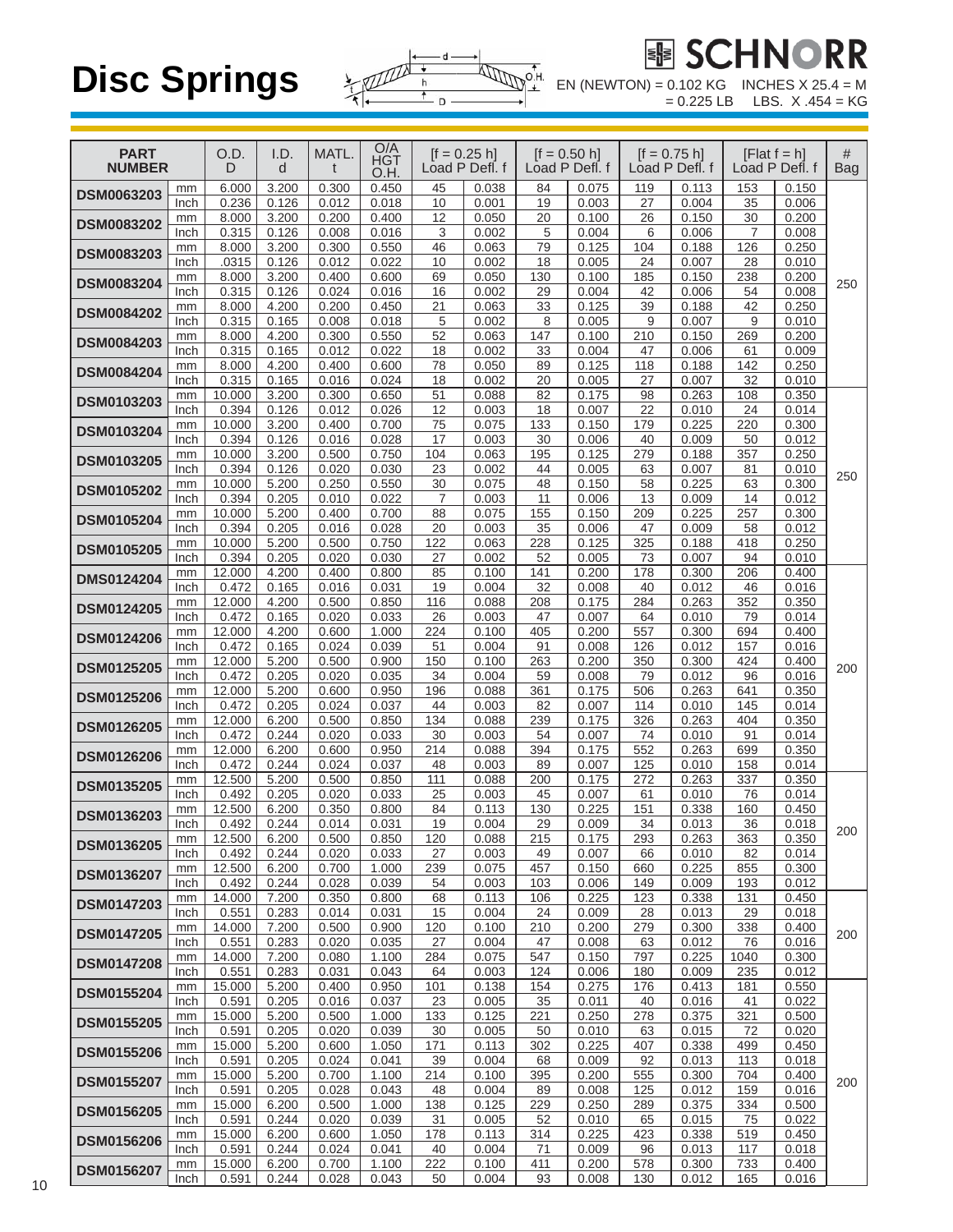

 $= 0.225$  LB LBS. X .454 = KG

| <b>PART</b><br><b>NUMBER</b> |            | O.D.<br>D       | I.D.<br>d       | MATL.<br>t     | O/A<br>HGT<br>O.H. |            | $[f = 0.25 h]$<br>Load P Defl. f |             | $[$ f = 0.50 h]<br>Load P Defl. f |             | $[f = 0.75 h]$<br>Load P Defl. f |             | [Flat $f = h$ ]<br>Load P Defl. f | #<br>Bag |
|------------------------------|------------|-----------------|-----------------|----------------|--------------------|------------|----------------------------------|-------------|-----------------------------------|-------------|----------------------------------|-------------|-----------------------------------|----------|
| <b>DSM0158207</b>            | mm         | 15.000          | 8.200           | 0.700          | 1.100              | 256        | 0.100                            | 474         | 0.200                             | 666         | 0.300                            | 844         | 0.400                             |          |
|                              | Inch<br>mm | 0.591<br>15.000 | 0.323<br>8.200  | 0.028<br>0.800 | 0.043<br>1.200     | 58<br>367  | 0.004<br>0.100                   | 107<br>689  | 0.008<br>0.200                    | 150<br>982  | 0.012<br>0.300                   | 191<br>1260 | 0.016<br>0.400                    |          |
| <b>DSM0158208</b>            | Inch       | 0.591           | 0.323           | 0.031          | 0.047              | 83         | 0.004                            | 156         | 0.008                             | 222         | 0.012                            | 285         | 0.016                             |          |
|                              | mm         | 16.000          | 8.200           | 0.400          | 0.900              | 84         | 0.125                            | 131         | 0.250                             | 154         | 0.375                            | 165         | 0.500                             |          |
| <b>DSM0168204</b>            | Inch       | 0.630           | 0.323           | 0.016          | 0.035              | 19         | 0.005                            | 30          | 0.010                             | 35          | 0.015                            | 37          | 0.020                             | 200      |
| <b>DSM0168206</b>            | mm         | 16.000          | 8.200           | 0.600          | 1.050              | 172        | 0.113                            | 304         | 0.225                             | 410         | 0.338                            | 503         | 0.450                             |          |
|                              | Inch<br>mm | 0.630<br>16.000 | 0.323<br>8.200  | 0.024<br>0.700 | 0.041<br>1.150     | 39<br>254  | 0.004<br>0.113                   | 69<br>461   | 0.009<br>0.225                    | 93<br>637   | 0.013<br>0.338                   | 113<br>798  | 0.018<br>0.450                    |          |
| <b>DSM0168207</b>            | Inch       | 0.630           | 0.323           | 0.028          | 0.045              | 57         | 0.004                            | 104         | 0.009                             | 144         | 0.013                            | 180         | 0.018                             |          |
|                              | mm         | 16.000          | 8.200           | 0.800          | 1.200              | 308        | 0.100                            | 579         | 0.200                             | 825         | 0.300                            | 1060        | 0.400                             |          |
| <b>DSM0168208</b>            | Inch       | 0.630           | 0.323           | 0.031          | 0.047              | 70         | 0.004                            | 131         | 0.008                             | 186         | 0.012                            | 239         | 0.016                             |          |
| <b>DSM0168209</b>            | mm         | 16.000          | 8.200           | 0.900          | 1.250              | 363        | 0.088                            | 697         | 0.175                             | 1010        | 0.263                            | 1320        | 0.350                             |          |
|                              | Inch       | 0.630<br>18.000 | 0.323<br>6.200  | 0.035<br>0.400 | 0.049<br>1.000     | 82<br>85   | 0.003<br>0.150                   | 157<br>126  | 0.007<br>0.300                    | 229<br>139  | 0.010<br>0.450                   | 298<br>137  | 0.014<br>0.600                    |          |
| DSM0186204                   | mm<br>Inch | 0.709           | 0.244           | 0.016          | 0.039              | 19         | 0.006                            | 28          | 0.012                             | 31          | 0.018                            | 31          | 0.024                             |          |
|                              | mm         | 18.000          | 6.200           | 0.500          | 1.100              | 130        | 0.150                            | 206         | 0.300                             | 245         | 0.450                            | 267         | 0.600                             |          |
| <b>DSM0186205</b>            | Inch       | 0.709           | 0.244           | 0.020          | 0.043              | 29         | 0.006                            | 46          | 0.012                             | 55          | 0.018                            | 60          | 0.024                             |          |
| <b>DSM0186206</b>            | mm         | 18.000          | 6.200           | 0.600          | 1.200              | 191        | 0.150                            | 317         | 0.300                             | 400         | 0.450                            | 462         | 0.600                             |          |
|                              | Inch       | 0.709           | 0.244           | 0.024          | 0.047              | 43         | 0.006                            | 72          | 0.012                             | 90          | 0.018                            | 104         | 0.024                             |          |
| <b>DSM0186207</b>            | mm<br>Inch | 18.000<br>0.709 | 6.200<br>0.244  | 0.700<br>0.028 | 1.250<br>0.049     | 236<br>53  | 0.138<br>0.005                   | 414<br>93   | 0.275<br>0.011                    | 553<br>125  | 0.413<br>0.016                   | 672<br>152  | 0.550<br>0.022                    |          |
|                              | mm         | 18.000          | 6.200           | 0.800          | 1.300              | 286        | 0.125                            | 523         | 0.250                             | 726         | 0.375                            | 912         | 0.500                             |          |
| <b>DSM0186208</b>            | Inch       | 0.709           | 0.244           | 0.031          | 0.051              | 65         | 0.005                            | 118         | 0.010                             | 164         | 0.015                            | 206         | 0.020                             | 180      |
| <b>DSM0188205</b>            | mm         | 18.000          | 8.200           | 0.500          | 1.100              | 140        | 0.150                            | 222         | 0.300                             | 265         | 0.450                            | 288         | 0.600                             |          |
|                              | Inch       | 0.709           | 0.323           | 0.020          | 0.043              | 32         | 0.006                            | 50          | 0.012                             | 60          | 0.018                            | 65          | 0.024                             |          |
| DSM0188207                   | mm<br>Inch | 18.000<br>0.709 | 8.200<br>0.323  | 0.700<br>0.028 | 1.250<br>0.049     | 255<br>57  | 0.138<br>0.005                   | 446<br>101  | 0.275<br>0.011                    | 596<br>135  | 0.413<br>0.016                   | 725<br>164  | 0.550<br>0.022                    |          |
|                              | mm         | 18.000          | 8.200           | 0.800          | 1.300              | 309        | 0.125                            | 564         | 0.250                             | 783         | 0.375                            | 984         | 0.500                             |          |
| <b>DSM0188208</b>            | Inch       | 0.709           | 0.323           | 0.031          | 0.051              | 70         | 0.005                            | 127         | 0.010                             | 177         | 0.015                            | 222         | 0.020                             |          |
| <b>DSM0188210</b>            | mm         | 18.000          | 8.200           | 1.000          | 1.400              | 425        | 0.100                            | 814         | 0.200                             | 1180        | 0.300                            | 1540        | 0.400                             |          |
|                              | Inch       | 0.709           | 0.323           | 0.039          | 0.055              | 96         | 0.004                            | 184         | 0.008                             | 267         | 0.012                            | 347         | 0.016                             |          |
| <b>DSM0189204</b>            | mm         | 18.000          | 9.200           | 0.450          | 1.050              | 121        | 0.150                            | 186         | 0.300                             | 214         | 0.450                            | 223         | 0.600                             |          |
|                              | Inch<br>mm | 0.709<br>18.000 | 0.362<br>9.200  | 0.018<br>0.700 | 0.041<br>1.200     | 27<br>233  | 0.006<br>0.125                   | 42<br>417   | 0.012<br>0.250                    | 48<br>566   | 0.018<br>0.375                   | 50<br>699   | 0.024<br>0.500                    |          |
| <b>DSM0189207</b>            | Inch       | 0.709           | 0.362           | 0.028          | 0.047              | 53         | 0.005                            | 94          | 0.010                             | 128         | 0.015                            | 158         | 0.020                             |          |
| <b>DSM0189210</b>            | mm         | 18.000          | 9.200           | 1.000          | 1.400              | 451        | 0.100                            | 865         | 0.200                             | 1250        | 0.300                            | 1630        | 0.400                             |          |
|                              | Inch       | 0.709           | 0.362           | 0.039          | 0.055              | 102        | 0.004                            | 195         | 0.008                             | 283         | 0.012                            | 368         | 0.016                             |          |
| <b>DSM0208206</b>            | mm         | 20.000          | 8.200           | 0.600          | 1.300              | 214        | 0.175                            | 342         | 0.350                             | 412         | 0.525                            | 453         | 0.700                             |          |
|                              | Inch<br>mm | 0.787<br>20.000 | 0.323<br>8.200  | 0.024<br>0.700 | 0.051<br>1.350     | 48<br>262  | 0.007<br>0.163                   | 77<br>442   | 0.014<br>0.325                    | 93<br>569   | 0.021<br>0.488                   | 102<br>668  | 0.028<br>0.650                    |          |
| <b>DSM0208207</b>            | Inch       | 0.787           | 0.323           | 0.028          | 0.053              | 59         | 0.006                            | 100         | 0.013                             | 128         | 0.019                            | 151         | 0.026                             |          |
| <b>DSM0208208</b>            | mm         | 20.000          | 8.200           | 0.800          | 1.400              | 315        | 0.150                            | 557         | 0.300                             | 751         | 0.450                            | 920         | 0.600                             | 175      |
|                              | Inch       | 0.787           | 0.323           | 0.031          | 0.055              | 71         | 0.006                            | 126         | 0.012                             | 170         | 0.018                            | 208         | 0.024                             |          |
| <b>DSM0208209</b>            | mm         | 20.000          | 8.200           | 0.900          | 1.450              | 374        | 0.138                            | 685         | 0.275                             | 954         | 0.413                            | 1200        | 0.550                             |          |
|                              | Inch<br>mm | 0.787<br>20.000 | 0.323<br>8.200  | 0.035<br>1.000 | 0.057<br>1.550     | 84<br>494  | 0.005<br>0.138                   | 155<br>917  | 0.011<br>0.275                    | 215<br>1290 | 0.016<br>0.413                   | 271<br>1650 | 0.022<br>0.550                    |          |
| DSM0208210                   | Inch       | 0.787           | 0.323           | 0.039          | 0.061              | 111        | 0.005                            | 207         | 0.011                             | 292         | 0.016                            | 372         | 0.022                             | 150      |
| DSM0201005                   | mm         | 20.000          | 10.200          | 0.500          | 1.150              | 141        | 0.163                            | 219         | 0.325                             | 254         | 0.488                            | 268         | 0.650                             |          |
|                              | Inch       | 0.787           | 0.402           | 0.020          | 0.045              | 32         | 0.006                            | 49          | 0.013                             | 57          | 0.019                            | 61          | 0.026                             | 175      |
| <b>DSM0201008</b>            | mm         | 20.000          | 10.200          | 0.800          | 1.350              | 304        | 0.138                            | 547         | 0.275                             | 748         | 0.413                            | 929         | 0.550                             |          |
|                              | Inch<br>mm | 0.787<br>20.000 | 0.402<br>10.200 | 0.031<br>0.900 | 0.053<br>1.450     | 69<br>412  | 0.005<br>0.138                   | 123<br>754  | 0.011<br>0.275                    | 169<br>1050 | 0.016<br>0.413                   | 210<br>1320 | 0.022<br>0.550                    |          |
| DSM0201009                   | Inch       | 0.787           | 0.402           | 0.035          | 0.057              | 93         | 0.005                            | 170         | 0.011                             | 237         | 0.016                            | 299         | 0.022                             |          |
| <b>DSM0201010</b>            | mm         | 20.000          | 10.200          | 1.000          | 1.550              | 544        | 0.138                            | 1010        | 0.275                             | 1430        | 0.413                            | 1820        | 0.550                             | 150      |
|                              | Inch       | 0.787           | 0.402           | 0.039          | 0.061              | 123        | 0.005                            | 228         | 0.011                             | 322         | 0.016                            | 410         | 0.022                             |          |
| DMS0201011                   | mm         | 20.000          | 10.200          | 1.100          | 1.550              | 548        | 0.113                            | 1050        | 0.225                             | 1520        | 0.338                            | 1980        | 0.450                             | 125      |
|                              | Inch<br>mm | 0.787<br>20.000 | 0.402<br>10.200 | 0.043<br>1.250 | 0.061<br>1.750     | 124<br>890 | 0.004<br>0.125                   | 237<br>1710 | 0.009<br>0.250                    | 343<br>2480 | 0.013<br>0.375                   | 446<br>3220 | 0.018<br>0.500                    |          |
| DSM0201012                   | Inch       | 0.787           | 0.402           | 0.049          | 0.069              | 201        | 0.005                            | 385         | 0.010                             | 559         | 0.015                            | 727         | 0.020                             |          |
| DSM0201015                   | mm         | 20.000          | 10.200          | 1.500          | 1.800              | 857        | 0.075                            | 1700        | 0.150                             | 2520        | 0.225                            | 3340        | 0.300                             | 100      |
|                              | Inch       | 0.787           | 0.402           | 0.059          | 0.071              | 193        | 0.003                            | 383         | 0.006                             | 569         | 0.009                            | 754         | 0.012                             |          |
| <b>DSM0221106</b>            | mm         | 22.500          | 11.200          | 0.600          | 1.400              | 240        | 0.200                            | 370         | 0.400                             | 425         | 0.600                            | 444         | 0.800                             |          |
|                              | Inch<br>mm | 0.886<br>22.500 | 0.441<br>11.200 | 0.024<br>0.800 | 0.055<br>1.450     | 54<br>306  | 0.008<br>0.163                   | 84<br>533   | 0.016<br>0.325                    | 96<br>707   | 0.024<br>0.488                   | 100<br>855  | 0.310<br>0.650                    | 150      |
| <b>DSM0221108</b>            | Inch       | 0.886           | 0.441           | 0.031          | 0.057              | 69         | 0.006                            | 120         | 0.013                             | 160         | 0.019                            | 193         | 0.026                             |          |
| <b>DSM0221112</b>            | mm         | 22.500          | 11.200          | 1.250          | 1.750              | 693        | 0.125                            | 1330        | 0.250                             | 1930        | 0.375                            | 2510        | 0.500                             | 100      |
|                              | Inch       | 0.886           | 0.441           | 0.049          | 0.069              | 156        | 0.005                            | 300         | 0.010                             | 435         | 0.015                            | 566         | 0.020                             |          |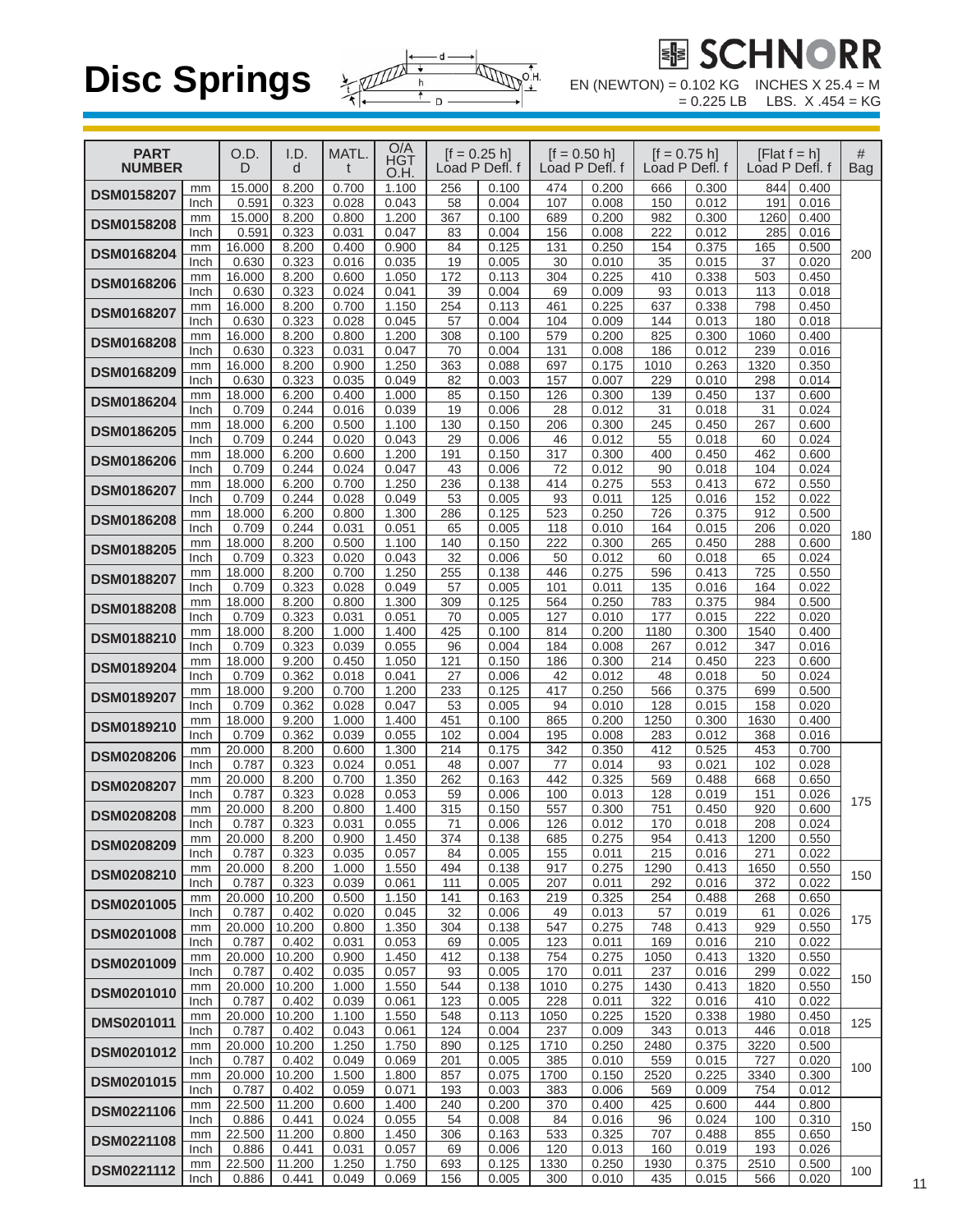

| <b>PART</b><br><b>NUMBER</b> |            | O.D.<br>D       | I.D.<br>d       | MATL.<br>t     | O/A<br><b>HGT</b><br>O.H. |             | $[f = 0.25 h]$<br>Load P Defl. f |             | $[f = 0.50 h]$<br>Load P Defl. f |             | $[f = 0.75 h]$<br>Load P Defl. f |             | $[Flat f = h]$<br>Load P Defl. f | #<br><b>Bag</b> |
|------------------------------|------------|-----------------|-----------------|----------------|---------------------------|-------------|----------------------------------|-------------|----------------------------------|-------------|----------------------------------|-------------|----------------------------------|-----------------|
|                              | mm         | 23.000          | 8.200           | 0.700          | 1.500                     | 2.79        | 0.200                            | 448         | 0.400                            | 544         | 0.600                            | 602         | 0.800                            |                 |
| <b>DSM0238207</b>            | Inch       | 0.906           | 0.323           | 0.028          | 0.059                     | 63          | 0.008                            | 101         | 0.016                            | 123         | 0.024                            | 136         | 0.031                            |                 |
| <b>DSM0238208</b>            | mm         | 23.000          | 8.200           | 0.800          | 1.550                     | 332         | 0.188                            | 560         | 0.375                            | 719         | 0.563                            | 842         | 0.750                            | 150             |
|                              | Inch<br>mm | 0.906<br>23.000 | 0.323<br>8.200  | 0.031<br>0.900 | 0.061<br>1.600            | 75<br>391   | 0.007<br>0.175                   | 126<br>687  | 0.015<br>0.350                   | 162<br>919  | 0.022<br>0.525                   | 190<br>1120 | 0.030<br>0.700                   |                 |
| <b>DSM0238209</b>            | Inch       | 0.906           | 0.323           | 0.035          | 0.063                     | 88          | 0.007                            | 155         | 0.014                            | 207         | 0.021                            | 253         | 0.028                            |                 |
| DSM0238210                   | mm         | 23.000          | 8.200           | 1.000          | 1.700                     | 507         | 0.175                            | 909         | 0.350                            | 1240        | 0.525                            | 1540        | 0.700                            | 125             |
|                              | Inch       | 0.906           | 0.323           | 0.039          | 0.067                     | 115         | 0.007                            | 205         | 0.014                            | 280         | 0.021                            | 347         | 0.028                            |                 |
| <b>DSM0231009</b>            | mm<br>Inch | 23.000<br>0.906 | 10.200<br>0.402 | 0.900<br>0.035 | 1.650<br>0.065            | 463<br>105  | 0.188<br>0.007                   | 802<br>181  | 0.375<br>0.015                   | 1060<br>239 | 0.563<br>0.022                   | 1270<br>287 | 0.750<br>0.030                   | 150             |
|                              | mm         | 23.000          | 10.200          | 1.000          | 1.700                     | 538         | 0.175                            | 964         | 0.350                            | 1320        | 0.525                            | 1630        | 0.700                            |                 |
| <b>DSM0231010</b>            | Inch       | 0.906           | 0.402           | 0.039          | 0.067                     | 122         | 0.007                            | 218         | 0.014                            | 297         | 0.021                            | 368         | 0.028                            | 125             |
| <b>DSM0231012</b>            | mm         | 23.000          | 10.200          | 1.250          | 1.900                     | 870         | 0.163                            | 1630        | 0.325                            | 2310        | 0.488                            | 2960        | 0.650                            | 100             |
|                              | Inch       | 0.906           | 0.402           | 0.049          | 0.075                     | 196         | 0.006                            | 367         | 0.013                            | 521         | 0.019                            | 667         | 0.026                            |                 |
| <b>DSM0231210</b>            | mm<br>Inch | 23.000<br>0.906 | 12.200<br>0.480 | 1.000<br>0.039 | 1.600<br>0.063            | 475<br>107  | 0.150<br>0.006                   | 872<br>197  | 0.300<br>0.012                   | 1220<br>275 | 0.450<br>0.018                   | 1540<br>347 | 0.600<br>0.024                   | 125             |
|                              | mm         | 23.000          | 12.200          | 1.250          | 1.850                     | 863         | 0.150                            | 1630        | 0.300                            | 2330        | 0.450                            | 3000        | 0.600                            |                 |
| <b>DSM0231212</b>            | Inch       | 0.906           | 0.480           | 0.049          | 0.073                     | 195         | 0.006                            | 368         | 0.012                            | 526         | 0.018                            | 677         | 0.024                            |                 |
| DSM0231215                   | mm         | 23.000          | 12.200          | 1.500          | 2.000                     | 1160        | 0.125                            | 2250        | 0.250                            | 3300        | 0.375                            | 4320        | 0.500                            | 100             |
|                              | Inch       | 0.906<br>25.000 | 0.480<br>10.200 | 0.059<br>1.000 | 0.079<br>1.750            | 262<br>492  | 0.005<br>1.188                   | 508<br>870  | 0.010<br>0.375                   | 744<br>1170 | 0.015<br>0.563                   | 975<br>1440 | 0.020<br>0.750                   |                 |
| <b>DSM0251010</b>            | mm<br>Inch | 0.984           | 0.402           | 0.039          | 0.069                     | 111         | 0.007                            | 196         | 0.015                            | 265         | 0.022                            | 324         | 0.030                            |                 |
|                              | mm         | 25.000          | 12.200          | 0.700          | 1.600                     | 331         | 0.225                            | 515         | 0.450                            | 600         | 0.675                            | 635         | 0.900                            |                 |
| <b>DSM0251207</b>            | Inch       | 0.984           | 0.480           | 0.028          | 0.063                     | 75          | 0.009                            | 116         | 0.018                            | 135         | 0.027                            | 143         | 0.035                            | 150             |
| <b>DSM0251209</b>            | mm         | 25.000          | 12.200          | 0.900          | 1.600                     | 367         | 0.175                            | 644         | 0.350                            | 862         | 0.525                            | 1050        | 0.700                            | 125             |
|                              | Inch<br>mm | 0.984<br>25.000 | 0.480<br>12.200 | 0.035<br>1.000 | 0.063<br>1.800            | 83<br>585   | 0.007<br>0.200                   | 145<br>1020 | 0.014<br>0.400                   | 195<br>1360 | 0.021<br>0.600                   | 237<br>1650 | 0.028<br>0.800                   |                 |
| <b>DSM0251210</b>            | Inch       | 0.984           | 0.480           | 0.039          | 0.071                     | 132         | 0.008                            | 230         | 0.016                            | 307         | 0.024                            | 372         | 0.031                            | 100             |
| <b>DSM0251212</b>            | mm         | 25.000          | 12.200          | 1.250          | 1.950                     | 848         | 0.175                            | 1570        | 0.350                            | 2210        | 0.525                            | 2810        | 0.700                            |                 |
|                              | Inch       | 0.984           | 0.480           | 0.049          | 0.077                     | 192         | 0.007                            | 355         | 0.014                            | 550         | 0.021                            | 635         | 0.029                            | 80              |
| DSM0251215                   | mm         | 25.000<br>0.984 | 12.200          | 1.500<br>0.059 | 2.050                     | 1040        | 0.138<br>0.005                   | 2010        | 0.275<br>0.011                   | 2930        | 0.413                            | 3830        | 0.550                            |                 |
|                              | Inch<br>mm | 28.000          | 0.480<br>10.200 | 0.800          | 0.081<br>1.750            | 235<br>348  | 0.238                            | 453<br>552  | 0.475                            | 660<br>662  | 0.016<br>0.713                   | 863<br>723  | 0.022<br>0.950                   |                 |
| <b>DSM0281008</b>            | Inch       | 1.102           | 0.402           | 0.031          | 0.069                     | 79          | 0.009                            | 125         | 0.019                            | 149         | 0.028                            | 163         | 0.037                            | 125             |
| <b>DSM0281010</b>            | mm         | 28.000          | 10.200          | 1.000          | 1.900                     | 512         | 0.225                            | 872         | 0.450                            | 1130        | 0.675                            | 1340        | 0.900                            | 100             |
|                              | Inch       | 1.102<br>28.000 | 0.402           | 0.039          | 0.075                     | 116         | 0.009                            | 197         | 0.018                            | 255         | 0.027                            | 302         | 0.035                            |                 |
| <b>DSM0281012</b>            | mm<br>Inch | 1.102           | 10.200<br>0.402 | 1.250<br>0.049 | 2.050<br>0.081            | 736<br>166  | 0.200<br>0.008                   | 1340<br>302 | 0.400<br>0.016                   | 1850<br>418 | 0.600<br>0.024                   | 2320<br>524 | 0.800<br>0.031                   |                 |
|                              | mm         | 28.000          | 10.200          | 1.500          | 2.200                     | 1000        | 0.175                            | 1900        | 0.350                            | 2720        | 0.525                            | 3510        | 0.700                            | 80              |
| DSM0281015                   | Inch       | 1.102           | 0.402           | 0.059          | 0.087                     | 226         | 0.007                            | 429         | 0.014                            | 615         | 0.021                            | 792         | 0.028                            |                 |
| DSM0281210                   | mm         | 28.000          | 12.200          | 1.000          | 1.950                     | 590         | 0.238                            | 992         | 0.475                            | 1270        | 0.713                            | 1480        | 0.950                            | 100             |
|                              | Inch<br>mm | 1.102<br>28.000 | 0.480<br>12.200 | 0.039<br>1.250 | 0.077<br>2.100            | 133<br>844  | 0.009<br>0.213                   | 224<br>1520 | 0.019<br>0.425                   | 286<br>2080 | 0.028<br>0.638                   | 335<br>2590 | 0.037<br>0.850                   |                 |
| DSM0281212                   | Inch       | 1.102           | 0.480           | 0.049          | 0.083                     | 190         | 0.008                            | 343         | 0.017                            | 470         | 0.025                            | 585         | 0.033                            |                 |
| <b>DSM0281215</b>            | mm         | 28.000          | 12.200          | 1.500          | 2.250                     | 1150        | 0.188                            | 2160        | 0.375                            | 3080        | 0.563                            | 3950        | 0.750                            | 80              |
|                              | Inch       | 1.102           | 0.480           | 0.059          | 0.089                     | 259         | 0.007                            | 487         | 0.015                            | 695         | 0.022                            | 891         | 0.030                            |                 |
| DSM0281408                   | mm<br>Inch | 28.000<br>1.102 | 14.200<br>0.559 | 0.800<br>0.031 | 1.800<br>0.071            | 435<br>98   | 0.250<br>0.010                   | 681<br>154  | 0.500<br>0.020                   | 801<br>181  | 0.750<br>0.030                   | 859<br>194  | 1.000<br>0.039                   | 125             |
|                              | mm         | 28.000          | 14.200          | 1.000          | 1.800                     | 476         | 0.200                            | 832         | 0.400                            | 1110        | 0.600                            | 1340        | 0.800                            |                 |
| DSM0281410                   | Inch       | 1.102           | 0.559           | 0.039          | 0.071                     | 108         | 0.008                            | 188         | 0.016                            | 250         | 0.024                            | 303         | 0.031                            | 100             |
| <b>DSM0281412</b>            | mm         | 28.000          | 14.200          | 1.250          | 2.100                     | 907         | 0.213                            | 1630        | 0.425                            | 2240        | 0.638                            | 2790        | 0.850                            |                 |
|                              | Inch       | 1.102<br>28.000 | 0.559<br>14.200 | 0.049<br>1.500 | 0.083<br>2.150            | 205<br>1030 | 0.008<br>0.163                   | 369<br>1970 | 0.017<br>0.325                   | 506<br>2840 | 0.025<br>0.488                   | 629<br>3680 | 0.033<br>0.650                   | 80              |
| DSM0281415                   | mm<br>Inch | 1.102           | 0.559           | 0.059          | 0.085                     | 233         | 0.006                            | 445         | 0.013                            | 641         | 0.019                            | 831         | 0.026                            |                 |
|                              | mm         | 31.500          | 12.200          | 1.000          | 2.100                     | 587         | 0.275                            | 951         | 0.550                            | 1170        | 0.825                            | 1310        | 1.100                            |                 |
| <b>DSM0311210</b>            | Inch       | 1.240           | 0.480           | 0.039          | 0.083                     | 132         | 0.011                            | 215         | 0.022                            | 263         | 0.032                            | 295         | 0.043                            | 100             |
| DSM0311212                   | mm         | 31.500<br>1.240 | 12.200          | 1.250          | 2.200                     | 761         | 0.238                            | 1340        | 0.475                            | 1810        | 0.713                            | 2210        | 0.950                            | 75              |
|                              | Inch<br>mm | 31.500          | 0.480<br>12.200 | 0.049<br>1.500 | 0.087<br>2.350            | 172<br>1030 | 0.009<br>0.213                   | 303<br>1910 | 0.019<br>0.425                   | 407<br>2690 | 0.028<br>0.638                   | 498<br>3410 | 0.037<br>0.850                   |                 |
| <b>DSM0311215</b>            | Inch       | 1.240           | 0.480           | 0.059          | 0.093                     | 233         | 0.008                            | 432         | 0.017                            | 607         | 0.025                            | 770         | 0.033                            | 70              |
| <b>DSM0311608</b>            | mm         | 31.500          | 16.300          | 0.800          | 1.850                     | 384         | 0.263                            | 594         | 0.525                            | 687         | 0.788                            | 722         | 1.050                            | 100             |
|                              | Inch       | 1.240           | 0.642           | 0.031          | 0.073                     | 87          | 0.010                            | 134         | 0.021                            | 155         | 0.031                            | 163         | 0.041                            |                 |
| DSM0311612                   | mm<br>Inch | 31.500<br>1.240 | 16.300<br>0.642 | 1.250<br>0.049 | 2.150<br>0.085            | 791<br>178  | 0.225<br>0.009                   | 1410<br>318 | 0.450<br>0.018                   | 1910<br>432 | 0.675<br>0.027                   | 2360<br>533 | 0.900<br>0.035                   | 80              |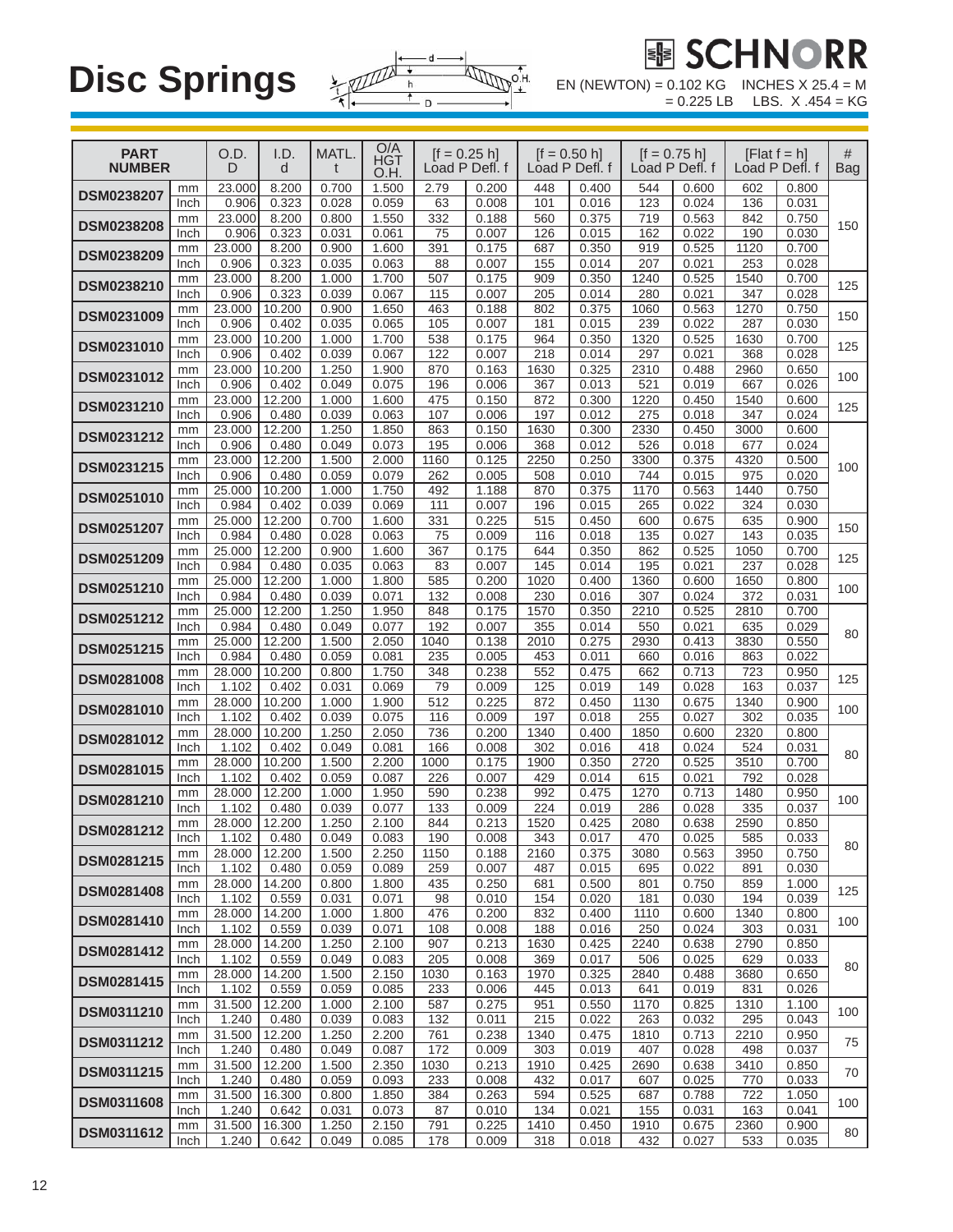

# **EUE**

 $= 0.225$  LB LBS. X .454 = KG

| <b>PART</b><br><b>NUMBER</b> |            | O.D.<br>D       | I.D.<br>d       | MATL.          | O/A<br><b>HGT</b><br>O.H. |              | $[f = 0.25 h]$<br>Load P Defl. f |              | $[$ f = 0.50 h]<br>Load P Defl. f | $[f = 0.75 h]$ | Load P Defl. f |               | $[Flat f = h]$<br>Load P Defl. f | #<br><b>Bag</b> |
|------------------------------|------------|-----------------|-----------------|----------------|---------------------------|--------------|----------------------------------|--------------|-----------------------------------|----------------|----------------|---------------|----------------------------------|-----------------|
| <b>DSM0311615</b>            | mm<br>Inch | 31.500<br>1.240 | 16.300<br>0.642 | 1.500<br>0.059 | 2.400<br>0.094            | 1260<br>284  | 0.225<br>0.009                   | 2310<br>522  | 0.450<br>0.018                    | 3230<br>729    | 0.675<br>0.027 | 4080<br>920   | 0.900<br>0.035                   | 70              |
| <b>DSM0311317</b>            | mm<br>Inch | 31.500<br>1.240 | 16.300<br>0.642 | 1.750<br>0.069 | 2.450<br>0.096            | 1390<br>314  | 0.175<br>0.007                   | 2670<br>602  | 0.350<br>0.014                    | 3870<br>874    | 0.525<br>0.021 | 5040<br>1140  | 0.700<br>0.028                   |                 |
| <b>DSM0311620</b>            | mm<br>Inch | 31.500<br>1.240 | 16.300<br>0.642 | 2.000<br>0.079 | 2.750<br>0.108            | 2200<br>496  | 0.188<br>0.007                   | 4240<br>957  | 0.375<br>0.015                    | 6170<br>1390   | 0.563<br>0.022 | 8050<br>1820  | 0.750<br>0.030                   | 60              |
| <b>DSM0341210</b>            | mm         | 34.000          | 12.300          | 1.000          | 2.250                     | 637          | 0.313                            | 998          | 0.625                             | 1170           | 0.938          | 1260          | 1.250                            | 90              |
|                              | Inch<br>mm | 1.339<br>34.000 | 0.484<br>12.300 | 0.039<br>1.250 | 0.089<br>2.350            | 144<br>815   | 0.012<br>0.275                   | 225<br>1400  | 0.025<br>0.550                    | 265<br>1820    | 0.037<br>0.825 | 284<br>2160   | 0.049<br>1.100                   |                 |
| <b>DSM0341212</b>            | Inch<br>mm | 1.339<br>34.000 | 0.484<br>12.300 | 0.049<br>1.500 | 0.093<br>2.500            | 184<br>1100  | 0.011<br>0.250                   | 315<br>1980  | 0.022<br>0.500                    | 410<br>2730    | 0.032<br>0.750 | 488<br>3400   | 0.043<br>1.000                   | 70              |
| DSM0341215                   | Inch       | 1.339           | 0.484           | 0.059          | 0.098                     | 248          | 0.010                            | 447          | 0.020                             | 615            | 0.030          | 767           | 0.039                            |                 |
| <b>DSM0341412</b>            | mm<br>Inch | 34.000<br>1.339 | 14.300<br>0.563 | 1.250<br>0.049 | 2.400<br>0.094            | 913<br>206   | 0.288<br>0.011                   | 1550<br>349  | 0.575<br>0.023                    | 1990<br>450    | 0.863<br>0.034 | 2350<br>530   | 1.150<br>0.045                   | 60              |
| DSM0341415                   | mm<br>Inch | 34.000<br>1.339 | 14.300<br>0.563 | 1.500<br>0.059 | 2.550<br>0.100            | 1220<br>276  | 0.263<br>0.010                   | 2190<br>495  | 0.525<br>0.021                    | 2990<br>675    | 0.788<br>0.031 | 3700<br>836   | 1.050<br>0.041                   |                 |
| <b>DSM0341615</b>            | mm         | 34.000          | 16.300          | 1.500          | 2.550                     | 1290         | 0.263                            | 2310         | 0.525                             | 3160           | 0.788          | 3910          | 1.050                            |                 |
| <b>DSM0341620</b>            | Inch<br>mm | 1.339<br>34.000 | 0.642<br>16.300 | 0.059<br>2.000 | 0.100<br>2.850            | 291<br>2100  | 0.010<br>0.213                   | 522<br>4000  | 0.021<br>0.425                    | 712<br>5780    | 0.031<br>0.638 | 882<br>7500   | 0.041<br>0.850                   | 50              |
|                              | Inch<br>mm | 1.339<br>35.500 | 0.642<br>18.300 | 0.079<br>0.900 | 0.112<br>2.050            | 473<br>458   | 0.008<br>0.288                   | 904<br>712   | 0.017<br>0.575                    | 1310<br>832    | 0.025<br>0.863 | 1690<br>884   | 0.033<br>1.150                   |                 |
| <b>DSM0351809</b>            | Inch       | 1.398           | 0.720           | 0.035          | 0.081                     | 103          | 0.011                            | 161          | 0.023                             | 188            | 0.034          | 200           | 0.045                            | 100             |
| DSM0351812                   | mm<br>Inch | 35.500<br>1.398 | 18.300<br>0.720 | 1.250<br>0.049 | 2.250<br>0.089            | 731<br>165   | 0.250<br>0.010                   | 1280<br>288  | 0.500<br>0.020                    | 1700<br>383    | 0.750<br>0.030 | 2060<br>465   | 1.000<br>0.039                   | 60              |
| <b>DSM0351820</b>            | mm<br>Inch | 35.500<br>1.398 | 18.300<br>0.720 | 2.000<br>0.079 | 2.800<br>0.110            | 1860<br>421  | 0.200<br>0.008                   | 3580<br>807  | 0.400<br>0.016                    | 5190<br>1170   | 0.600<br>0.024 | 6750<br>1520  | 0.800<br>0.031                   |                 |
| DSM0401412                   | mm         | 40.000          | 14.300          | 1.250          | 2.650                     | 904          | 0.350                            | 1460         | 0.700                             | 1780           | 1.050          | 1980          | 1.400                            | 50              |
| DSM0401415                   | Inch<br>mm | 1.575<br>40.000 | 0.563<br>14.300 | 0.049<br>1.500 | 0.104<br>2.750            | 204<br>1110  | 0.014<br>0.313                   | 329<br>1930  | 0.028<br>0.625                    | 402<br>2550    | 0.041<br>0.938 | 448<br>3060   | 0.055<br>1.250                   |                 |
|                              | Inch<br>mm | 1.575<br>40.000 | 0.563<br>14.300 | 0.059<br>2.000 | 0.108<br>3.050            | 251<br>1800  | 0.012<br>0.263                   | 436<br>3360  | 0.025<br>0.525                    | 575<br>4770    | 0.037<br>0.788 | 691<br>6100   | 0.049<br>1.050                   |                 |
| <b>DSM0401420</b>            | Inch       | 1.575           | 0.563           | 0.079          | 0.120                     | 406          | 0.010                            | 759          | 0.021                             | 1080           | 0.031          | 1380          | 0.041                            | 40              |
| <b>DSM0401615</b>            | mm<br>Inch | 40.000<br>1.575 | 16.300<br>0.642 | 1.500<br>0.059 | 2.800<br>0.110            | 1220<br>276  | 0.325<br>0.013                   | 2100<br>475  | 0.650<br>0.026                    | 2750<br>621    | 0.975<br>0.038 | 3280<br>741   | 1.300<br>0.051                   | 45              |
| DSM0401620                   | mm<br>Inch | 40.000<br>1.575 | 16.300<br>0.642 | 2.000<br>0.079 | 3.100<br>0.122            | 1970<br>445  | 0.275<br>0.011                   | 3660<br>827  | 0.550<br>0.022                    | 5170<br>1170   | 0.825<br>0.032 | 6580<br>1490  | 1.100<br>0.043                   |                 |
| <b>DSM0401820</b>            | mm         | 40.000          | 18.300          | 2.000          | 3.150                     | 2180         | 0.288                            | 4030         | 0.575                             | 5660           | 0.863          | 7170          | 1.150                            | 40              |
| <b>DSM0402010</b>            | Inch<br>mm | 1.575<br>40.000 | 0.720<br>20.400 | 0.079<br>1.000 | 0.124<br>2.300            | 492<br>565   | 0.011<br>0.325                   | 910<br>876   | 0.023<br>0.650                    | 1280<br>1020   | 0.034<br>0.975 | 1620<br>1070  | 0.045<br>1.300                   | 50              |
|                              | Inch<br>mm | 1.575<br>40.000 | 0.803<br>20.400 | 0.039<br>1.500 | 0.091<br>2.650            | 128<br>1110  | 0.013<br>0.288                   | 198<br>1950  | 0.026<br>0.575                    | 229<br>2620    | 0.038<br>0.863 | 242<br>3200   | 0.051<br>1.150                   |                 |
| <b>DSM0402015</b>            | Inch       | 1.575           | 0.803           | 0.059          | 0.104                     | 250          | 0.011                            | 441          | 0.023                             | 592            | 0.034          | 723           | 0.045                            | 45              |
| <b>DSM0402020</b>            | mm<br>Inch | 40.000<br>1.575 | 20.400<br>0.803 | 2.000<br>0.079 | 3.100<br>0.122            | 2180<br>491  | 0.275<br>0.011                   | 4040<br>912  | 0.550<br>0.022                    | 5700<br>1290   | 0.825<br>0.032 | 7260<br>1640  | 1.100<br>0.043                   | 40              |
| <b>DSM0402022</b>            | mm<br>Inch | 40.000<br>1.575 | 20.400<br>0.803 | 2.250<br>0.089 | 3.150<br>0.124            | 2340<br>527  | 0.225<br>0.009                   | 4480<br>1010 | 0.450<br>0.018                    | 6500<br>1470   | 0.675<br>0.027 | 8460<br>1910  | 0.900<br>0.035                   |                 |
| DSM0402025                   | mm         | 40.000          | 20.400          | 2.500          | 3.450                     | 3350         | 0.238                            | 6450         | 0.475                             | 9390           | 0.713          | 12200         | 0.950                            | 35              |
| <b>DSM0452212</b>            | Inch<br>mm | 1.575<br>45.000 | 0.803<br>22.400 | 0.098<br>1.250 | 0.136<br>2.850            | 756<br>1040  | 0.009<br>0.400                   | 1460<br>1620 | 0.019<br>0.800                    | 2120<br>1890   | 0.028<br>1.200 | 2760<br>2010  | 0.037<br>1.600                   |                 |
|                              | Inch<br>mm | 1.772<br>45.000 | 0.882<br>22.400 | 0.049<br>1.750 | 0.112<br>3.050            | 235<br>1520  | 0.016<br>0.325                   | 366<br>2700  | 0.031<br>0.650                    | 427<br>3650    | 0.047<br>0.975 | 453<br>4480   | 0.063<br>1.300                   |                 |
| <b>DSM0452217</b>            | Inch       | 1.772           | 0.882           | 0.069          | 0.120                     | 344          | 0.013                            | 610          | 0.026                             | 823            | 0.038          | 1010          | 0.051                            |                 |
| <b>DSM0452225</b>            | mm<br>Inch | 45.000<br>1.772 | 22.400<br>0.882 | 2.500<br>0.098 | 3.500<br>0.138            | 2770<br>626  | 0.250<br>0.010                   | 5320<br>1200 | 0.500<br>0.020                    | 7720<br>1740   | 0.750<br>0.030 | 10000<br>2270 | 1.000<br>0.039                   | 30              |
| <b>DSM0501812</b>            | mm<br>Inch | 50.000<br>1.969 | 18.400<br>0.724 | 1.250<br>0.049 | 2.850<br>0.112            | 757<br>171   | 0.400<br>0.016                   | 1180<br>266  | 0.800<br>0.031                    | 1370<br>310    | 1.200<br>0.047 | 1460<br>329   | 1.600<br>0.063                   |                 |
| DSM0501815                   | mm         | 50.000          | 18.400          | 1.500          | 3.300                     | 1380         | 0.450                            | 2180         | 0.900                             | 2610           | 1.350          | 2840          | 1.800                            |                 |
| <b>DSM0501820</b>            | Inch<br>mm | 1.969<br>50.00  | 0.724<br>18.400 | 0.059<br>2.000 | 0.130<br>3.500            | 311<br>1920  | 0.018<br>0.375                   | 493<br>3390  | 0.035<br>0.750                    | 588<br>4570    | 0.053<br>1.125 | 640<br>5600   | 0.071<br>1.500                   |                 |
|                              | Inch<br>mm | 1.969<br>50.000 | 0.724<br>18.400 | 0.079<br>2.500 | 0.138<br>4.100            | 423<br>3700  | 0.015<br>0.400                   | 766<br>6730  | 0.030<br>0.800                    | 1030<br>9320   | 0.044<br>1.200 | 1260<br>11700 | 0.059<br>1.600                   | 25              |
| <b>DSM0501825</b>            | Inch       | 1.969           | 0.724           | 0.098          | 0.161                     | 836          | 0.016                            | 1520         | 0.031                             | 2100           | 0.047          | 2630          | 0.063                            |                 |
| <b>DSM0501830</b>            | mm<br>Inch | 50.000<br>1.969 | 18.400<br>0.724 | 3.000<br>0.118 | 4.400<br>0.173            | 5040<br>1140 | 0.350<br>0.014                   | 9550<br>2150 | 0.700<br>0.028                    | 13700<br>3090  | 1.050<br>0.041 | 17600<br>3980 | 1.400<br>0.055                   | 20              |
| <b>DSM0502020</b>            | mm<br>Inch | 50.000<br>1.969 | 20.400<br>0.803 | 2.000<br>0.079 | 3.500<br>0.138            | 1970<br>444  | 0.375<br>0.015                   | 3480<br>785  | 0.750<br>0.030                    | 4690<br>1060   | 1.125<br>0.044 | 5750<br>1300  | 1.500<br>0.059                   |                 |
| <b>DSM0502025</b>            | mm         | 50.000          | 20.400          | 2.500          | 3.850                     | 3010         | 0.338                            | 5600         | 0.675                             | 7920           | 1.013          | 10100         | 1.350                            | 25              |
|                              | Inch       | 1.969           | 0.803           | 0.098          | 0.152                     | 679          | 0.013                            | 1260         | 0.027                             | 1790           | 0.040          | 2280          | 0.053                            |                 |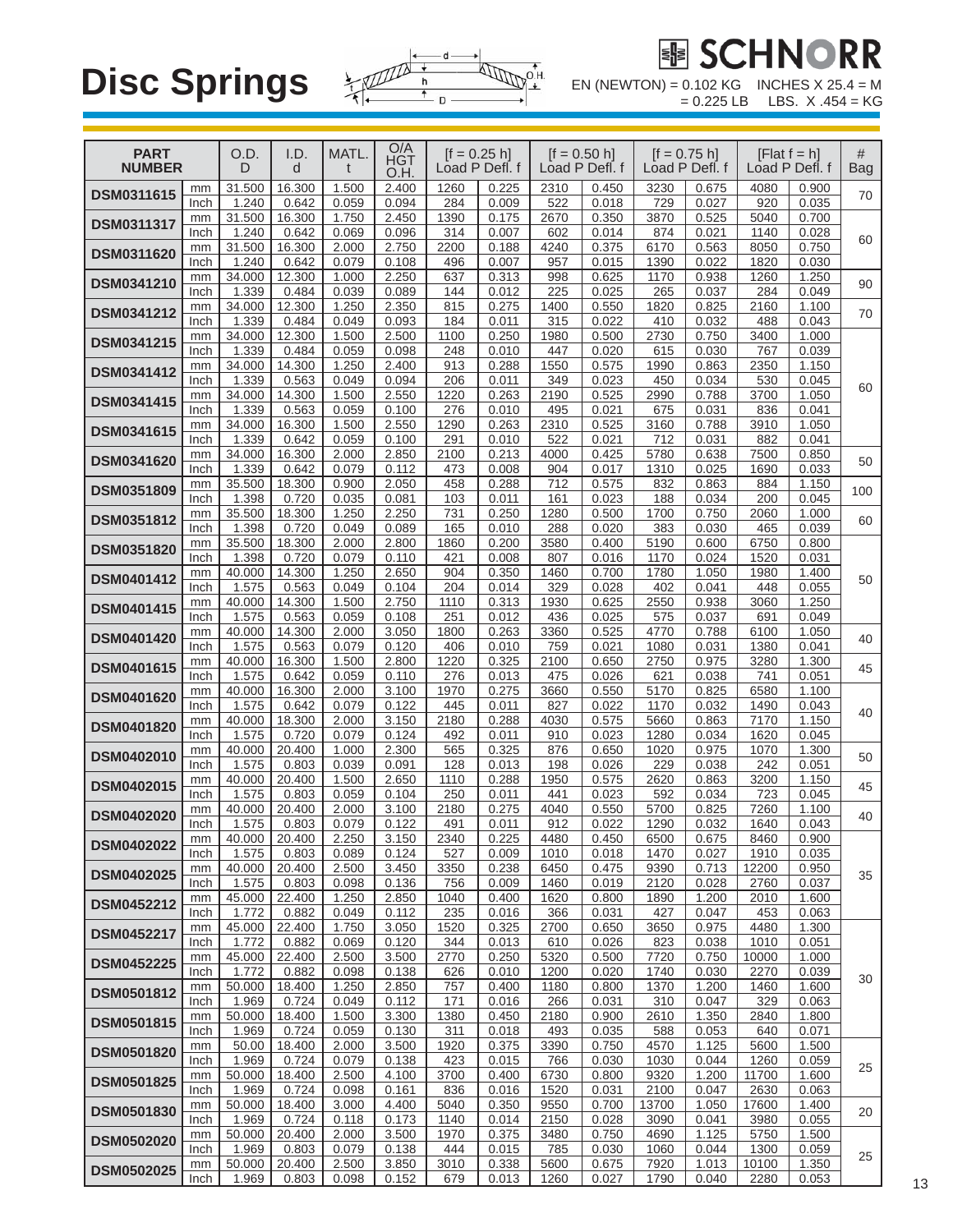

EN (NEWTON) =  $0.102$  KG INCHES X  $25.4 = M$ <br>=  $0.225$  LB LBS. X .454 = KG

| <b>PART</b><br><b>NUMBER</b> |            | O.D.<br>D       | I.D.<br>d       | MATL.<br>t     | $\frac{O/A}{HGT}$<br>O.H. | $[f = 0.25 h]$<br>Load P Defl. f |                |               | $[f = 0.50 h]$<br>Load P Defl. f | $[f = 0.75 h]$ | Load P Defl. f |               | [Flat $f = h$ ]<br>Load P Defl. f | #<br><b>Bag</b> |
|------------------------------|------------|-----------------|-----------------|----------------|---------------------------|----------------------------------|----------------|---------------|----------------------------------|----------------|----------------|---------------|-----------------------------------|-----------------|
| <b>DSM0502220</b>            | mm         | 50.000          | 22.400          | 2.000          | 3.600                     | 2250                             | 0.400          | 3920          | 0.800                            | 5220           | 1.200          | 6330          | 1.600                             |                 |
|                              | Inch<br>mm | 1.969<br>50.000 | 0.882<br>22.400 | 0.079<br>2.500 | 0.142<br>3.900            | 507<br>3260                      | 0.016<br>0.350 | 886<br>6040   | 0.031<br>0.700                   | 1180<br>8510   | 0.047<br>1.050 | 1430<br>10800 | 0.063<br>1.400                    | 25              |
| <b>DSM0502225</b>            | Inch       | 1.969           | 0.882           | 0.098          | 0.154                     | 736                              | 0.014          | 1360          | 0.028                            | 1920           | 0.041          | 2440          | 0.055                             |                 |
| DSM0502512                   | mm         | 50.000          | 25.400          | 1.250          | 2.850                     | 854                              | 0.400          | 1330          | 0.800                            | 1550           | 1.200          | 1650          | 1.600                             |                 |
|                              | Inch<br>mm | 1.969<br>50.000 | 1.000<br>25.400 | 0.049<br>1.500 | 0.112<br>3.100            | 193<br>1240                      | 0.016<br>0.400 | 300<br>2030   | 0.031<br>0.800                   | 350<br>2510    | 0.047<br>1.200 | 371<br>2840   | 0.063<br>1.600                    | 30              |
| <b>DSM0502515</b>            | Inch       | 1.969           | 1.000           | 0.059          | 0.122                     | 280                              | 0.016          | 458           | 0.031                            | 567            | 0.047          | 642           | 0.063                             |                 |
| <b>DSM0502520</b>            | mm         | 50.000          | 25.400          | 2.000          | 3.400                     | 1950                             | 0.350          | 3490          | 0.700                            | 4760           | 1.050          | 5900          | 1.400                             |                 |
|                              | Inch       | 1.969           | 1.000<br>25.400 | 0.079          | 0.134<br>3.900            | 440                              | 0.014<br>0.350 | 788<br>6440   | 0.028<br>0.700                   | 1070<br>9060   | 0.041<br>1.050 | 1330<br>11500 | 0.055                             | 25              |
| <b>DSM0502525</b>            | mm<br>Inch | 50.000<br>1.969 | 1.000           | 2.500<br>0.098 | 0.154                     | 3470<br>784                      | 0.014          | 1450          | 0.028                            | 2050           | 0.041          | 2600          | 1.400<br>0.055                    |                 |
| <b>DSM0502530</b>            | mm         | 50.000          | 25.400          | 3.000          | 4.100                     | 4250                             | 0.275          | 8210          | 0.550                            | 12000          | 0.825          | 15600         | 1.100                             | 20              |
|                              | Inch       | 1.969           | 1.000<br>28.500 | 0.118          | 0.161<br>3.450            | 960                              | 0.011<br>0.488 | 1850          | 0.022<br>0.975                   | 2700<br>2620   | 0.032<br>1.463 | 3530<br>2770  | 0.043                             |                 |
| <b>DSM0562815</b>            | mm<br>Inch | 56.000<br>2.205 | 1.122           | 1.500<br>0.059 | 0.136                     | 1460<br>329                      | 0.019          | 2260<br>510   | 0.038                            | 592            | 0.058          | 624           | 1.950<br>0.077                    | 25              |
| <b>DSM0562820</b>            | mm         | 56.000          | 28.500          | 2.000          | 3.600                     | 1910                             | 0.400          | 3340          | 0.800                            | 4440           | 1.200          | 5380          | 1.600                             | 20              |
|                              | Inch       | 2.205           | 1.122           | 0.079          | 0.142                     | 431                              | 0.016          | 753           | 0.031                            | 1000           | 0.047          | 1210          | 0.063                             |                 |
| <b>DSM0562830</b>            | mm<br>Inch | 56.000<br>2.205 | 28.500<br>1.122 | 3.000<br>0.118 | 4.300<br>0.169            | 4140<br>935                      | 0.325<br>0.013 | 7900<br>1780  | 0.650<br>0.026                   | 11400<br>2570  | 0.975<br>0.038 | 14800<br>3330 | 1.300<br>0.051                    | 15              |
| <b>DSM0602020</b>            | mm         | 60.000          | 20.500          | 2.000          | 4.100                     | 2320                             | 0.525          | 3800          | 1.050                            | 4730           | 1.575          | 5380          | 2.100                             | 20              |
|                              | Inch       | 2.362           | 0.807           | 0.079          | 0.161                     | 523                              | 0.021          | 858           | 0.041                            | 1070           | 0.062          | 1210          | 0.083                             |                 |
| <b>DSM0602025</b>            | mm<br>Inch | 60.000<br>2.362 | 20.500<br>0.807 | 2.500<br>0.098 | 4.300<br>0.169            | 3020<br>681                      | 0.450<br>0.018 | 5380<br>1210  | 0.900<br>0.035                   | 7300<br>1650   | 1.350<br>0.053 | 9010<br>2030  | 1.800<br>0.071                    |                 |
|                              | mm         | 60.000          | 20.500          | 3.000          | 4.700                     | 4450                             | 0.425          | 8230          | 0.850                            | 11600          | 1.275          | 14700         | 1.700                             |                 |
| <b>DSM0602030</b>            | Inch       | 2.362           | 0.807           | 0.118          | 0.185                     | 1000                             | 0.017          | 1860          | 0.033                            | 2610           | 0.050          | 3320          | 0.067                             |                 |
| <b>DSM0602525</b>            | mm         | 60.000          | 25.500          | 2.500          | 4.400<br>0.173            | 3450                             | 0.475          | 6080          | 0.950                            | 8180           | 1.425          | 10000<br>2260 | 1.900                             |                 |
|                              | Inch<br>mm | 2.362<br>60.000 | 1.004<br>25.500 | 0.098<br>3.000 | 4.650                     | 778<br>4500                      | 0.019<br>0.413 | 1370<br>8350  | 0.037<br>0.825                   | 1850<br>11800  | 0.056<br>1.238 | 15000         | 0.075<br>1.650                    |                 |
| <b>DSM0602530</b>            | Inch       | 2.362           | 1.004           | 0.118          | 0.183                     | 1010                             | 0.016          | 1980          | 0.032                            | 2660           | 0.049          | 3390          | 0.065                             |                 |
| <b>DSM0603025</b>            | mm         | 60.000          | 30.500          | 2.500          | 4.300                     | 3450                             | 0.450          | 6150          | 0.900                            | 8348           | 1.350          | 10300         | 1.800                             | 15              |
|                              | Inch<br>mm | 2.362<br>60.000 | 1.201<br>30.500 | 0.098<br>3.000 | 0.169<br>4.700            | 778<br>5080                      | 0.018<br>0.425 | 1390<br>9410  | 0.035<br>0.850                   | 1880<br>13200  | 0.053<br>1.275 | 2320<br>16800 | 0.071<br>1.700                    |                 |
| <b>DSM0603030</b>            | Inch       | 2.362           | 1.201           | 0.118          | 0.185                     | 1150                             | 0.017          | 2120          | 0.033                            | 2990           | 0.050          | 3790          | 0.067                             |                 |
| <b>DSM0603035</b>            | mm         | 60.000          | 30.500          | 3.500          | 5.000                     | 6590                             | 0.375          | 12600         | 0.750                            | 18200          | 1.125          | 23500         | 1.500                             |                 |
|                              | Inch<br>mm | 2.362<br>63.000 | 1.201<br>31.000 | 0.138<br>1.800 | 0.197<br>4.150            | 1490<br>2360                     | 0.015<br>0.588 | 2840<br>3660  | 0.030<br>1.175                   | 4100<br>4240   | 0.044<br>1.763 | 5310<br>4460  | 0.059<br>2.350                    |                 |
| DSM0633118                   | Inch       | 2.480           | 1.220           | 0.071          | 0.163                     | 534                              | 0.023          | 826           | 0.046                            | 957            | 0.069          | 1010          | 0.093                             |                 |
| DSM0633125                   | mm         | 63.000          | 31.000          | 2.500          | 4.250                     | 2940                             | 0.438          | 5270          | 0.875                            | 7190           | 1.313          | 8900          | 1.750                             |                 |
|                              | Inch<br>mm | 2.480<br>63.000 | 1.220<br>31.000 | 0.098<br>3.000 | 0.167<br>4.800            | 664<br>4890                      | 0.017<br>0.450 | 1190<br>8980  | 0.034<br>0.900                   | 1620<br>12500  | 0.052<br>1.350 | 2010<br>15800 | 0.069<br>1.800                    |                 |
| DSM0633130                   | Inch       | 2.480           | 1.220           | 0.118          | 0.189                     | 1100                             | 0.018          | 2030          | 0.035                            | 2830           | 0.053          | 3570          | 0.071                             |                 |
| DSM0633135                   | mm         | 63.000          | 31.000          | 3.500          | 4.900                     | 5400                             | 0.350          | 10400         | 0.700                            | 15000          | 1.050          | 19500         | 1.400                             |                 |
|                              | Inch<br>mm | 2.490<br>70.000 | 1.220<br>25.500 | 0.138<br>2.000 | 0.193<br>4.500            | 1220<br>2410                     | 0.014<br>0.625 | 2340<br>3770  | 0.028<br>1.250                   | 3390<br>4440   | 0.041<br>1.875 | 4410<br>4760  | 0.055<br>2.500                    |                 |
| <b>DSM0702520</b>            | Inch       | 2.756           | 1.004           | 0.079          | 0.177                     | 544                              | 0.025          | 851           | 0.049                            | 1000           | 0.074          | 1070          | 0.098                             |                 |
| <b>DSM0703025</b>            | $mm\,$     | 70.000          | 30.500          | 2.500          | 4.900                     | 3760                             | 0.600          | 6300          | 1.200                            | 8030           | 1.800          | 9360          | 2.400                             | 10              |
|                              | Inch<br>mm | 2.756<br>70.000 | 1.201<br>30.500 | 0.098<br>3.000 | 0.193<br>5.100            | 848<br>4680                      | 0.024<br>0.525 | 1420<br>8380  | 0.047<br>1.050                   | 1810<br>11400  | 0.071<br>1.575 | 2110<br>14200 | 0.094<br>2.100                    |                 |
| <b>DSM0703030</b>            | Inch       | 2.756           | 1.201           | 0.118          | 0.201                     | 1060                             | 0.021          | 1890          | 0.041                            | 2580           | 0.062          | 3190          | 0.083                             |                 |
| <b>DSM0703530</b>            | mm         | 70.000          | 35.500          | 3.000          | 5.100                     | 5030                             | 0.525          | 9010          | 1.050                            | 12300          | 1.575          | 15200         | 2.100                             |                 |
|                              | Inch<br>mm | 2.756<br>70.000 | 1.398<br>35.500 | 0.118<br>4.000 | 0.201<br>5.800            | 1130<br>8760                     | 0.021<br>0.450 | 2030<br>16600 | 0.041<br>0.900                   | 2770<br>23900  | 0.062<br>1.350 | 3440<br>30900 | 0.083<br>1.800                    |                 |
| <b>DSM0703540</b>            | Inch       | 2.756           | 1.398           | 0.257          | 0.228                     | 1980                             | 0.018          | 3750          | 0.035                            | 5400           | 0.053          | 6980          | 0.071                             | 6               |
| <b>DSM0704040</b>            | mm         | 70.000          | 40.500          | 4.000          | 5.600                     | 8390                             | 0.400          | 16100         | 0.800                            | 23400          | 1.200          | 30400         | 1.600                             | 5               |
|                              | Inch       | 2.756<br>70.000 | 1.594<br>40.500 | 0.157<br>5.000 | 0.220<br>6.000            | 1890<br>11500                    | 0.016<br>0.300 | 3360<br>22700 | 0.031<br>0.600                   | 5270<br>33700  | 0.047<br>0.900 | 6860<br>44500 | 0.063<br>1.200                    |                 |
| <b>DSM0704050</b>            | mm<br>Inch | 2.756           | 1.594           | 0.197          | 0.244                     | 2610                             | 0.012          | 5130          | 0.024                            | 7600           | 0.035          | 10000         | 0.047                             |                 |
| <b>DSM0713620</b>            | mm         | 71.000          | 36.000          | 2.000          | 4.600                     | 2860                             | 0.650          | 4430          | 1.300                            | 5140           | 1.950          | 5430          | 2.600                             | 10              |
|                              | Inch       | 2.795           | 1.417           | 0.079          | 0.181                     | 646                              | 0.026          | 1000          | 0.051                            | 1160           | 0.077          | 1220          | 0.102<br>2.000                    |                 |
| <b>DSM0713625</b>            | mm<br>Inch | 71.000<br>2.795 | 36.000<br>1.417 | 2.500<br>0.098 | 4.500<br>0.177            | 2890<br>653                      | 0.500<br>0.020 | 5050<br>1140  | 1.000<br>0.039                   | 6730<br>1520   | 1.500<br>0.059 | 8150<br>1840  | 0.079                             |                 |
| <b>DSM0713640</b>            | mm         | 71.000          | 36.000          | 4.000          | 5.600                     | 7380                             | 0.400          | 14200         | 0.800                            | 20500          | 1.200          | 26700         | 1.600                             | 6               |
|                              | Inch       | 2.795           | 1.417           | 0.157          | 0.220                     | 1670                             | 0.016          | 3200          | 0.031                            | 4640           | 0.047          | 6030          | 0.063                             |                 |
| <b>DSM0803125</b>            | mm<br>Inch | 80.000<br>3.150 | 31.000<br>1.220 | 2.500<br>0.098 | 5.300<br>0.209            | 3680<br>830                      | 0.700<br>0.028 | 5930<br>1340  | 1.400<br>0.055                   | 7240<br>1630   | 2.100<br>0.083 | 8070<br>1820  | 2.800<br>0.110                    |                 |
| DSM0803130                   | mm         | 80.000          | 31.000          | 3.000          | 5.500                     | 4530                             | 0.625          | 7850          | 1.250                            | 10400          | 1.875          | 12500         | 2.500                             | 8               |
|                              | Inch       | 3.150           | 1.220           | 0.118          | 0.217                     | 1020                             | 0.025          | 1770          | 0.049                            | 2340           | 0.074          | 2810          | 0.098                             |                 |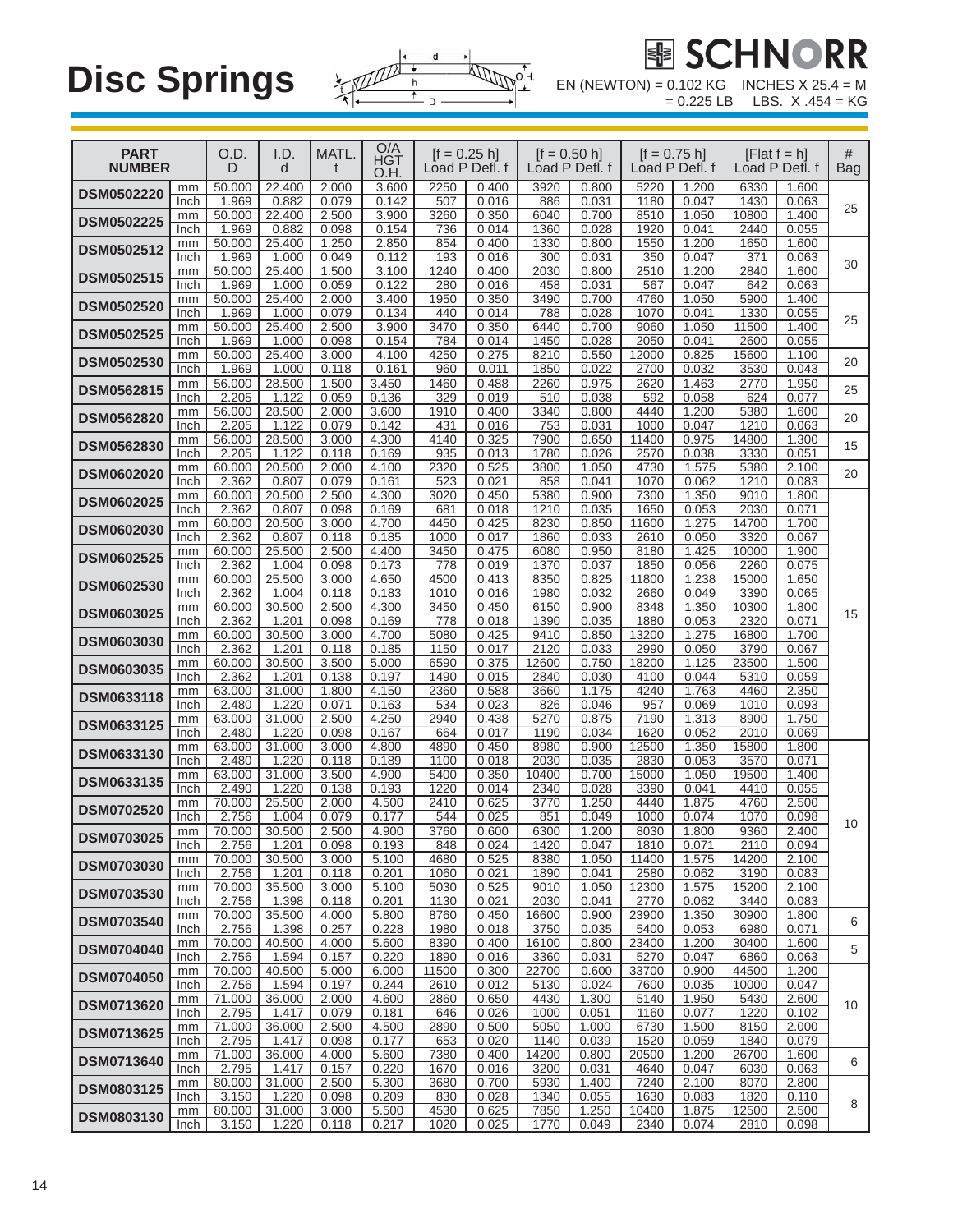

鐵 S

| <b>PART</b><br><b>NUMBER</b> |            | O.D.<br>D        | I.D.<br>d       | <b>MATL</b>     | O/A<br>HGT<br>O.H. | $[f = 0.25 h]$ | Load P Defl. f |                | $[ f = 0.50 h ]$<br>Load P Defl. f | $[1 = 0.75 h]$<br>Load P Defl. f |                | [Flat $f = h$ ]<br>Load P Defl. f |                | #<br><b>Bag</b> |
|------------------------------|------------|------------------|-----------------|-----------------|--------------------|----------------|----------------|----------------|------------------------------------|----------------------------------|----------------|-----------------------------------|----------------|-----------------|
| <b>DSM0803140</b>            | mm<br>Inch | 80.000<br>3.150  | 31.000<br>1.220 | 4.000<br>0.157  | 6.100<br>0.240     | 7320<br>1650   | 0.525<br>0.021 | 13700<br>3090  | 1.050<br>0.041                     | 19400<br>4380                    | 1.575<br>0.062 | 24800<br>5600                     | 2.100<br>0.083 | 5               |
| <b>DSM0803630</b>            | mm         | 80.000           | 36.000          | 3.000           | 5.700              | 5400           | 0.675          | 9200           | 1.350                              | 11900                            | 2.025          | 14100                             | 2.700          | 8               |
| <b>DSM0803640</b>            | Inch<br>mm | 3.150<br>80.000  | 1.417<br>36.000 | 0.118<br>4.000  | 0.224<br>6.200     | 1220<br>8160   | 0.027<br>0.550 | 2080<br>15200  | 0.053<br>1.100                     | 2690<br>21400                    | 0.080<br>1.650 | 3180<br>27200                     | 0.106<br>2.200 | 5               |
|                              | Inch<br>mm | 3.150<br>80.000  | 1.417<br>41.000 | 0.157<br>2.250  | 0.224<br>5.200     | 1840<br>3700   | 0.022<br>0.738 | 3420<br>5720   | 0.043<br>1.475                     | 4830<br>6610                     | 0.065<br>2.213 | 6150<br>6950                      | 0.087<br>2.950 |                 |
| <b>DSM0804122</b>            | Inch       | 3.150            | 1.614           | 0.089           | 0.205              | 835            | 0.029          | 1290           | 0.058                              | 1490                             | 0.087          | 1570                              | 0.116          | 8               |
| <b>DSM0804130</b>            | mm<br>Inch | 80.000<br>3.150  | 41.000<br>1.614 | 3.000<br>0.118  | 5.300<br>0.209     | 4450<br>1000   | 0.575<br>0.023 | 7840<br>1770   | 1.150<br>0.045                     | 10500<br>2370                    | 1.725<br>0.068 | 12800<br>2900                     | 2.300<br>0.091 |                 |
| <b>DSM0804140</b>            | mm<br>Inch | 80.000<br>3.150  | 41.000<br>1.614 | 4.000<br>0.157  | 6.200<br>0.244     | 8730<br>1970   | 0.550<br>0.022 | 16200<br>3660  | 1.100<br>0.043                     | 22900<br>5160                    | 1.650<br>0.065 | 29100<br>6570                     | 2.200<br>0.087 | 5               |
| <b>DSM0804150</b>            | mm         | 80.000           | 41.000          | 5.000           | 6.700              | 11800          | 0.425          | 22900          | 0.850                              | 33600                            | 1.275          | 44000                             | 1.700          | 4               |
| <b>DSM0904625</b>            | Inch<br>mm | 3.150<br>90.000  | 1.614<br>46.000 | 0.197<br>2.500  | 0.264<br>5.700     | 2670<br>4230   | 0.017<br>0.800 | 5180<br>6580   | 0.033<br>1.600                     | 7580<br>7680                     | 0.050<br>2.400 | 9920<br>8160                      | 0.067<br>3.200 |                 |
|                              | Inch<br>mm | 3.543<br>90.000  | 1.811<br>46.000 | 0.098<br>3.500  | 0.224<br>6.000     | 955<br>5840    | 0.031<br>0.625 | 1490<br>10400  | 0.063<br>1.250                     | 1730<br>14200                    | 0.094<br>1.874 | 1840<br>17500                     | 0.126<br>2.500 | 6               |
| <b>DSM0904635</b>            | Inch       | 3.543            | 1.811           | 0.138           | 0.236              | 1320           | 0.025          | 2350           | 0.049                              | 3200                             | 0.074          | 3950                              | 0.098          |                 |
| <b>DSM0904650</b>            | mm<br>Inch | 90.000<br>3.543  | 46.000<br>1.811 | 5,000<br>0.197  | 7.000<br>0.276     | 11300<br>2540  | 0.500<br>0.020 | 21600<br>4880  | 1.000<br>0.039                     | 31400<br>7080                    | 1.500<br>0.059 | 40800<br>9210                     | 2.000<br>0.079 | 4               |
| <b>DSM1004140</b>            | mm<br>Inch | 100.000<br>3.937 | 41.000<br>1.614 | 4.000<br>0.157  | 7.200<br>0.283     | 8710<br>1970   | 0.800<br>0.031 | 15200<br>3440  | 1.600<br>0.063                     | 20300<br>4570                    | 2.400<br>0.094 | 24500<br>5540                     | 3.200<br>0.126 |                 |
| <b>DSM1004150</b>            | mm         | 100.000          | 41.000          | 5.000           | 7.750              | 12300          | 0.688          | 22900          | 1.375                              | 32400                            | 2.063          | 41200                             | 2.750          | 3               |
|                              | Inch<br>mm | 3.937<br>100.000 | 1.614<br>51.000 | 0.197<br>2.700  | 0.305<br>6.200     | 2790<br>4780   | 0.027<br>0.875 | 5180<br>7410   | 0.054<br>1.750                     | 7300<br>8610                     | 0.081<br>2.625 | 9300<br>9090                      | 0.108<br>3.500 |                 |
| <b>DSM1005127</b>            | Inch<br>mm | 3.937<br>100.000 | 2.008<br>51.000 | 0.106<br>3.500  | 0.244<br>6.300     | 1080<br>5620   | 0.034<br>0.700 | 1670<br>9820   | 0.069<br>1.400                     | 1940<br>13100                    | 0.103<br>2.100 | 2050<br>15800                     | 0.138<br>2.800 | 5               |
| <b>DSM1005135</b>            | Inch       | 3.937            | 2.008           | 0.138           | 0.248              | 1270           | 0.028          | 2220           | 0.055                              | 2950                             | 0.083          | 3580                              | 0.110          |                 |
| <b>DSM1005140</b>            | mm<br>Inch | 100.000<br>3.937 | 51.000<br>2.008 | 4.000<br>0.157  | 7.000<br>0.276     | 8760<br>1960   | 0.750<br>0.030 | 15300<br>3460  | 1.500<br>0.059                     | 20700<br>4670                    | 2.250<br>0.089 | 25300<br>5720                     | 3.000<br>0.118 | 4               |
| <b>DSM1005150</b>            | mm         | 100.000<br>3.937 | 51.000          | 5.000           | 7.800              | 13900          | 0.700          | 25800          | 1.400                              | 36300                            | 2.100          | 46200                             | 2.800          | 3               |
| <b>DSM1005160</b>            | Inch<br>mm | 100.000          | 2.008<br>51.000 | 0.197<br>6.000  | 0.307<br>8.200     | 3140<br>17100  | 0.028<br>0.550 | 5830<br>32900  | 0.055<br>1.100                     | 8200<br>48000                    | 0.083<br>1.650 | 10400<br>62700                    | 0.110<br>2.200 | $\overline{2}$  |
|                              | Inch<br>mm | 3.937<br>112.000 | 2.008<br>57.000 | 0.236<br>3.000  | 0.323<br>6.900     | 3850<br>5830   | 0.022<br>0.975 | 7430<br>9040   | 0.043<br>1.950                     | 10800<br>10500                   | 0.065<br>2.925 | 14200<br>11100                    | 0.087<br>3.900 |                 |
| <b>DSM1125730</b>            | Inch       | 4.409            | 2.244           | 0.118           | 0.272              | 1320           | 0.038          | 2040           | 0.077                              | 2370                             | 0.115          | 2500                              | 0.154          | 3               |
| <b>DSM1125740</b>            | mm<br>Inch | 112.000<br>4.409 | 57.000<br>2.244 | 4.000<br>0.157  | 7.200<br>0.283     | 7640<br>1720   | 0.800<br>0.031 | 13300<br>3010  | 1.600<br>0.063                     | 17800<br>4010                    | 2.400<br>0.094 | 21500<br>4860                     | 3.200<br>0.126 |                 |
| <b>DSM1125760</b>            | mm<br>Inch | 112.000<br>4.409 | 57.000<br>2.224 | 6.000<br>0.236  | 8.500<br>0.335     | 15800<br>3570  | 0.625<br>0.025 | 30200<br>6820  | 1.250<br>0.049                     | 43700<br>9870                    | 1.875<br>0.074 | 56700<br>12800                    | 2.500<br>0.098 |                 |
| <b>DSM1254140</b>            | mm         | 125.000          | 41.000          | 4.000           | 8.200              | 8500           | 1.050          | 13900          | 2.100                              | 17300                            | 3.150          | 19700                             | 4.200          |                 |
| <b>DSM1255140</b>            | Inch<br>mm | 4.921<br>125.000 | 1.614<br>51.000 | 0.157<br>4.000  | 0.323<br>8.500     | 1920<br>10100  | 0.041<br>1.125 | 3150<br>16300  | 0.083<br>2.250                     | 3920<br>19800                    | 0.124<br>3.375 | 4450<br>22100                     | 0.165<br>4.500 |                 |
|                              | Inch<br>mm | 4.921<br>125.000 | 2.008<br>51.000 | 0.157<br>5.000  | 0.335<br>8.900     | 2280<br>13100  | 0.044<br>0.975 | 3670<br>22900  | 0.089<br>1.950                     | 4470<br>30700                    | 0.133<br>2.925 | 4980<br>37300                     | 0.177<br>3.900 |                 |
| DSM1255150                   | Inch       | 4.921            | 2.008           | 0.197           | 0.350              | 2950           | 0.038          | 5180           | 0.077                              | 6920                             | 0.115          | 8430                              | 0.154          | 2               |
| DSM1255160                   | mm<br>Inch | 125.000<br>4.921 | 51.000<br>2.008 | 6.000<br>0.236  | 9.400<br>0.370     | 17000<br>3840  | 0.850<br>0.033 | 31500<br>7110  | 1.700<br>0.067                     | 44300<br>10000                   | 2.550<br>0.100 | 56300<br>12700                    | 3.400<br>0.134 |                 |
| <b>DSM1256150</b>            | mm<br>Inch | 125.000<br>4.921 | 61.000<br>2.402 | 5.000<br>0.197  | 9.000<br>0.354     | 14600<br>3300  | 1.000<br>0.039 | 25500<br>5760  | 2.000<br>0.079                     | 34000<br>7670                    | 3.000<br>0.118 | 41200<br>9290                     | 4.000<br>0.157 |                 |
| <b>DSM1256160</b>            | mm         | 125.000          | 61.000          | 6.000           | 9.600              | 19800          | 0.900          | 36300          | 1.800                              | 50700                            | 2.700          | 64000                             | 3.600          |                 |
| <b>DSM1256180</b>            | Inch<br>mm | 4.921<br>125.000 | 2.402<br>61.000 | 0.236<br>8.000  | 0.378<br>10.900    | 4470<br>33200  | 0.035<br>0.725 | 8200<br>64100  | 0.071<br>1.450                     | 11400<br>93600                   | 0.106<br>2.175 | 14500<br>122000                   | 0.142<br>2.900 |                 |
|                              | Inch<br>mm | 4.921<br>125.000 | 2.402<br>64.000 | 0.315<br>3.500  | 0.429<br>8.000     | 7490<br>8510   | 0.029<br>1.125 | 14500<br>13200 | 0.057<br>2.250                     | 21100<br>15400                   | 0.086<br>3.375 | 27600<br>16300                    | 0.114<br>4.500 |                 |
| <b>DSM1256435</b>            | Inch       | 4.921            | 2.520           | 0.138           | 0.315              | 1920           | 0.044          | 2990           | 0.089                              | 3480                             | 0.133          | 3690                              | 0.177          |                 |
| <b>DSM1256450</b>            | mm<br>Inch | 125.000<br>4.921 | 64.000<br>2.520 | 5.000<br>0.197  | 8.500<br>0.335     | 12200<br>2760  | 0.875<br>0.034 | 21900<br>4950  | 1.750<br>0.069                     | 29900<br>6750                    | 2.625<br>0.103 | 37000<br>8360                     | 3.500<br>0.138 |                 |
| <b>DSM1256480</b>            | mm<br>Inch | 125.000<br>4.921 | 64.000<br>2.520 | 8.000<br>0.315  | 10.600<br>0.417    | 30100<br>6800  | 0.650<br>0.026 | 58600<br>13200 | 1.300<br>0.051                     | 85900<br>19400                   | 1.950<br>0.077 | 113000<br>25400                   | 2.600<br>0.102 | 3               |
| <b>DSM1257160</b>            | mm         | 125.000          | 71.000          | 6.000           | 9.300              | 19500          | 0.825          | 36300          | 1.650                              | 51200                            | 2.475          | 65200                             | 3.300          |                 |
|                              | Inch<br>mm | 4.921<br>125.000 | 2.795<br>71.000 | 0.236<br>8.000  | 0.366<br>10.400    | 4410<br>29800  | 0.032<br>0.600 | 8190<br>58100  | 0.065<br>1.200                     | 11600<br>85500                   | 0.097<br>1.800 | 14700<br>112000                   | 0.130<br>2.400 |                 |
| <b>DSM1257180</b>            | Inch       | 4.921            | 2.795           | 0.315           | 0.409              | 6720           | 0.024          | 13100          | 0.047                              | 19300                            | 0.071          | 25400                             | 0.094          |                 |
| <b>DSM1257199</b>            | mm<br>Inch | 125.000<br>4.921 | 71.000<br>2.795 | 10.000<br>0.394 | 11.800<br>0.465    | 42000<br>9490  | 0.450<br>0.018 | 83300<br>18800 | 0.900<br>0.035                     | 124000<br>28000                  | 1.350<br>0.053 | 165000<br>37200                   | 1.800<br>0.071 | 2               |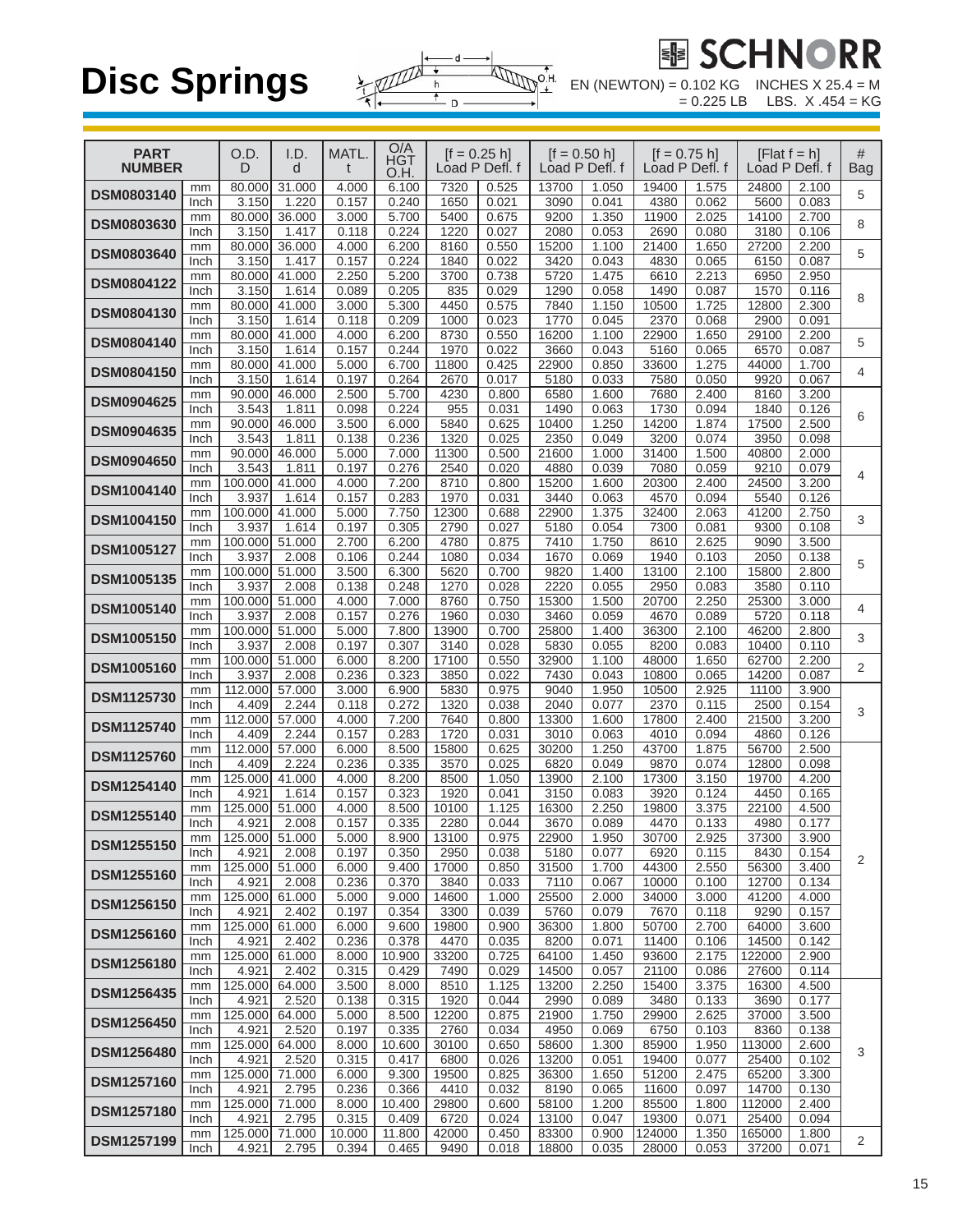# **ADDITIONAL SPRING PRODUCTS**

Anchor Lamina America, Inc. supplies the most extensive selection of springs and pressure control devices used in die sets, molds, fixtures and machines. Among the products stocked are the following:





## **JIS Springs**

- True metric springs
- Manufactured and color coded to the Japanese Industrial Standard
- Five load ratings

## **Formathane® Urethane**

- Specially formulated for metalforming
- Greater abrasion resistance
- Higher pressures with added durability





# **Marsh Mellow® Die Springs**

- An effective alternative to costly nitrogen gas springs
- Widely used in the automotive and metal stamping industries
- Available from 1-1/8" to 6" O.D.

# **Custom Springs**

- Unique physical attributes
- Critical tolerances
- Specific inspection or certification requirements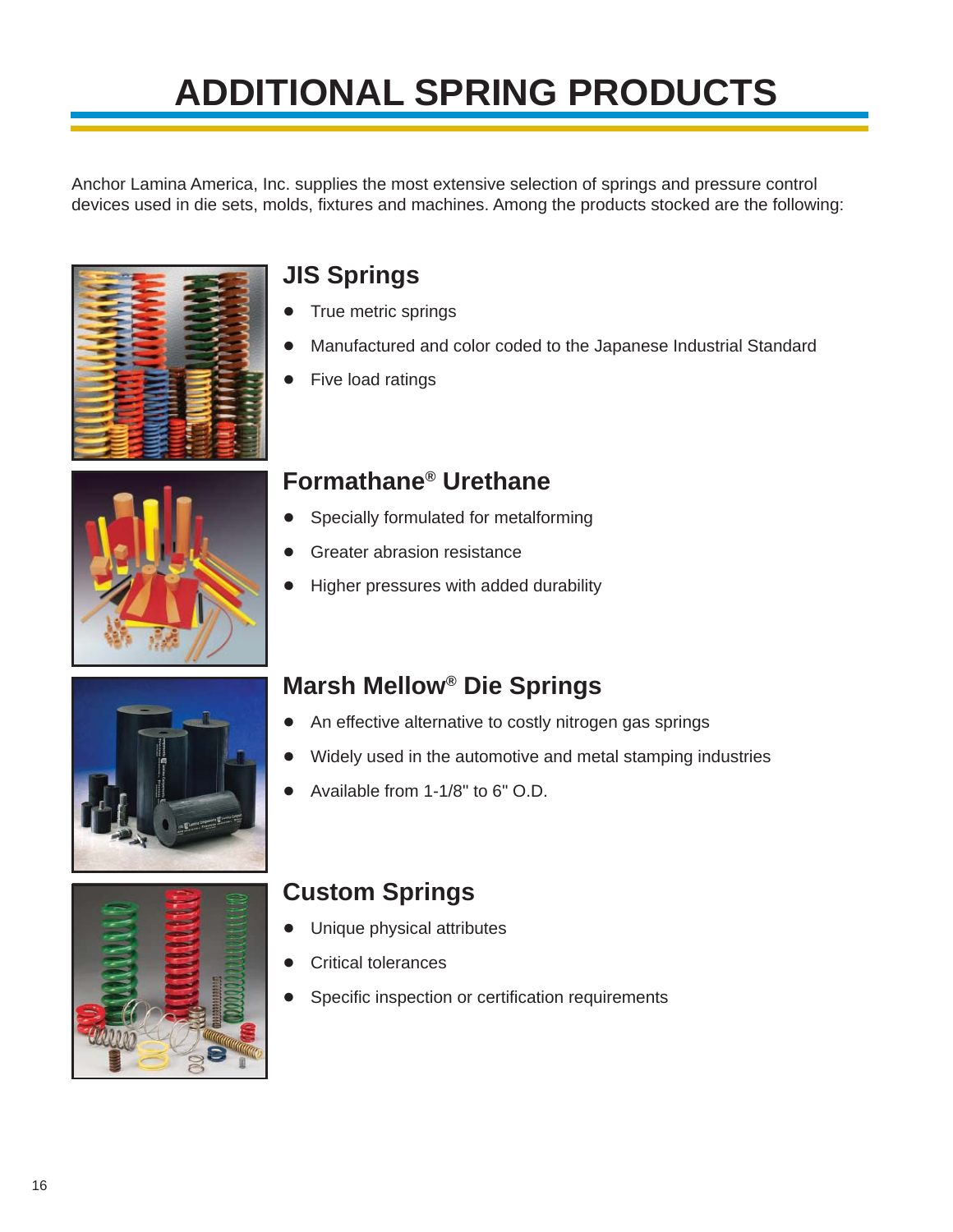# **AMERICA'S LEADING DIE SPRING MANUFACTURER**



- **PROUDLY MADE IN THE USA**
- **EXTENSIVE NETWORK OF INVENTORY LOCATIONS AND STOCKING DISTRIBUTORS**
- **HOLDS MORE CLOSELY TO ADVERTISED LOADS AND DEFLECTIONS THAN OTHERS**
- ISO 9001:2008 CERTIFIED

# *WHEN SPRING LIFE MATTERS, SPECIFY DANLY AND LAMINA SPRINGS!*